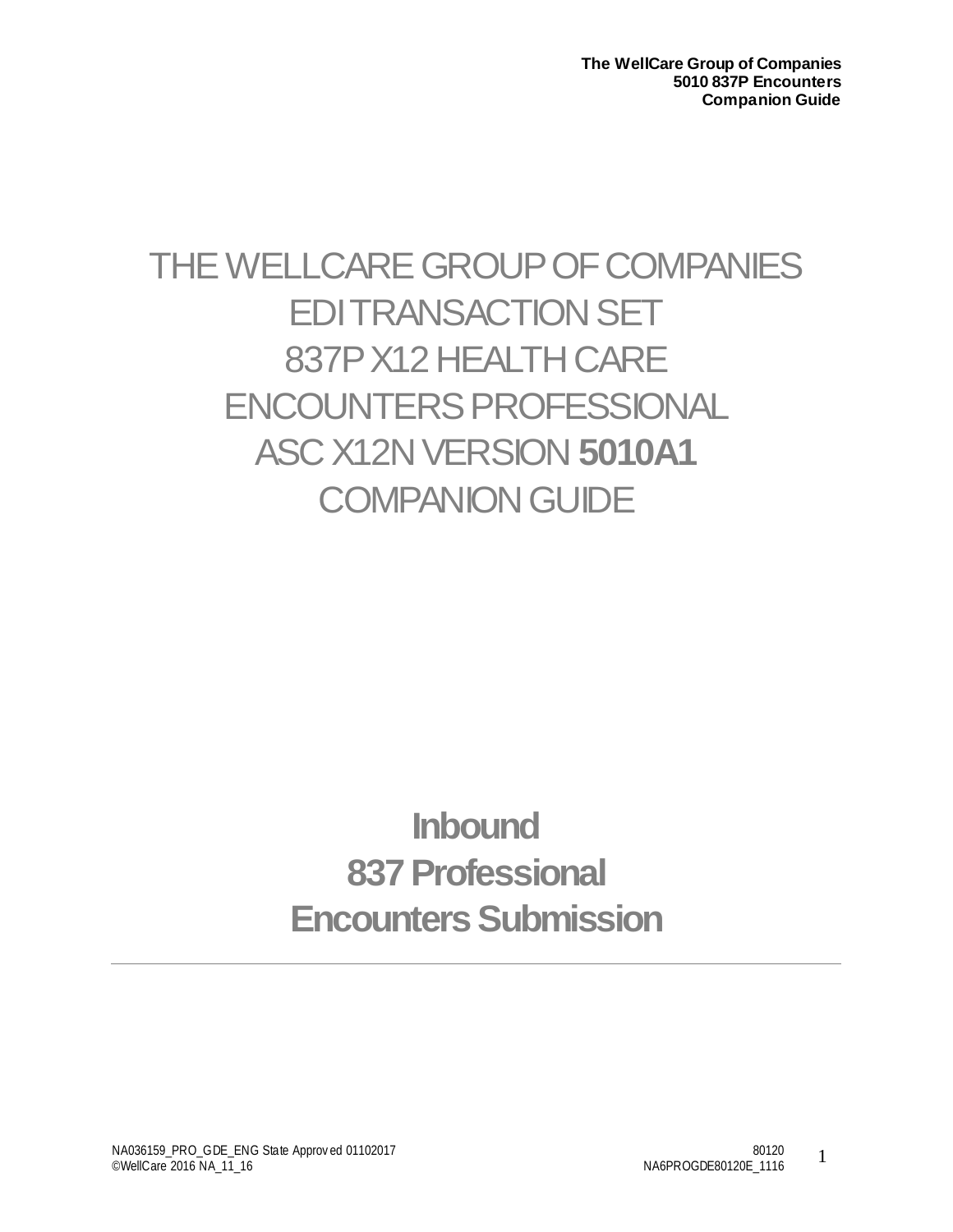## **Table of Contents**

| The 837 Professional Healthcare Encounters TR3 Implementation Guides (IG)  4      |  |
|-----------------------------------------------------------------------------------|--|
|                                                                                   |  |
|                                                                                   |  |
|                                                                                   |  |
|                                                                                   |  |
|                                                                                   |  |
|                                                                                   |  |
|                                                                                   |  |
|                                                                                   |  |
|                                                                                   |  |
|                                                                                   |  |
|                                                                                   |  |
|                                                                                   |  |
|                                                                                   |  |
|                                                                                   |  |
|                                                                                   |  |
|                                                                                   |  |
|                                                                                   |  |
|                                                                                   |  |
|                                                                                   |  |
|                                                                                   |  |
|                                                                                   |  |
|                                                                                   |  |
|                                                                                   |  |
|                                                                                   |  |
|                                                                                   |  |
|                                                                                   |  |
|                                                                                   |  |
|                                                                                   |  |
|                                                                                   |  |
| Coordination of Benefits (COB) and Dual Member Adjudication Information - MOOP 14 |  |
|                                                                                   |  |
|                                                                                   |  |
|                                                                                   |  |
|                                                                                   |  |
|                                                                                   |  |
|                                                                                   |  |
|                                                                                   |  |
|                                                                                   |  |
|                                                                                   |  |
|                                                                                   |  |
|                                                                                   |  |
|                                                                                   |  |
|                                                                                   |  |
|                                                                                   |  |
|                                                                                   |  |
|                                                                                   |  |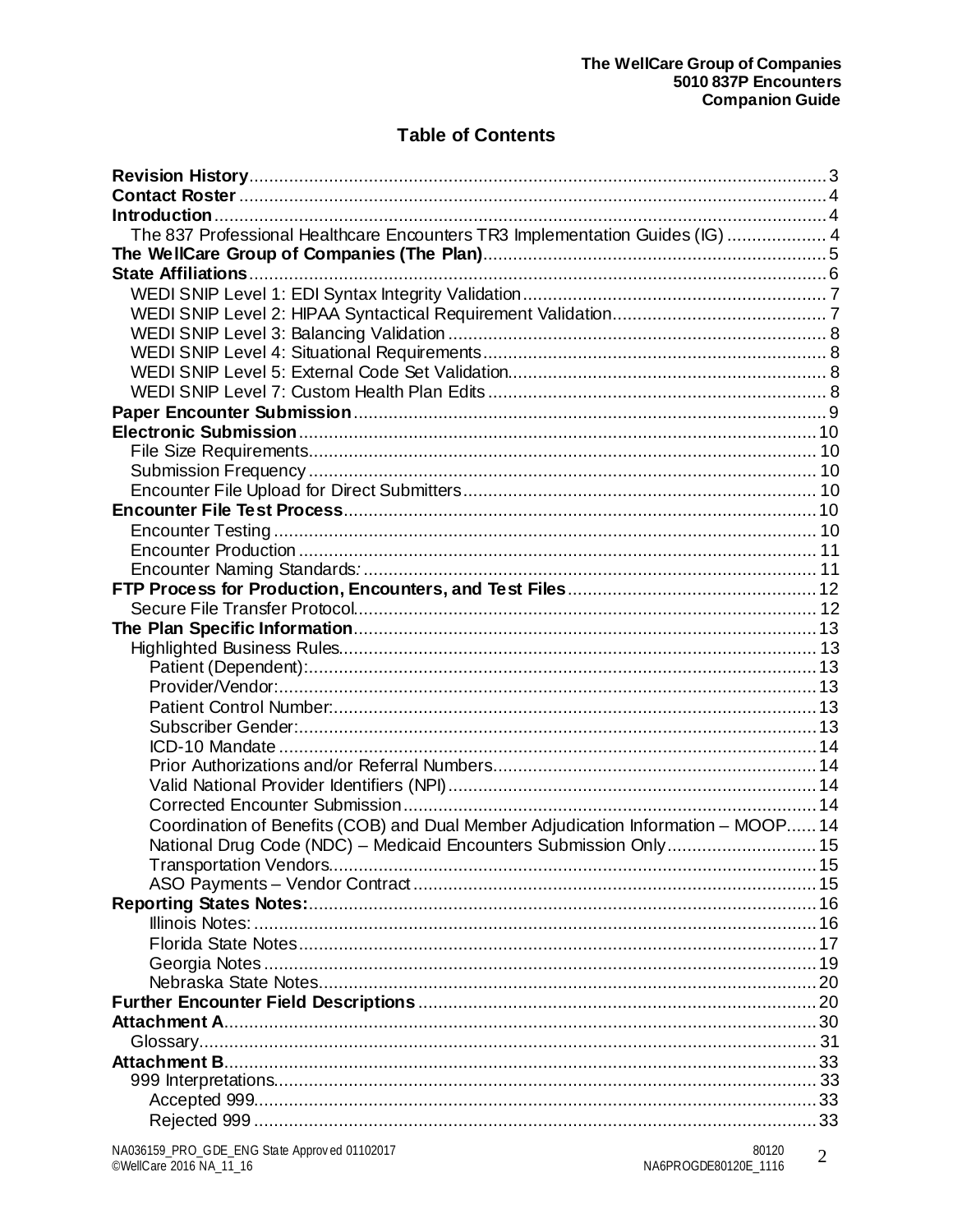# <span id="page-2-0"></span>**Revision History**

| <b>Date</b> | Rev#        | <b>Author</b>                      | <b>Description</b>                            |  |  |
|-------------|-------------|------------------------------------|-----------------------------------------------|--|--|
| 04/10/2012  | 1.01 Review | <b>Craig Smitman</b>               | <b>Encounters Review</b>                      |  |  |
| 09/10/2013  | 1.02 Update | <b>Craig Smitman</b>               | <b>Updates after Encounters Review</b>        |  |  |
| 09/18/2013  | 1.03 Update | Craig Smitman                      | Updated the Paper Submission and              |  |  |
|             |             |                                    | added ICD-Mandate Dates                       |  |  |
| 10/04/2013  | 2.04 Update | Craig Smitman /                    | Updated the ICD-10 Verbiage to add            |  |  |
|             |             | <b>GA Market</b>                   | Date of Service as part of the Mandate.       |  |  |
| 02/26/2014  | 2.05 Update | Craig Smitman /<br><b>Brittany</b> | Fixed typo in the name convention.            |  |  |
|             |             | <b>McDermott</b>                   |                                               |  |  |
| 04/07/2014  | 2.06 Update | Craig Smitman /                    | New ASO Payment Verbiage                      |  |  |
|             |             | Joseph Yeckley                     |                                               |  |  |
| 07/18/2014  | 2.07 Update | Craig Smitman /                    | From Draft to Approved                        |  |  |
|             |             | Alexei Sorokin                     |                                               |  |  |
| 08/06/2014  | 2.08 Update | Craig Smitman /                    | Updated the ICD-10 Start Date and             |  |  |
|             |             | <b>Tiffany Hilleary</b>            | added New States for Windsor and              |  |  |
|             |             |                                    | removed EAS Logo.                             |  |  |
| 12/11/2014  | 2.10 Update | Craig Smitman                      | <b>Updated Florida Transportation Rules.</b>  |  |  |
|             |             |                                    | Removed Windsor from the guide                |  |  |
| 08/30/2015  | 2.11 Update | Craig Smitman /                    | <b>Removed KY Requirements</b>                |  |  |
| 10/29/2015  |             | Fran Meadows                       |                                               |  |  |
|             | 2.12 Update | <b>Craig Smitman</b>               | Updated the Guide with IA<br>Requirements     |  |  |
| 01/26/2016  | 2.13 Update | <b>Craig Smitman</b>               | Updated what is required in the COB           |  |  |
|             |             |                                    | loops for Dual Members for Medicare /         |  |  |
|             |             |                                    | Medicaid payments.                            |  |  |
| 08/03/2016  | 2.14 Update | <b>Craig Smitman</b>               | Update the Guide with NE                      |  |  |
|             |             |                                    | Requirements                                  |  |  |
|             |             |                                    | Removed the IA Requirements                   |  |  |
| 08/08/2016  | 2.15 Update | Craig Smitman /                    | <b>Updated the WellCare Group of</b>          |  |  |
|             |             | Edouard                            | Companies, State Affiliation and              |  |  |
|             |             | Desruisseaux/                      | <b>Added Referring Provider State License</b> |  |  |
|             |             | <b>Tiffany Hilleary</b>            | and Spinal Manipulation Service Notes         |  |  |
| 09/07/2016  | 2.16 Update | Craig Smitman /                    | Made a change the NE in the Referring         |  |  |
|             |             | Edouard                            | Provider State License Note. Changed          |  |  |
|             |             | Desruisseaux                       | NTE to REF.                                   |  |  |
|             |             |                                    |                                               |  |  |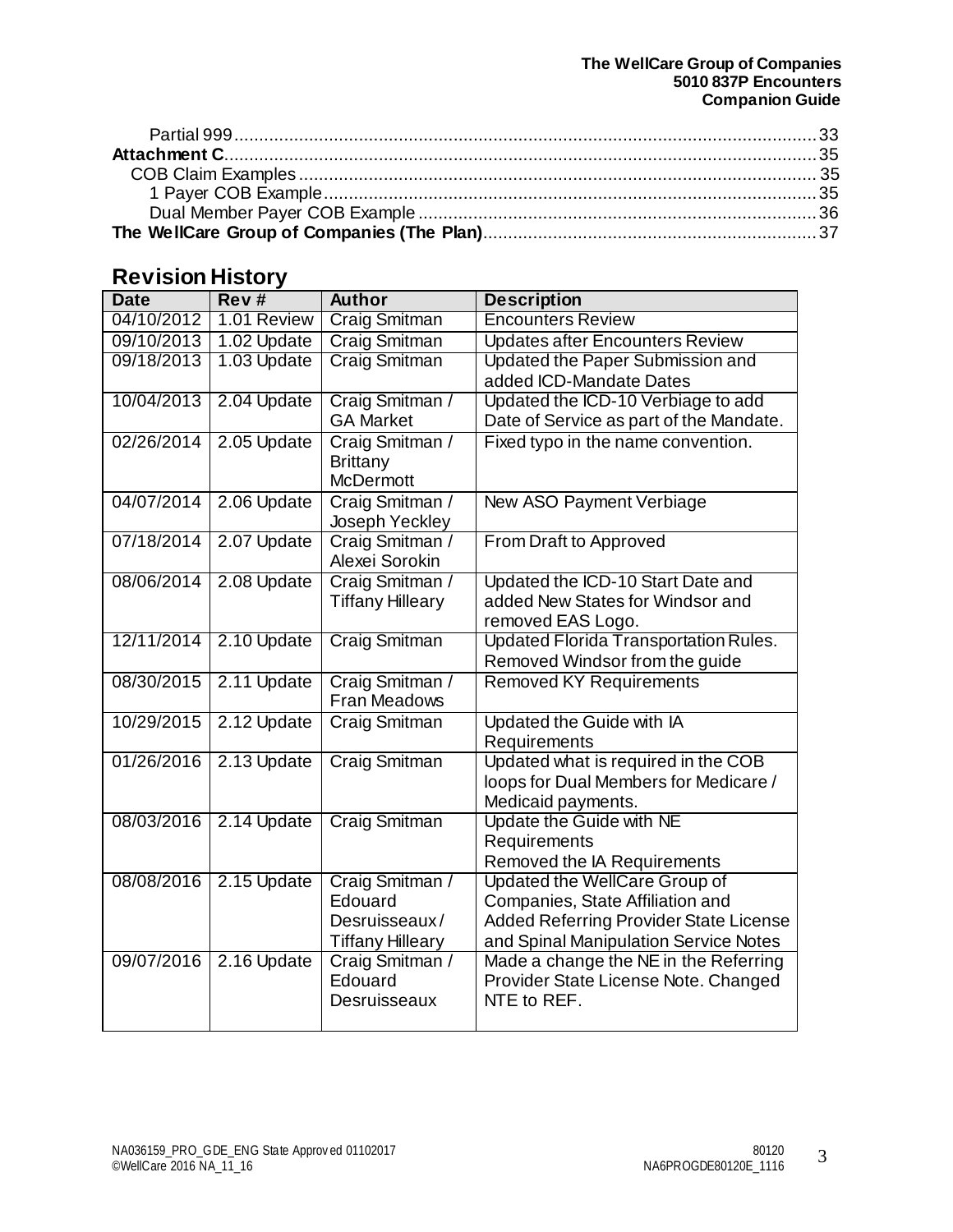# <span id="page-3-0"></span>**Contact Roster**

Trading Partners and Providers: for questions, concerns or testing information, please email the following:

| <b>EDI Coordinator/Testing</b> |                                             |
|--------------------------------|---------------------------------------------|
| <b>EDIAnalyst@wellcare.com</b> | Multi group supported email<br>distribution |

# <span id="page-3-1"></span>**Introduction**

The WellCare Group of Companies ("the Plan") used the standard format for Encounters Data reporting from Providers and Vendors. The Plan X12N 837 Professional Encounters "Companion Guide" is intended for use by the Plan's Providers and Trading Partners (TPs) in conjunction with HIPAA ANSI ASC X12N Technical Report Type 3 Electronic Transaction Standard (Version – TR3) and its related errata X222A1 Implementation Guide.

The Reference HIPAA TR3 for this Companion Guide is the ANSI ASC X12N 837P TR3 Version – 005010X222 and its related errata X222A1

- UAT 5010 X222A1 Start Date 09/01/2011 for inbound Encounters
- Production 5010 X222A1 Start Date 01/01/2012 for inbound Encounters
- Production 5010 X222A1 Mandate Date 04/01/2012 for inbound Encounters

The Plan's Companion Guides have been written to assist those Providers and Vendors who will be implementing the X12 837 Healthcare Encounters Professional transactions but does not contradict, disagree, oppose, or otherwise modify the HIPAA Technical Report Type 3 (TR3) in a manner that will make its implementation by users to be out of compliance.

Using this Companion Guide does not mean that an Encounter will be paid. It does not imply payment policies of payers or the benefits that have been purchased by the employer or subscriber. This Companion Guide clarifies the HIPAA-designated standard usage and must be used in conjunction with the following document:

## <span id="page-3-2"></span>**The 837 Professional Healthcare Encounters TR3 Implementation Guides (IG)**

To purchase the IG, contact Washington Publishing Company at **www.wpc-edi.com**.

This Companion Guide contains data clarifications derived from specific business rules that apply exclusively to Encounters processing for the Plan. Field requirements are located in the ASC X12N 837P (005010X222A1) TR3 Implementation Guide.

Submitters are advised that updates will be made to the Companion Guides on a continual basis to include new revisions to the web sites below. Submitters are encouraged to check our website periodically for updates to the Companion Guides.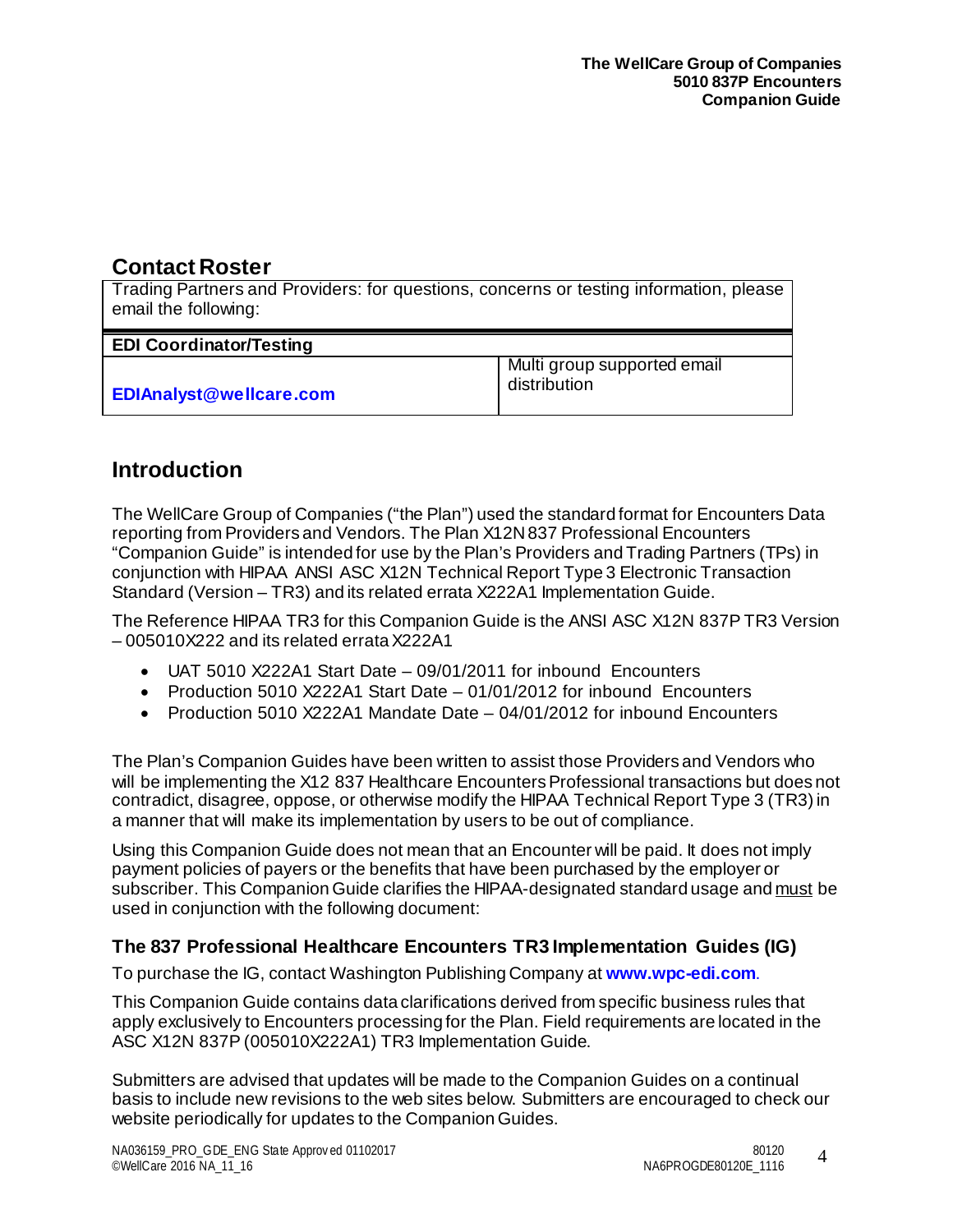# <span id="page-4-0"></span>**The WellCare Group of Companies (The Plan)**



'Ohana Health Plan, a plan offered by WellCare Health Insurance of Arizona, Inc.

| WellCare Health Insurance of Illinois, Inc. | Easy Choice California                  |
|---------------------------------------------|-----------------------------------------|
| WellCare Health Insurance of New York, Inc. | WellCare of Texas, Inc.                 |
| WellCare Health Plans of New Jersey, Inc.   | <b>Healthy Connections Prime</b>        |
| WellCare of Nebraska, Inc.                  | Missouri Care, Inc.                     |
| WellCare of Louisiana, Inc.                 | WellCare of South Carolina, Inc.        |
| WellCare of New York, Inc.                  | Easy Choice Health Plan                 |
| WellCare of Connecticut, Inc.               | WellCare of Kentucky, Inc.              |
| WellCare of Georgia, Inc.                   | WellCare Health Plans of Kentucky, Inc. |
| Harmony Health Plan of Illinois, Inc.       | WellCare of Ohio, Inc.                  |

WellCare of Florida, Inc., operating in Florida as Staywell and Staywell Kids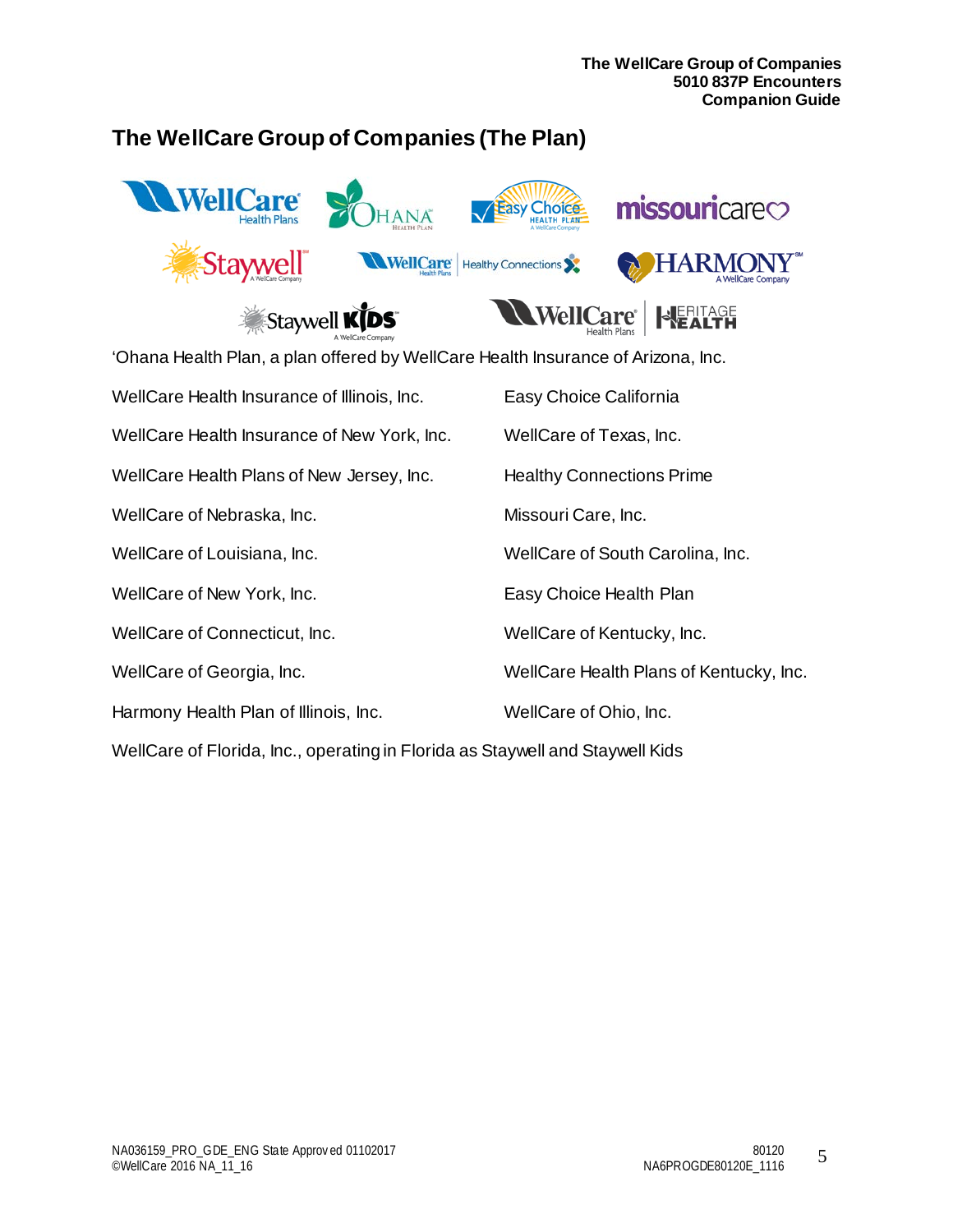# <span id="page-5-0"></span>**State Affiliations**

This Guide covers further clarification to Providers and Trading Partners (TPs) on how to report claims to The Plan. The Plan provides services in the following states:

Arizona – Medicare Arkansas - Medicare California – Medicare/Medicaid Connecticut – Medicare/Medicaid Florida – Medicare/Medicaid Georgia – Medicare/Medicaid Hawaii – Medicare/Medicaid Illinois – Medicare/Medicaid Indiana – Medicare Kentucky – Medicaid/Medicare Louisiana – Medicare Mississippi – Medicare Missouri – Medicare/Medicaid Nebraska – Medicaid New York – Medicare/Medicaid New Jersey – Medicare/Medicaid Ohio – Medicare South Carolina – Medicaid / Medicare Texas – Medicaid Tennessee – Medicare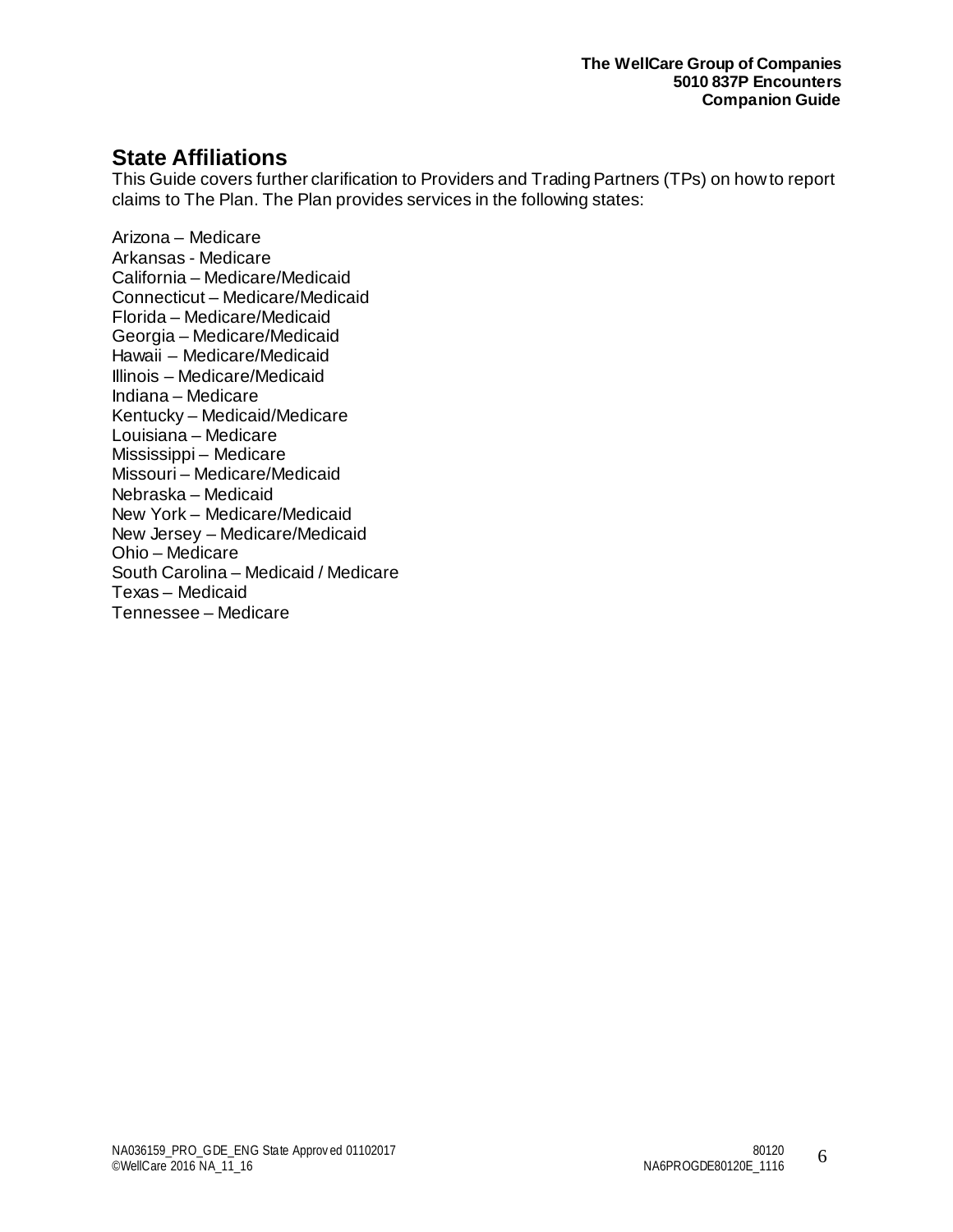# **Front-End WEDI SNIP Validation**

The Front-End System, utilizing EDIFECS Validation Engine, will be performing the Workgroup for Electronic Data Interchange (WEDI) Strategic National Implementation Process (SNIP) Validation. Any Encounters that do not pass WEDI SNIP Validations will be rejected. Below are a few examples of the Health Plans SNIP level requirements:

## <span id="page-6-0"></span>**WEDI SNIP Level 1: EDI Syntax Integrity Validation**

- Syntax errors also referred to as Integrity Testing, which is at the file level. This level will verify that valid EDI syntax for each type of transaction has been submitted. When these errors are received the entire file will be rejected back to the submitter. Errors can occur at the file level, batch level within a file, or individual Encounter level. It is therefore possible that an entire file or just part of a file could be rejected and sent back to the submitter when one of these errors is encountered.
	- Examples of these errors include but are not limited to:
	- Invalid date or time
	- Invalid telephone number
	- The data element is too long (i.e., the Encounters form field expects a numerical figure 9 characters long but reads 10 or more characters)
	- Field 'Name' is required on the Reject Response Transaction (i.e., Field 'ID' is missing. It is required when Reject Response is "R")
	- A slash is not allowed as a value for dates (i.e., date of service is expected to be in a numerical format of CCYYMMDD. MM/DD/CCYY is incorrect.)

## <span id="page-6-1"></span>**WEDI SNIP Level 2: HIPAA Syntactical Requirement Validation**

- This level is for HIPAA syntax errors. This level is also referred to as Requirement Testing. This level will verify that the transaction sets adhere to HIPAA Implementation guides. Examples of these errors include but are not limited to:
	- Social Security Number is not valid.
	- Procedure Date is required when ICD Code is reported.
	- Encounters number limit per transaction has been exceeded.
	- 'Name' is required when ID is not sent.
	- Revenue Code should not be used when it is already used as a Procedure Code.
	- NPI number is invalid for 'Name'.
	- State code is required for an auto accident.
	- Employer Identification Number (EIN) is invalid.
	- Missing/invalid Patient information. Member identification missing or invalid. Patient's city, state, or ZIP is missing or invalid.
	- Invalid character or data element. The data element size is invalid or has invalid character limits.
	- Missing NPI. WellCare requires NPI numbers on Encounters as of May 23, 2008 in accordance with HIPAA guidelines. An NPI must be a valid 10-digit number.
	- Legacy ID still on Encounters. Legacy numbers include Provider IDs, Medicaid and Medicare IDs, UPIN and State License numbers. All legacy numbers need to be removed from Encounters.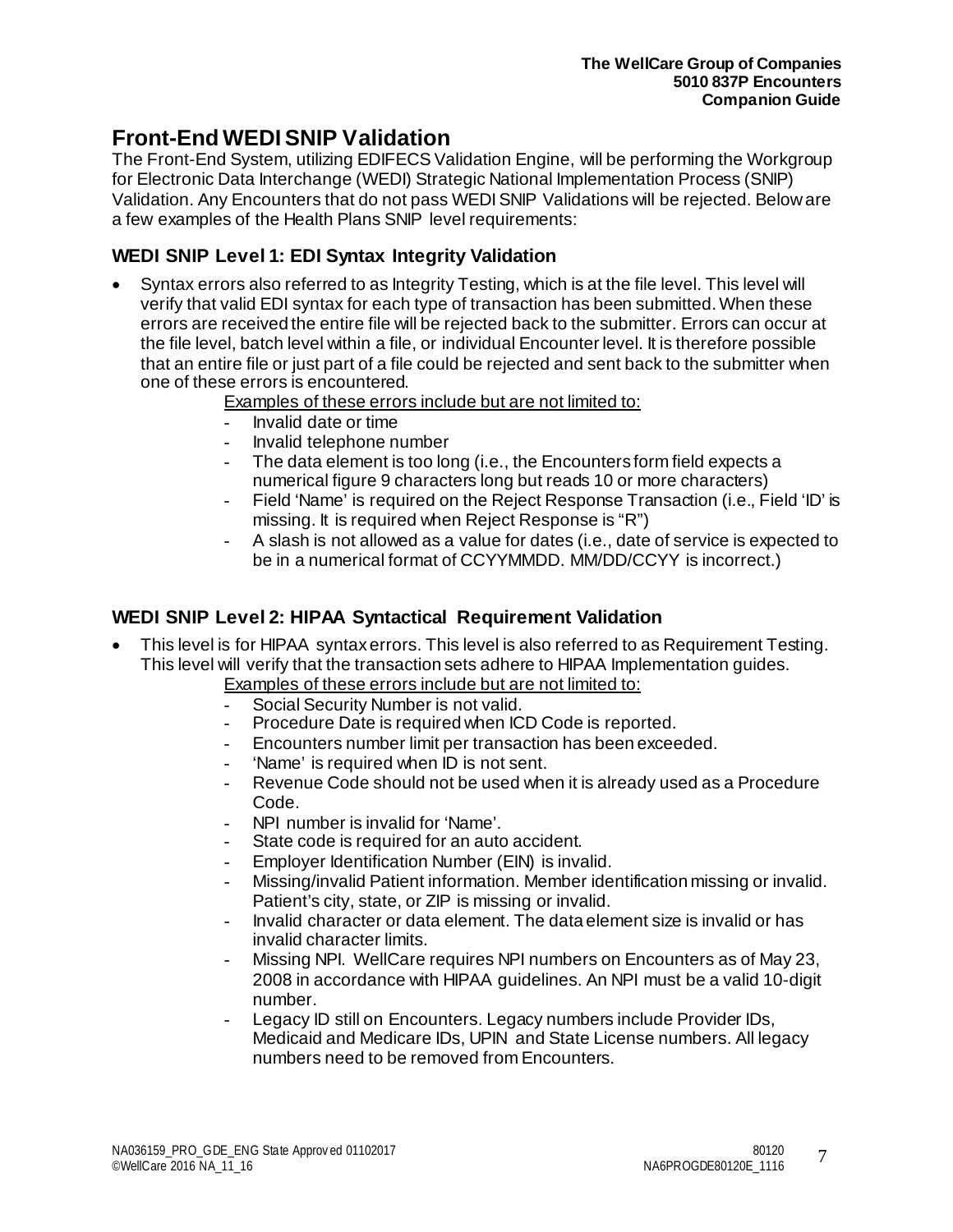## <span id="page-7-0"></span>**WEDI SNIP Level 3: Balancing Validation**

- This level is for balancing of the Encounter. This level will validate the transactions submitted for balanced field totals and financial balancing of Encounters.
	- Examples of these errors include but are not limited to:
		- Total charge amount for services does not equal sum of lines charges.
	- Service line payment amount failed to balance against adjusted line amount.

## <span id="page-7-1"></span>**WEDI SNIP Level 4: Situational Requirements**

- This level is for Situation Requirements/Testing. This level will test specific inter-segment situations as defined in the implementation guide, where if A occurs, then B must be populated.
	- Examples of these errors include but are not limited to:
	- If the Encounter is for an auto accident, the accident date must be present.
	- Patient Reason for Visit is required on unscheduled outpatient visits.
	- Effective date of coverage is required when adding new coverage for a member.
	- Physical address of service location is required for all places of service billed.
	- Referral number is required when a referral is involved.
	- Subscriber Primary ID is required when Subscriber is the Patient.
	- Payer ID should match to the previously defined Primary Identifier of Other Payer.

## <span id="page-7-2"></span>**WEDI SNIP Level 5: External Code Set Validation**

- This level not only validates the code sets, but also ensures the usage is appropriate for any particular transaction and appropriate with the coding guidelines that apply to the specific code set.
	- Examples of these errors include but are not limited to:
	- Validated CPT code
	- ICD Codes
	- ZIP code
	- National Drug Code (NDC)
	- Taxonomy Code validation
	- State code
	- Point of Origin for Admission or Status Codes
	- Adjustment Reason Codes and their appropriate use within the transaction

### <span id="page-7-3"></span>**WEDI SNIP Level 7: Custom Health Plan Edits**

• This level is intended for specific business requirements by the Health Plan that are not covered within the WEDI SNIP or the Implementation Guide.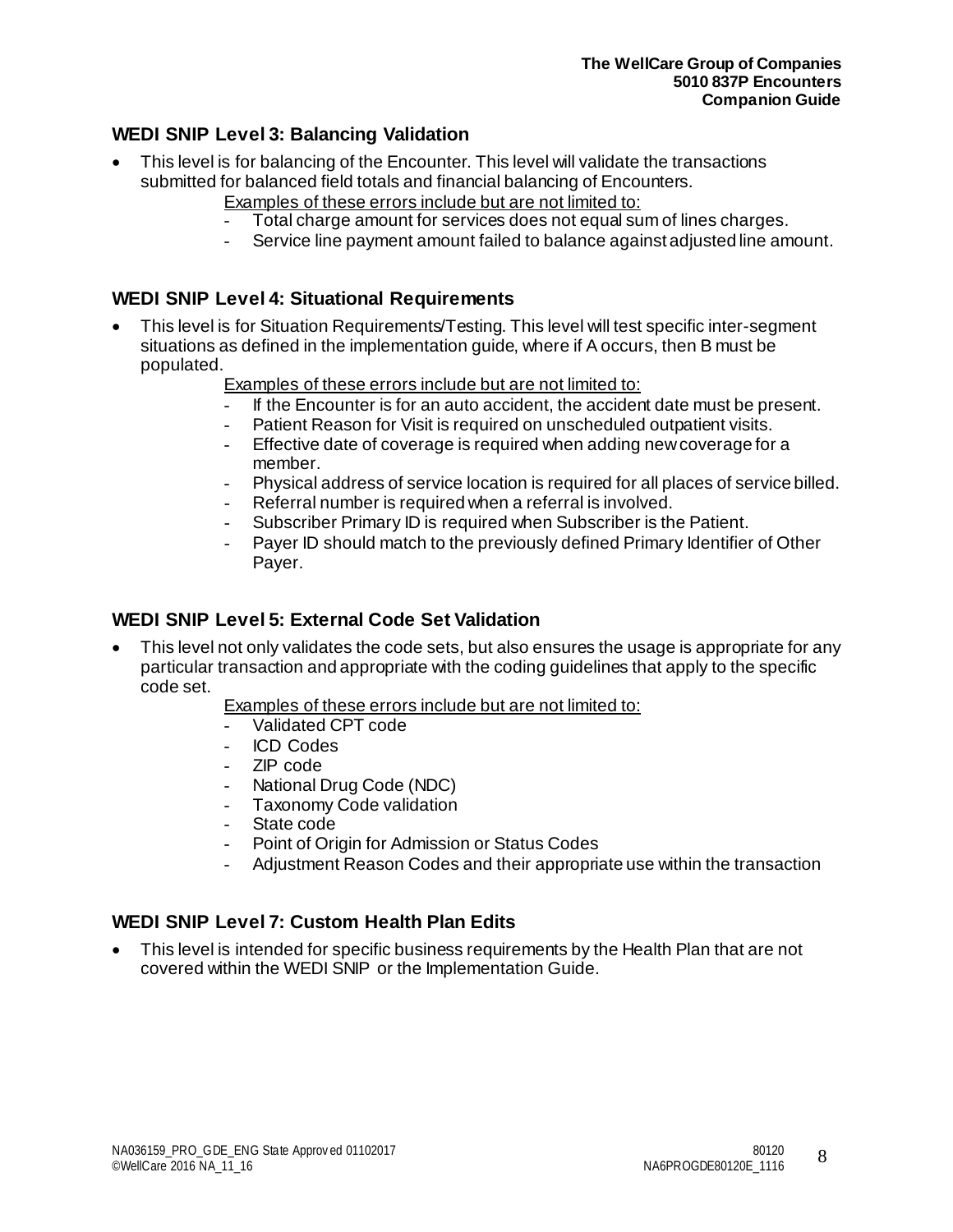# <span id="page-8-0"></span>**Paper Encounter Submission**

For Optical Character Recognition (OCR) from paper to EDI, all paper Encounter submissions must meet the criteria below to be submitted as a "Clean EDI Claim" for The Plan EDI Gateway and Core Systems Adjudication.

- The Health Plan requires a "Clean EDI Encounter Claim" submission for all paper claims.
	- o This means that the encounter must be in the nationally accepted HIPAA paper format along with the standard coding guidelines with no further information, adjustments, or alteration in order to be processed and paid by the Health Plan.
- Paper encounter must be submitted on the original "Red and White Claims" CMS-1500 Claim Forms or their successor with "drop out" red ink.
	- o Beginning 04/01/2014, The Plan will only accept CMS-1500 claims forms on the 02/12 version.
	- o The Plan will be following the same release schedule as outlined by CMS for the use of the new CMS-1500 claim form as defined in the June 27, 2013 MLN Connects Provider eNews on the **[www.cms.gov](http://www.cms.gov/)** site.
- In addition to CMS mandating the use of Red Claims (Encounters), the Health Plan requires certain standards, since all paper Encounters are read through OCR software. This technology allows The Plan to process encounters with greater accuracy and speed.
	- o All forms should be printed or typed in **large**, capitalized black font.
	- o The font theme should be **Arial** with a point size of **10, 11,** or **12**.
- After OCR, all paper claims are subjected to WEDI SNIP Validation.
- The Health Plan will not accept the following:
	- Handwritten encounters
	- Faxed or altered claim forms
	- Black and white copied forms
	- Outdated CMS claim forms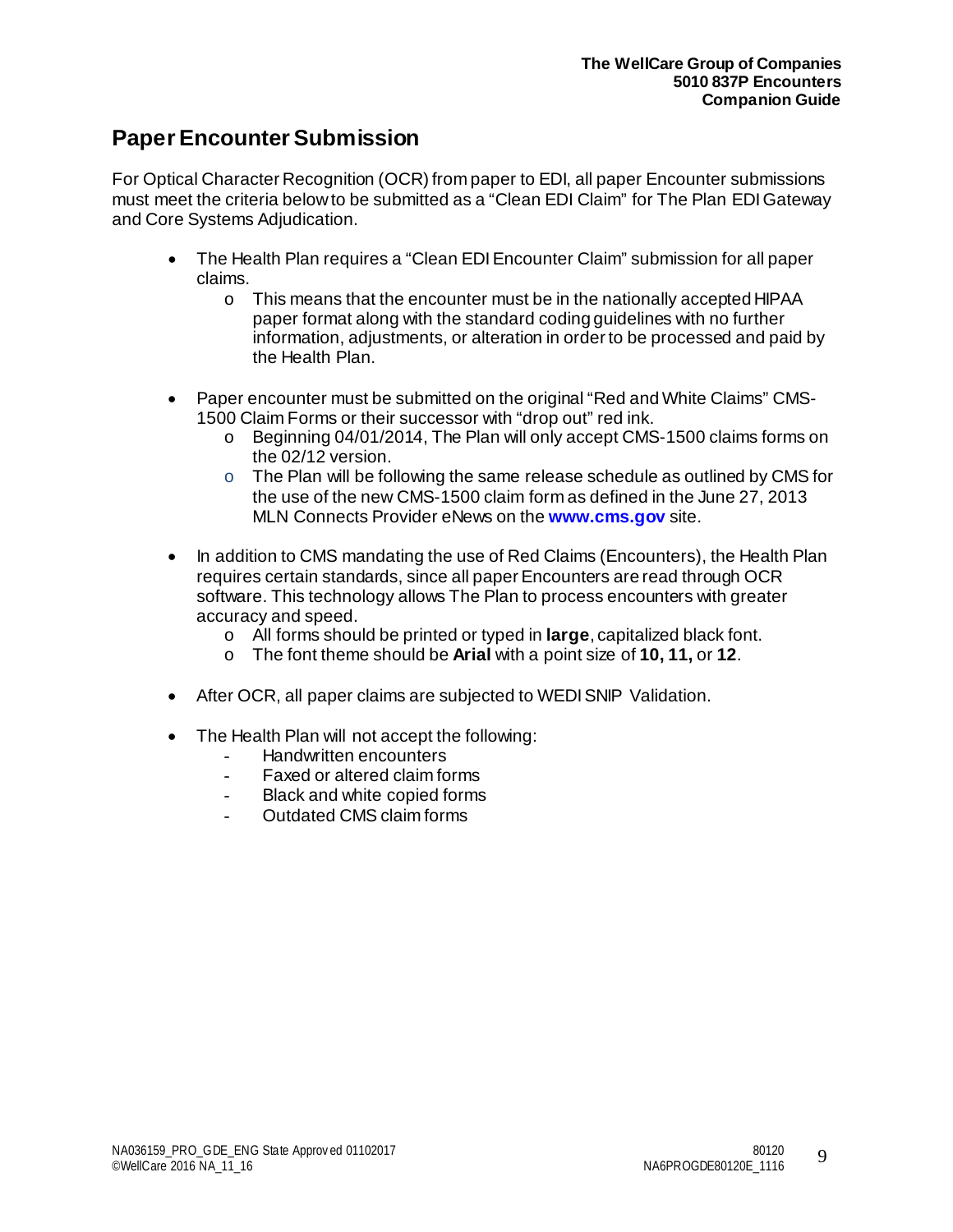# <span id="page-9-0"></span>**Electronic Submission**

The Plan can only process one (1) ISA GS and IEA GE Segment per file sent. The Plan can process multiple ST & SE transactions of the same transaction type within the ISA GS and IEA GE Segments.

Professional Fee-for-ServiceEncounters submitted using the TS3 format **must** be in a separate file from all Encounter reporting.

When sending Institutional Encounters, the Plan expects the BHT06 to be:

- Encounters Identifier (BHT06) has to be set to "**RP**" (Reporting).
- FFS Identifier (BHT06) has to be set to "**CH**" (Chargeable). See the *FFS Companion Guides* for complete details on files and validation requirements.
- The Plan will not process "**31**" (Subrogation Demand) Encounters. These Encounters will be rejected.

#### <span id="page-9-1"></span>**File Size Requirements**

The following list outlines the file sizes by transaction type:

| <b>Transaction Type</b>  | <b>Testing Purposes</b> | <b>Production Purposes</b>                            |
|--------------------------|-------------------------|-------------------------------------------------------|
| 837 formats - Encounters | 50-100 Encounters       | < 5000 Encounters per<br>ST/SE.<br>10 ST/SE per file. |

#### <span id="page-9-2"></span>**Submission Frequency**

We process files 24 hours a day, 7 days a week, 365 days per year.

#### <span id="page-9-3"></span>**Encounter File Upload for Direct Submitters**

#### <span id="page-9-4"></span>**Encounter File Test Process**

The Plan will accept test files on a case-by-case basis. Notify the Testing Coordinator of your intent to test and to schedule accordingly.

#### *IF YOU DO NOT NOTIFY THE PLAN OF YOUR INTENT TO TEST, YOUR ENCOUNTER SUBMISSION MAY BE OVERLOOKED.*

### <span id="page-9-5"></span>**Encounter Testing**

- 1. Create test files in the ANSI ASC X12N 837P format.
	- Files should include all types of provider Encounters.
	- Batch files by 837P type of Encounter and group by month.
	- Set Header Loops for Test:
		- o Header ISA15 to "**T**"
		- Header BHT06 use "RP" in the Header for encounters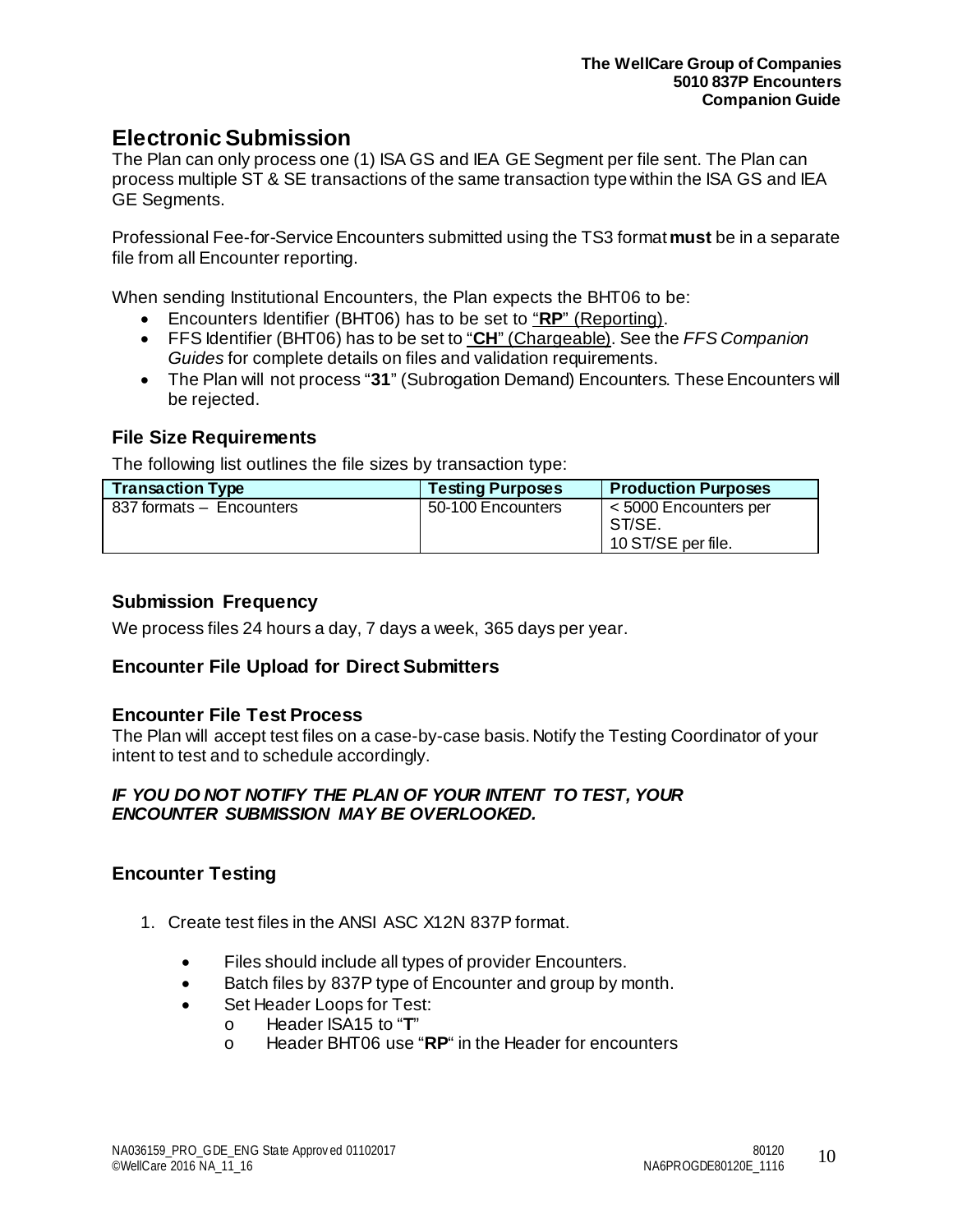- 2. Name each batch file according to the File Naming Standards listed below:
	- Your company Identifier short name can be up to 5 Characters (Example: CMPNM)
	- 837TEST
	- Date test file is submitted to the Plan (CCYYMMDDHHMM)
	- Last byte equaling file type **P** = Professional Services **Example:** CMPNM \_837TEST\_200509011525**P**
- 3. Transmit your **TEST** files to The Plan's SFTP site: **[https://edi.wellcare.com](https://edi.wellcare.com/)** or submit through your Clearinghouse.
- 4. Email a copy of the file Upload Response and your file name to the EDI Coordinator (See contact roster).

## <span id="page-10-0"></span>**Encounter Production**

After the Provider or TPs are production ready, the Plan will accept ANSI ASC X12N 837P format and process batch files daily. Files must have the appropriate PRODUCTION identifiers as listed in the 837P Mapping Documents.

<span id="page-10-1"></span>**Encounter Naming Standards***:* The Plan uses the file name to help track each batch file from the drop-off site through the end processing into The Plan's data warehouse.

- 1. Encounter Header information for Production and Encounters IDs:
	- Set Header Loops for Production:
		- o Header ISA15 to "**P**"
		- o Header BHT06 must use "**RP**" in the Header for encounters
- 2. Name each batch file according to the File Naming Standards listed below:
	- Your company Identifier short name must be 5 Characters (Example: CMPNM)
	- 837PROD
	- Date production file is submitted to the Plan (CCYYMMDDHHMM)
	- Last byte equaling file type **P** = Professional Services
	- **Example**: CMPNM \_837PROD\_200509011525**P**
- 3. The Plan recommends the use of EDIFECS or CLAREDI for SNIP Levels 1 through 6 for integrity testing before uploading your production files.
- 4. Transmit your Production files to the Plan through the SFTP site or through your clearinghouse. For direct submitters, see *FTP Process* section.
- 5. After the file has passed through the Plan's Enterprise Systems validation process, (includes business edits), the electronic ANSI ASC X12N 999 (Functional Acknowledgement) outlining file acceptance/rejection will be posted to the SFTP site within 24 hours. See the 837 IG for additional information about the response coding and Attachment C in this Guide for examples.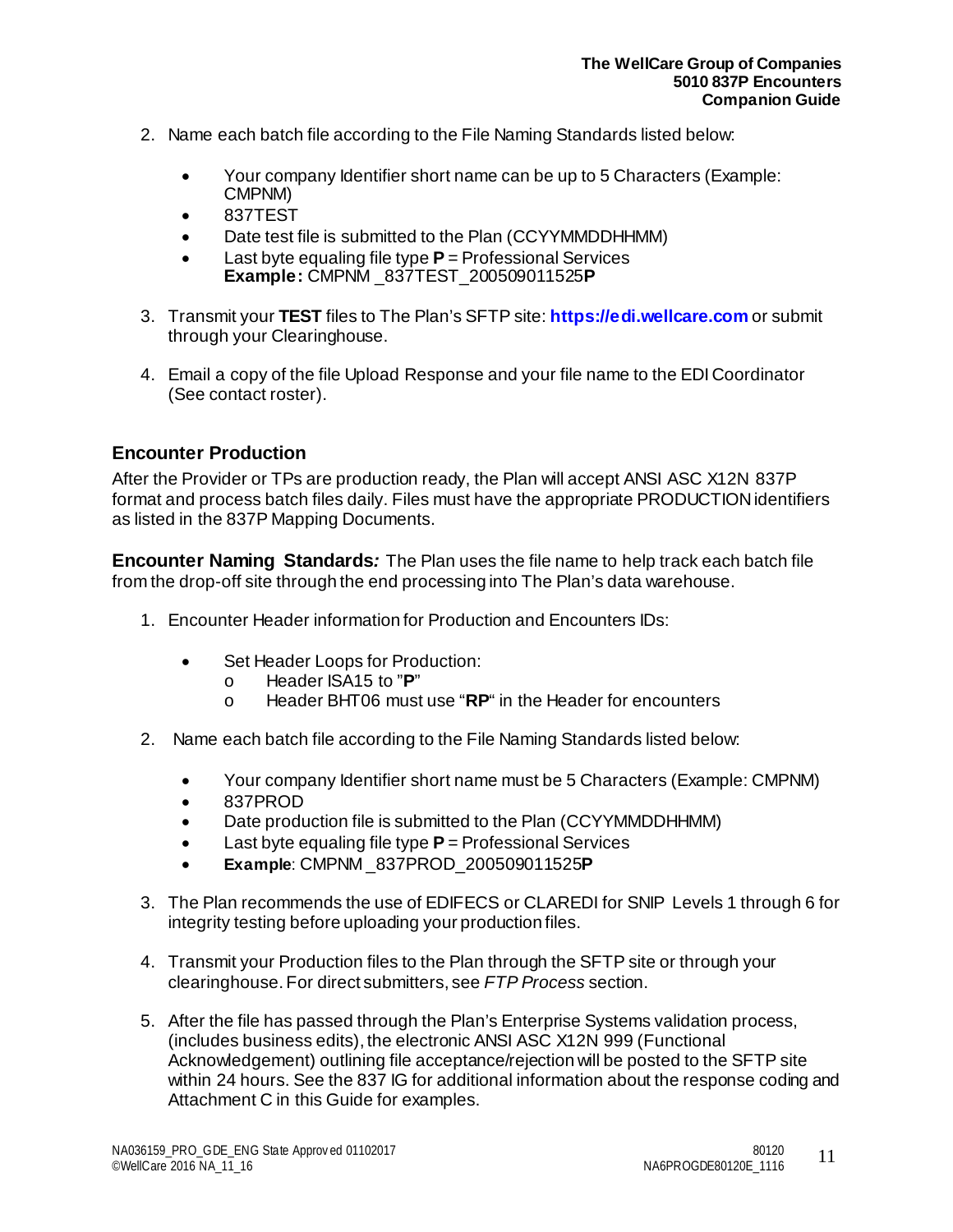6. If the file is unreadable, then trading partner will be notified by a third-party coordinator via email.

# <span id="page-11-0"></span>**FTP Process for Production, Encounters, and Test Files**

## <span id="page-11-1"></span>**Secure File Transfer Protocol**

MOVEit<sup>®</sup> is the Plan's preferred file transfer method of transferring electronic transactions over the Internet. It has the FTP option or online web interface.

Secure File Transfer Protocol (SFTP) is specifically designed to handle large files and sensitive data. The Plan uses Secure Sockets Layer (SSL) technology, the standard internet security, and SFTP ensures unreadable data transmissions over the internet without a proper digital certificate.

Registered users are assigned a secure mailbox where all reports are posted. Upon enrollment, they will receive a login and password.

In order to send files to the Plan, submitters need to have an FTP client that supports AUTH SSL encryption.

The AUTH command allows The Plan to specify the authentication mechanism name to be used for securing the FTP session. Sample FTP client examples are:

- o WS\_FTP PRO® (The commercial version supports automation and scripting). WS\_FTP PRO<sup>®</sup> has instructions on how to connect to a WS\_FTP Server using SSL.
- $\circ$  Core FTP Lite<sup>®</sup> (The free version supports manual transfers). Core FTP Lite<sup>®</sup> has instructions on how to connect to a WS\_FTP Server. Also, The Plan can help you with setup.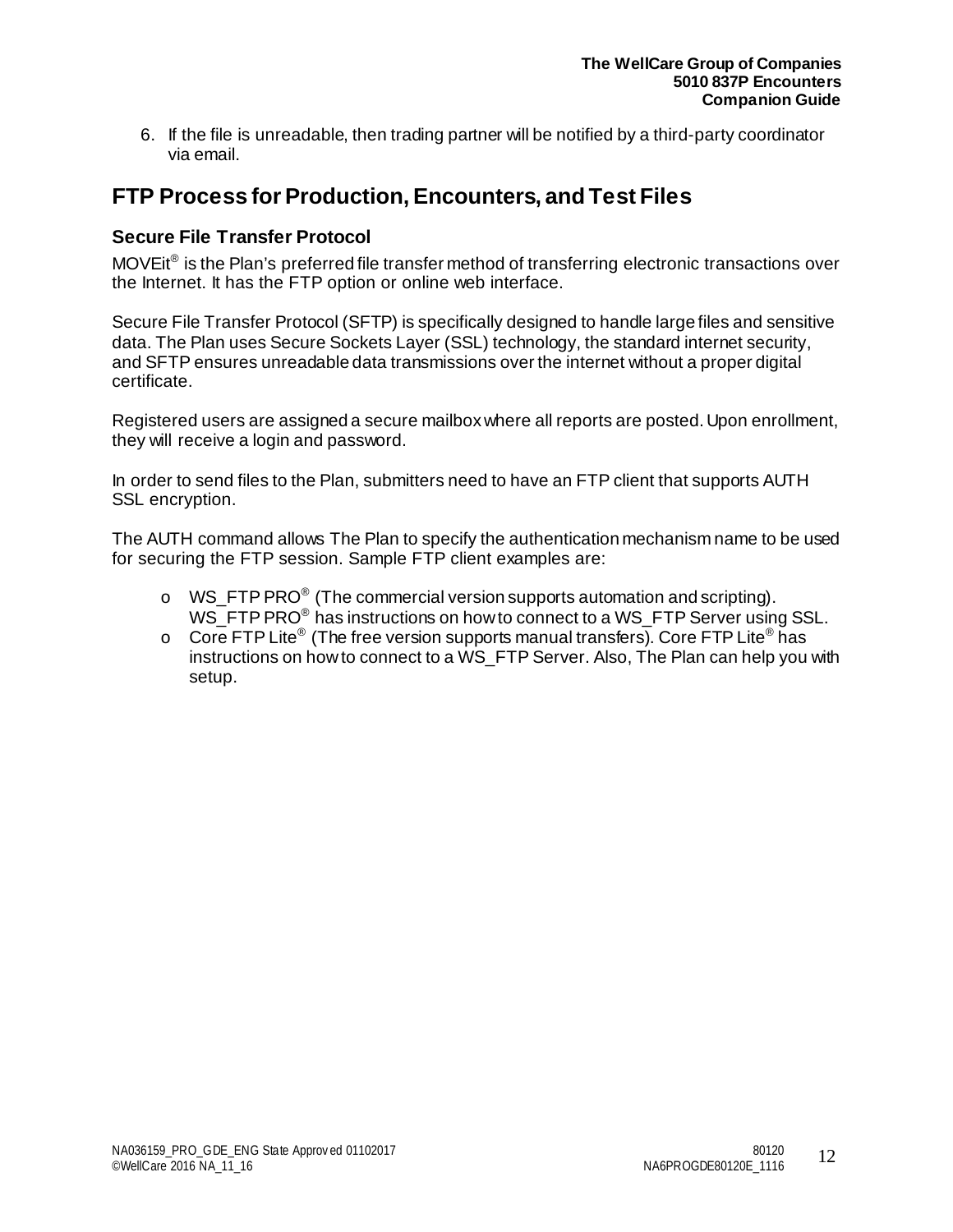# **The Plan Specific Information**

## <span id="page-12-1"></span><span id="page-12-0"></span>**Highlighted Business Rules**

## <span id="page-12-2"></span>**Patient (Dependent):**

The Plan will reject and will not pay any Encounters that indicate the patient is the dependent. These Loops consist of the following:

- Patient Hierarchical (2000C) Loop
- Patient Name (2010CA) Loop

All Newborn and Dependents must have Medicaid or Medicare ID as per the States and CMS requirements. The Members' IDs must be in the Subscriber Loops that consist of the following:

- Subscriber Hierarchical (2000B) Loop
- Subscriber Name (2010BA) Loop
- Payer Name (2010BB) Loop

### <span id="page-12-3"></span>**Provider/Vendor:**

- The Taxonomy Code within the Billing Provider Hierarchical Level (2000A) Loop (PRV) Segment is required for all Encounters submissions. The Taxonomy reported on the Encounters must match the Billing Provider's specialty, which is maintained by the Workgroup for Electronic Data Interchange (WEDI).
- Providers who perform care or services must be identified within the Rendering Provider Loop (2310B), when the Rendering Provider is not the same in the Billing Provider Name (2010AA) Loop. If the Billing Provider (2010AA) and the Rendering Provider are the same, do not populate Loop 2310B. When using the 2310B Loop, the Plan requires that the Taxonomy Code is populated in the PRV Segment. The Taxonomy code must match the Rendering Provider's specialty, which is maintained by the Workgroup for Electronic Data Interchange (WEDI).
- The Plan requires the name and physical address where services were rendered in Service Facility Location Name in Loop 2310C, when the location of the health care service is different than the address within the Billing Provider Loop 2010AA. This loop must not contain a P.O. box in the Address (N3) Segment.

### <span id="page-12-4"></span>**Patient Control Number:**

The Plan requires that the Patient Control Number in the Encounters Information (2300) Loop (CLM01) Segment be unique for each Encounter submitted.

### <span id="page-12-5"></span>**Subscriber Gender:**

The Plan will reject any Encounter that has the Subscriber Gender Code in the Subscriber Demographic Information (2010BA) loop as "U" – Unknown. This element must be "F" – Female or "M" – Male.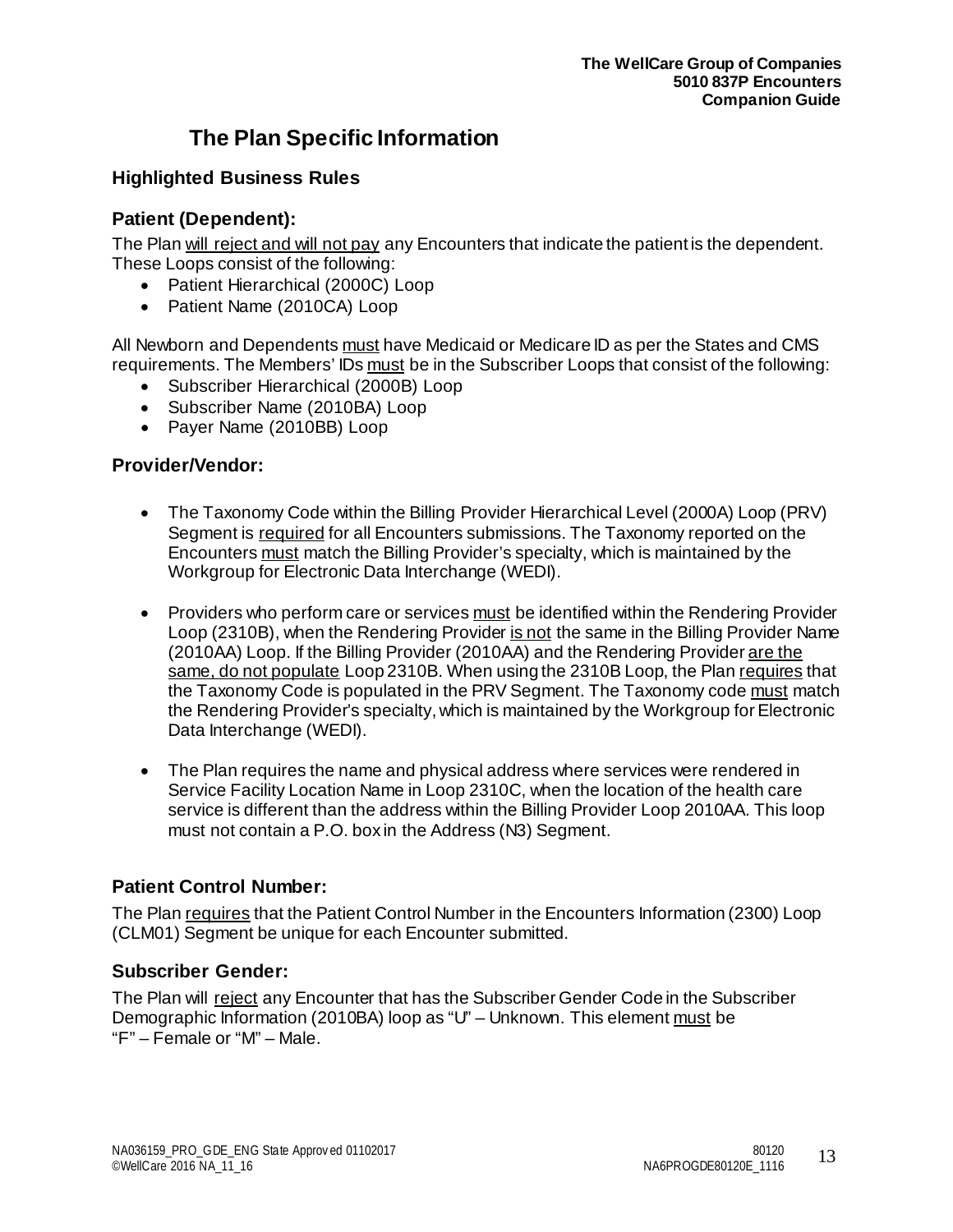#### <span id="page-13-0"></span>**ICD-10 Mandate**

As of Oct. 1, 2015, ICD-9 Diagnosis Codes cannot be used for services provided on or after this date. We will only accept ICD-10 Diagnosis Codes on all claims for Service Dates on or after Oct. 1, 2015, and we will reject any claims that have both ICD-9 and ICD-10 codes on the same claim after such date. Please refer to the CMS website for more information about ICD-10 diagnosis codes at **[www.cms.gov](http://www.cms.gov/)**. Please see the NUCC guide for billing details. Please see 837 IG for EDI for correct qualifier to use with the ICD-10 diagnosis codes.

### <span id="page-13-1"></span>**Prior Authorizations and/or Referral Numbers**

The Plan requires all submitters to send the Prior Authorizations and/or Referral Numbers when assigned by The Plan. The Plan will deny any services as "Not Covered" if the services require an authorization and/or referral.

#### <span id="page-13-2"></span>**Valid National Provider Identifiers (NPI)**

All submitters are required to use the National Provider Identification (NPI) numbers that are now required in the ANSI ASC X12N 837 as per the 837 Professional (TR3) Implementation Guide for all appropriate loops.

#### <span id="page-13-3"></span>**Corrected Encounter Submission**

#### **Replacement (Adjustment) Encounter or Void/Cancel Encounter**

When submitting a "Corrected Encounter", use the appropriate Encounter Frequency Type Code in the CLM05-3 segment. Please indicate whether for Replacement (Adjustment) of prior Encounter "7" or a Void/Cancel of prior Encounter "8".

Also, per the Implementation Guide – when "7" or "8" is used as Encounter Frequency Type Code for Replacement or Void/Cancel of Prior Encounters Submission, the Encounter Level information in Loop 2300 and segment REF with an F8 qualifier must contain the WellCare Control Number (WCN). This can be found in our 277CA and 277U files. Please see 277CA/277U Companion Guides.

#### <span id="page-13-4"></span>**Coordination of Benefits (COB) and Dual Member Adjudication Information – MOOP**

All submitters that adjudicate Encounters for The Plan HMO or have COB information from other payers are required to send in all the Coordination of Benefits and Adjudication Loops as per the Coordination of Benefits 1.4.1 section within the 837 Professional (TR3) Implementation Guide.

Providers and Vendors must have the 837 Professional (TR3) Implementation Guide in conjunction with this Companion Guide to create the loops below correctly.

The required loops and segments that are needed to be sent for a compliant COB are as follows:

- Other Subscriber Information (2320) Loop
- Other Subscriber Name (2330A) Loop
- Line Adjudication Information (2430) Loop
	- o For out-of-pocket amounts, use Loop ID 2430 220 Position 300 Data Element 782 for Patient Responsibility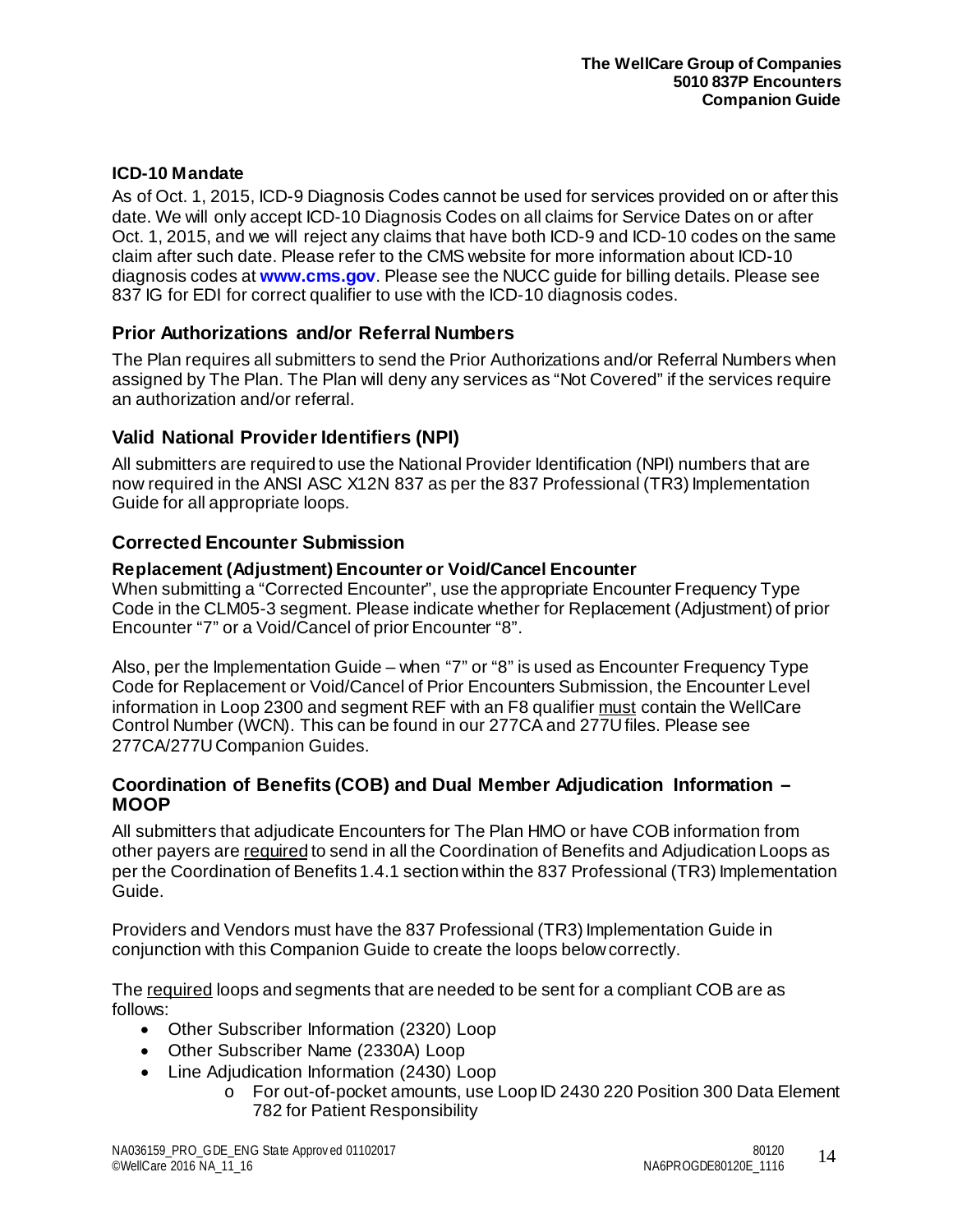- o This includes coinsurance, co-pays and deductibles Please refer to Code Set 139 for the correct Encounters Adjustment Reason Code
- Dual Member specific requirement on Encounter submission from vendors:
	- $\circ$  2330B payer loop Dual Member submissions vendors have to report both 2320 COB payer loops (Medicaid and Medicare) even if the benefits are covered under either Medicaid or Medicare.
	- o If the benefits are covered under Medicaid only then paid amount should be reported under Medicaid COB loop with Medicaid payer ID = 'WELLCAREMCD' and Medicare COB loop with zero paid amount under payer ID = 'WELLCAREMCR'.
	- $\circ$  If the benefits are covered under Medicare, then COB paid amount should be reported under Medicare COB loop with NM109 payer  $ID =$ 'WELLCAREMCR' and Medicaid COB loop with zero paid amount under payer ID = 'WELLCAREMCD'.
	- o Payer IDs to be used in 2320 COB loop:
		- WELLCAREMCD for Medicaid
		- WELLCAREMCR for Medicare payer

### <span id="page-14-0"></span>**National Drug Code (NDC) – Medicaid Encounters Submission Only**

Per the 837 Professional (TR3) Implementation Guide, all submitters are required to supply the National Drug Code (NDC) for all HCPCS J-codes submitted on the Encounter(s). The NDC must be reported in Loop 2410 Segment LIN03. Also, per the Implementation Guide, the Drug Quantity and Price must be reported within the CTP segment. The Plan uses the First Data Bank (FDB) and CMS to validate the NDC codes for the source of truth.

## <span id="page-14-1"></span>**Transportation Vendors**

All Transportation Vendors must now use the ambulance pick-up and drop-off location loops.

Please see the Transportation Notes for Florida, Georgia, Illinois and Nebraska belowfor more detail on how Transportation Information must be generated for these states.

- The physical address is required for the pick-up/drop-off location.
- Any P.O. box information within this segment will be rejected.
	- Please use the default diagnostic codes for the following states:
		- $O$  FL V700
		- o OH 7999
		- o IL 7999
		- $O$  MO V609

## <span id="page-14-2"></span>**ASO Payments – Vendor Contract**

For all Vendors that have an ASO Contract and expect ASO reimbursements in accordance with the terms and conditions of the contract must send "ASO" on the Line of the ASO service in the 2400 NTE Line Note Segment.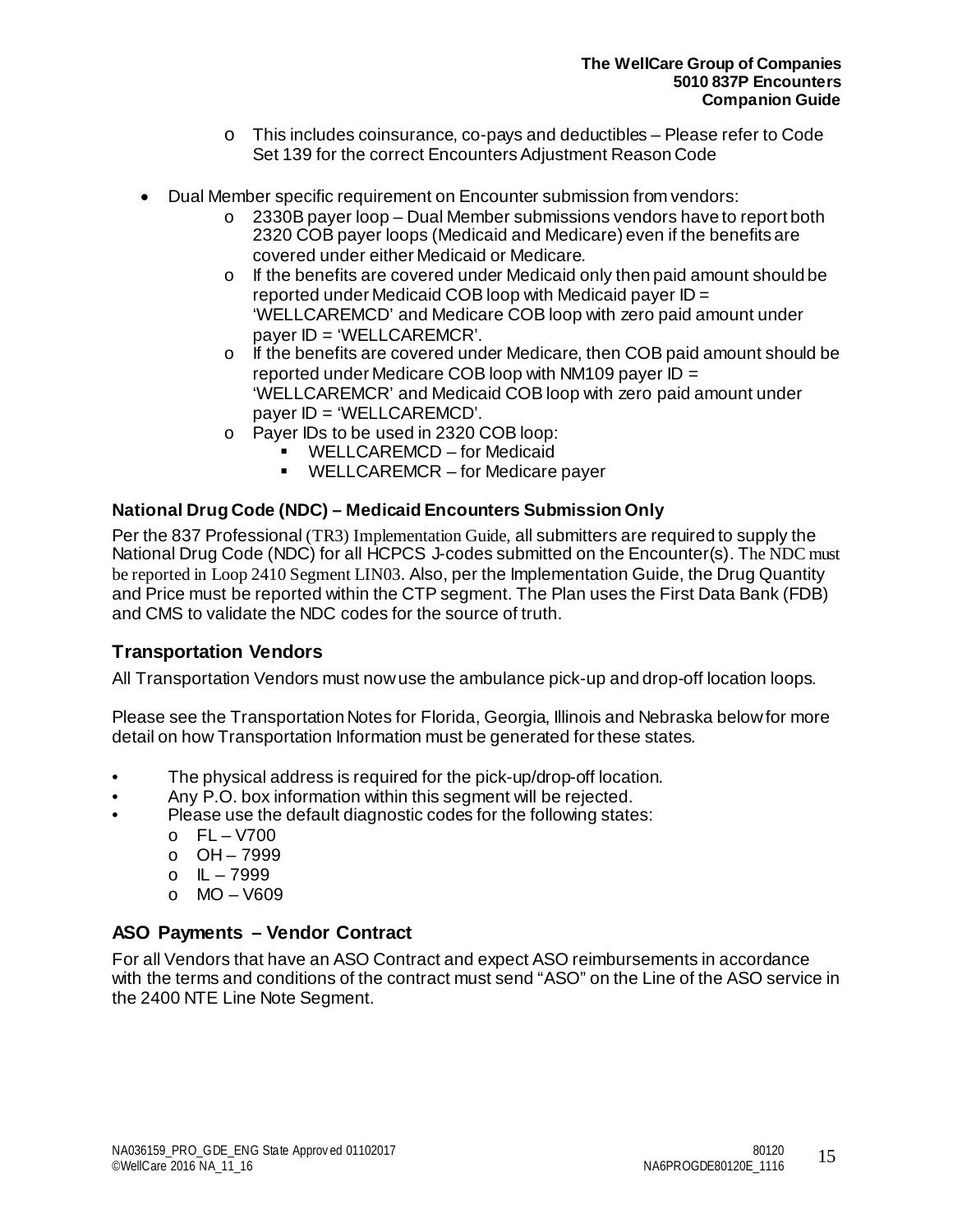# <span id="page-15-0"></span>**Reporting States Notes:**

### <span id="page-15-1"></span>**Illinois Notes:**

#### **Transportation**

Transportation Encounters, emergency and non-emergency, must report specific information about the trip in the NTE 2300 Loop. The State code, Vehicle License Number, Origin Time, and Destination Time must be reported in Loop 2300 Encounters Note, NTE02 element. The information contained in this field will apply to all service sections unless overridden in the 2400 Loop.

**NTE01:** Value "ADD"

**NTE02:** State or Province Code, Vehicle License Number, Origin Time, Destination Time **Example:** NTE\*ADD\* IL,12345678,1155,1220 and must follow this format

Each field must be separated with a comma.

#### The length for each field is listed below:

| Length | <b>Description</b>                                                                   |
|--------|--------------------------------------------------------------------------------------|
| 2      | State or Province Code (Use Code source 22: States and Outlying Areas of<br>the U.S. |
| 8      | Vehicle License Number                                                               |
| 4      | <b>Origin Time</b>                                                                   |
|        | Time expressed in 24-hour clock time as follows: HHMM,                               |
|        | where $H =$ hours (00-23), $M =$ minutes (00-59).                                    |
| 4      | <b>Destination Time</b>                                                              |
|        | Time expressed in 24-hour clock time as follows: HHMM,                               |
|        | where $H =$ hours (00-23), $M =$ minutes (00-59).                                    |

NOTE: The State or Province Code, Origin Time and Destination Time fields **must** contain the length per field as listed above. Vehicle license number may vary from 1 to a maximum of 8 characters. If the license plate number is less than 8 characters, left justify and space fill.

#### **Transportation Modifiers – Emergency Transportation Encounters**

Place Codes for origin and destination will be reported using Procedure Modifiers, and they will be reported with each procedure code billed. The one-digit modifiers are combined to form a two-digit modifier that identifies the transportation provider's place of origin with the first digit, and the destination with the second digit.

| <b>Modifier</b> | <b>Description</b>                                                               |
|-----------------|----------------------------------------------------------------------------------|
| D               | Diagnostic or therapeutic site, other than P or H when used as an origin code    |
| Ε               | <b>Residential facility</b>                                                      |
| н               | Hospital                                                                         |
| N               | Skilled nursing facility                                                         |
| P               | Physician's office                                                               |
| R               | Residence                                                                        |
| S               | Scene of accident or acute event                                                 |
|                 | Destination code only, intermediate stop at physician's office on the way to the |
|                 | hospital                                                                         |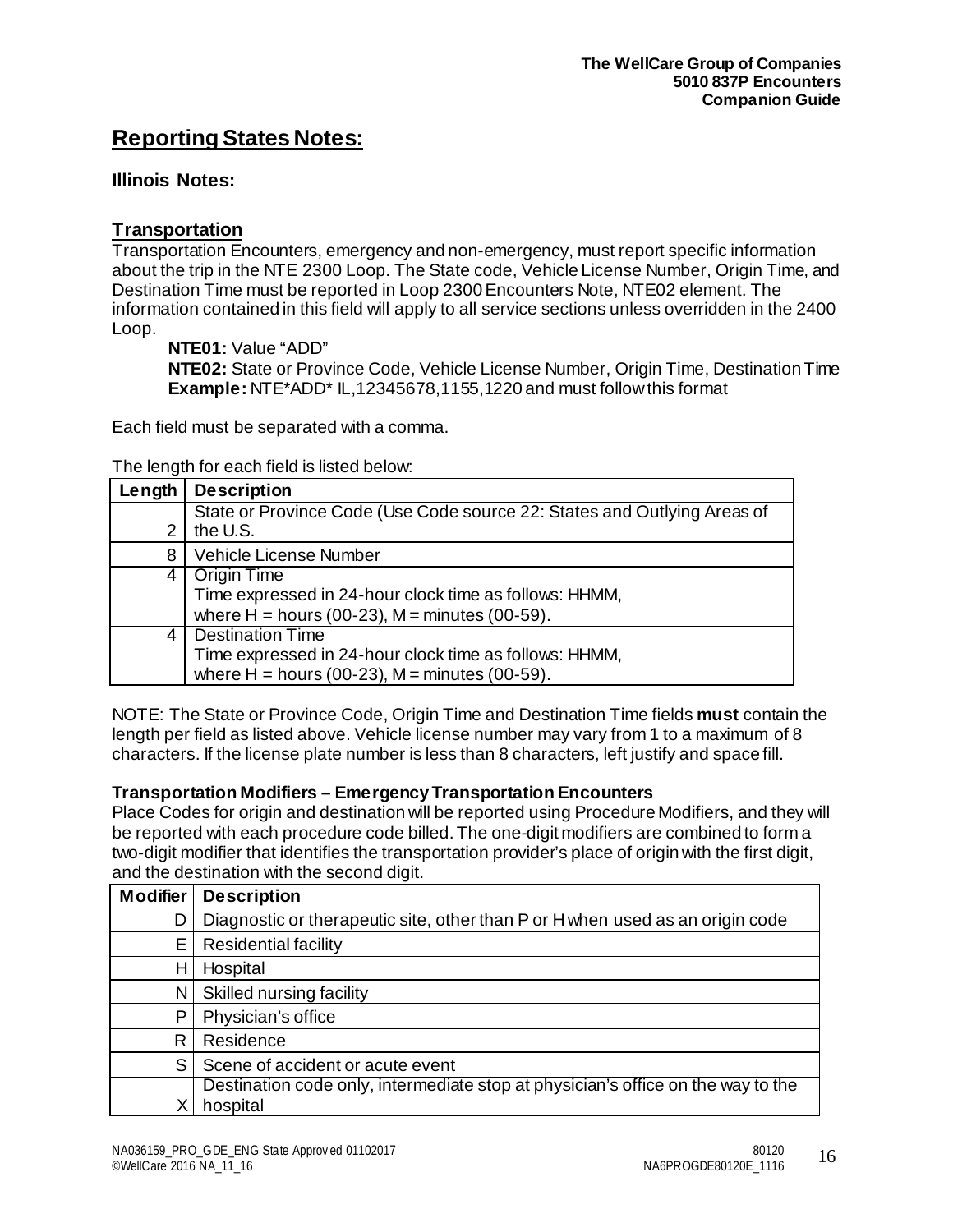#### **Transportation Modifiers – Non-Emergency Transportation Encounters**

Place Codes for origin and destination will be reported using Procedure Modifiers, and they will be reported with each procedure code billed. The one-digit modifiers are combined to form a two-digit modifier that identifies the transportation provider's place of origin with the first digit, and the destination with the second digit.

Non-emergency transportation Encounters must contain HIPAA compliant modifiers. This will require the provider to **map the HFS proprietary codes to the HIPAA codes accepted by HFS** as shown below. The allowable values of these Modifiers for Illinois Medicaid are:

| <b>HFS</b><br><b>Proprietary Code</b> | <b>HIPAA</b><br><b>Modifier</b><br><b>Accepted by</b><br><b>HFS</b> | <b>Description</b>                                   |
|---------------------------------------|---------------------------------------------------------------------|------------------------------------------------------|
| Е<br>F<br>G                           | D                                                                   | Diagnostic or therapeutic site, other than P or<br>Н |
| B                                     | Н                                                                   | Hospital                                             |
| A                                     | P                                                                   | Physician's office                                   |
| H                                     | R                                                                   | Residence                                            |

For example, if the patient is transported from his home ("K") to a physician's office ("A"), the "K" will be changed to an "R" and the "A" changed to a "P", so the modifier reported on the 837P will be "RP".

**NOTE:** Continue to report HFS' proprietary codes ("KA" in this example) on **paper** Encounters.

#### **Taxonomy:**

The providers must report the billing provider taxonomy code in *PRV03 o*f the 2000A Loop. For HFS, the provider taxonomy code will be used to derive the Department's unique categories of service. For additional detail on Taxonomy codes, refer to Appendix 5 of Chapter 300 Provider Handbook for Electronic Processing.

#### <span id="page-16-0"></span>**Florida State Notes**

#### **Private Transportation:**

Private Transportation providers are currently required to submit start and stop time information on the Encounters. This offers a means to distinguish between services submitted for the same recipient on the same day. The X12N 837 Professional transaction does not provide the capability for providers to submit start and stop times. Private Transportation Encounters will use two modifiers instead of start and stop times.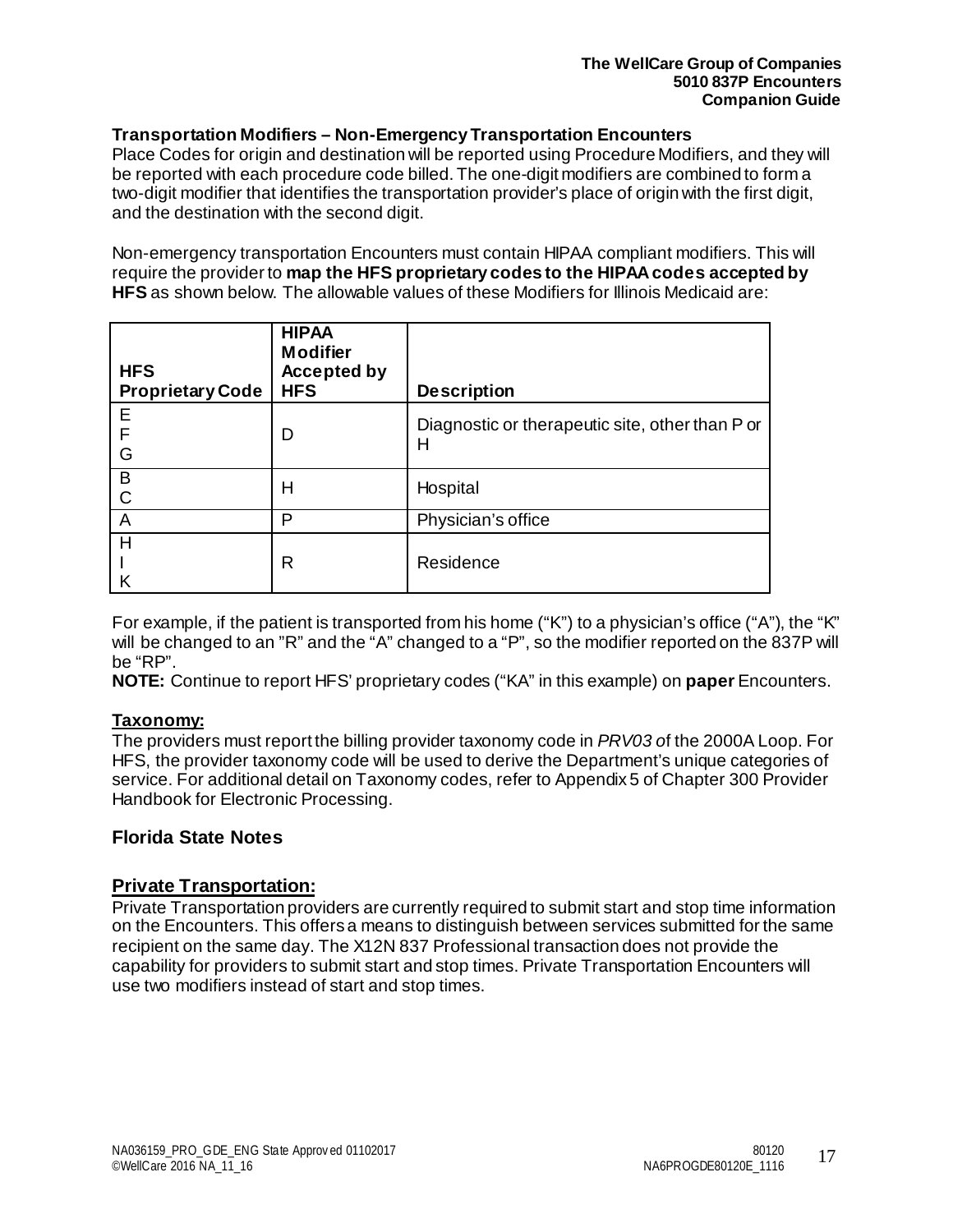#### The values are:

- D Diagnostic or therapeutic site other than "P" or "H"
- E Residential, domiciliary, custodial facility (nursing home, not a skilled nursing facility)
- G Hospital-based dialysis facility (hospital or hospital-related)
- H Hospital
- I Site of transfer (for example, airport or helicopter pad) between types of ambulance
- J Non-hospital-based dialysis facility
- N Skilled nursing facility (SNF)
- P Physician's office (includes HMO non-hospital facility, clinic, etc.)
- R Residence
- S Scene of accident or acute event
- X Intermediate stop at physician's office in route to the hospital (includes HMO nonhospital facility, clinic, etc.)

**Note: Modifier X** can only be used as a designation code in the second modifier position.

The Origin and Destination codes will be billed together as a two-character modifier to provide combinations to uniquely identify services billed on the same day. If the provider needs to use the same procedure code and origin/destination modifier for the same recipient on the same day, a second modifier will be billed with the value of '76' (Repeat Procedure by Same Physician).

**Note about Round Trip:** A round trip means that the patient was picked up, taken somewhere, and returned to the same place they were picked up. There are only two legs to a round trip, going out and coming back. If you made a trip with three legs (going out, going somewhere else, coming back) that is not a round trip.

A. To bill a round trip if you bill for a base rate and mileage:

- (1) Round trips will need to supply a brief description for the purpose of the round trip in CR109, Loop 2300.
- (2) Ambulance pick-up and drop-off locations are required for all ambulance and nonemergency transportation claims. The pickup and drop-off locations will be sent in the following segments in Loop 2310E and 2310F: NM1, N3 and N4. Please see pages 7-8 and 7-11 of this companion guide for details of the segments.
- (3) Bill only one line for mileage (unless you have a known exception). The modifier for origin and destination should reflect the pick-up point and the stop point (e.g., Home to Doctor is a modifier of RP). Enter the total miles for the entire trip.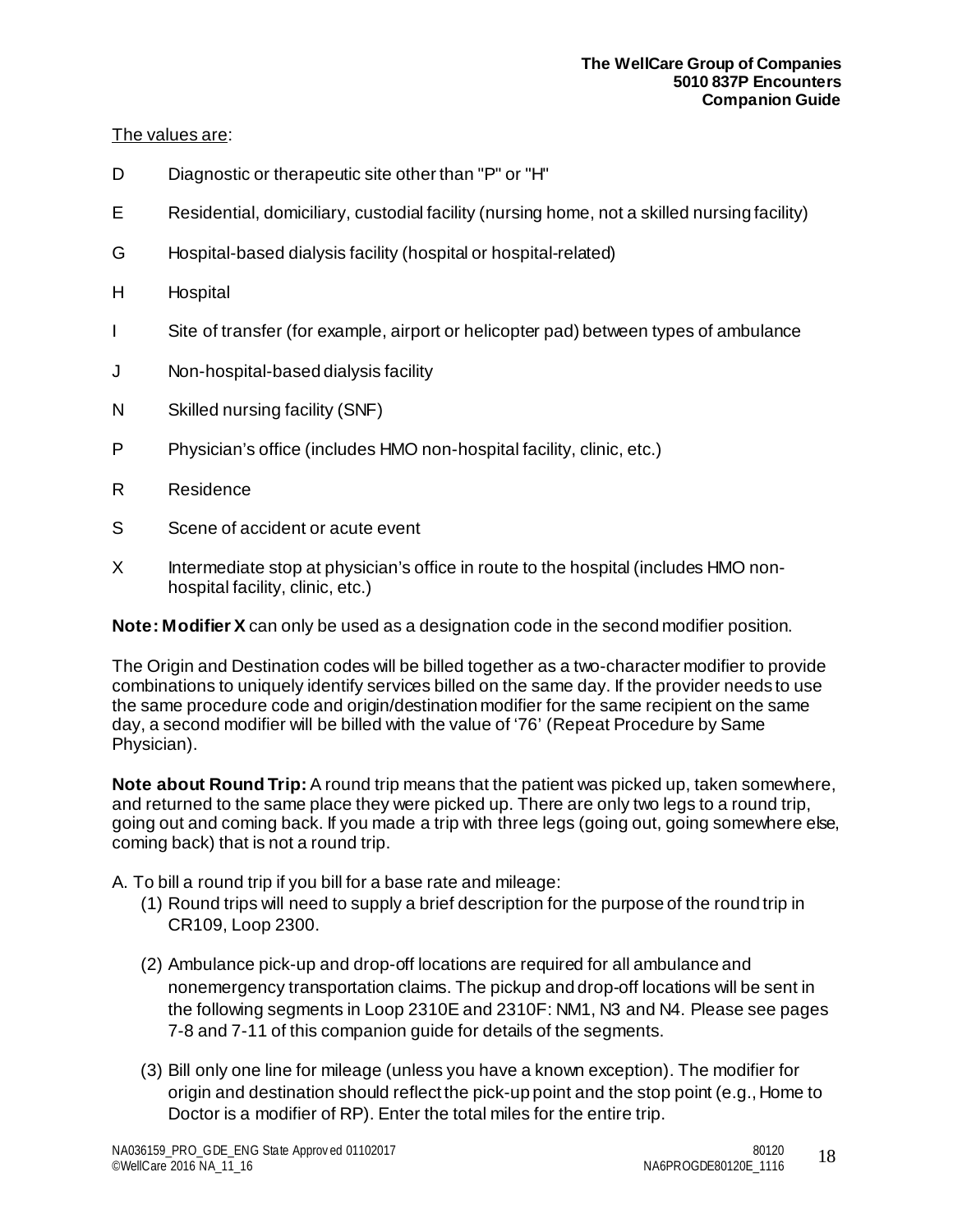- (4) If you bill a base rate, you will send that line item once. For wheelchair-van and stretcher van, submit total charges of two times your base rate on this line item.
- B. To bill a round trip if you bill for a base rate only:
	- (1) Round trips will need to supply a brief description for the purpose of the round trip in CR109, Loop 2300.
	- (2) Ambulance pick-up and drop-off locations are required for all ambulance and nonemergency transportation claims. The pick-up and drop-off locations will be sent in the following segments in Loop 2310E and 2310F: NM1, N3 and N4. Please see pages 7-8 and 7-11 of this companion guide for details of the segments.
	- (3) Bill only one line item for base rate. The modifier for origin and destination should reflect the pick-up point and the stop point (e.g., Home to Doctor is a modifier of RP). For wheelchair-van and stretcher van, submit total charges of two times your base rate on this line item.

**Note about multi-leg trips:** For a trip that had multiple segments and is not a round trip as described above, each segment must be billed as a separate line item.

- C. To bill a multi-leg trip if you bill for a base rate and mileage
	- (1) Ambulance pick-up and drop-off locations are required for all ambulance and on emergency transportation claims. The pick-up and drop-off locations will be sent in the following segments in Loop 2310E and 2310F: NM1, N3 and N4.
	- (2) Bill one line item for each segment of mileage. The modifier for origin and destination should reflect the start point and the stop point.
	- (3) Bill one line item for each segment of base rate. The modifier for origin and destination should reflect the start point and the stop point for that leg of the trip.
- D. To bill a multi-leg trip if you bill for a base rate only:
	- (1) Ambulance pick-up and drop-off locations are required for all ambulance and nonemergency transportation claims. The pick-up and drop-off locations will be sent in the following segments in Loop 2310E and 2310F: NM1, N3 and N4. Please see pages 7-8 and 7-11 of this companion guide for details of the segments.
	- (2) Bill one line item for each segment of base rate. The modifier for origin and destination should reflect the start point and the stop point for that leg of the trip.

### <span id="page-18-0"></span>**Georgia Notes**

### **Transportation:**

Ambulance Transport Reason Code:

In the CR104 Segment, the State of Georgia requires for Ambulance Claims: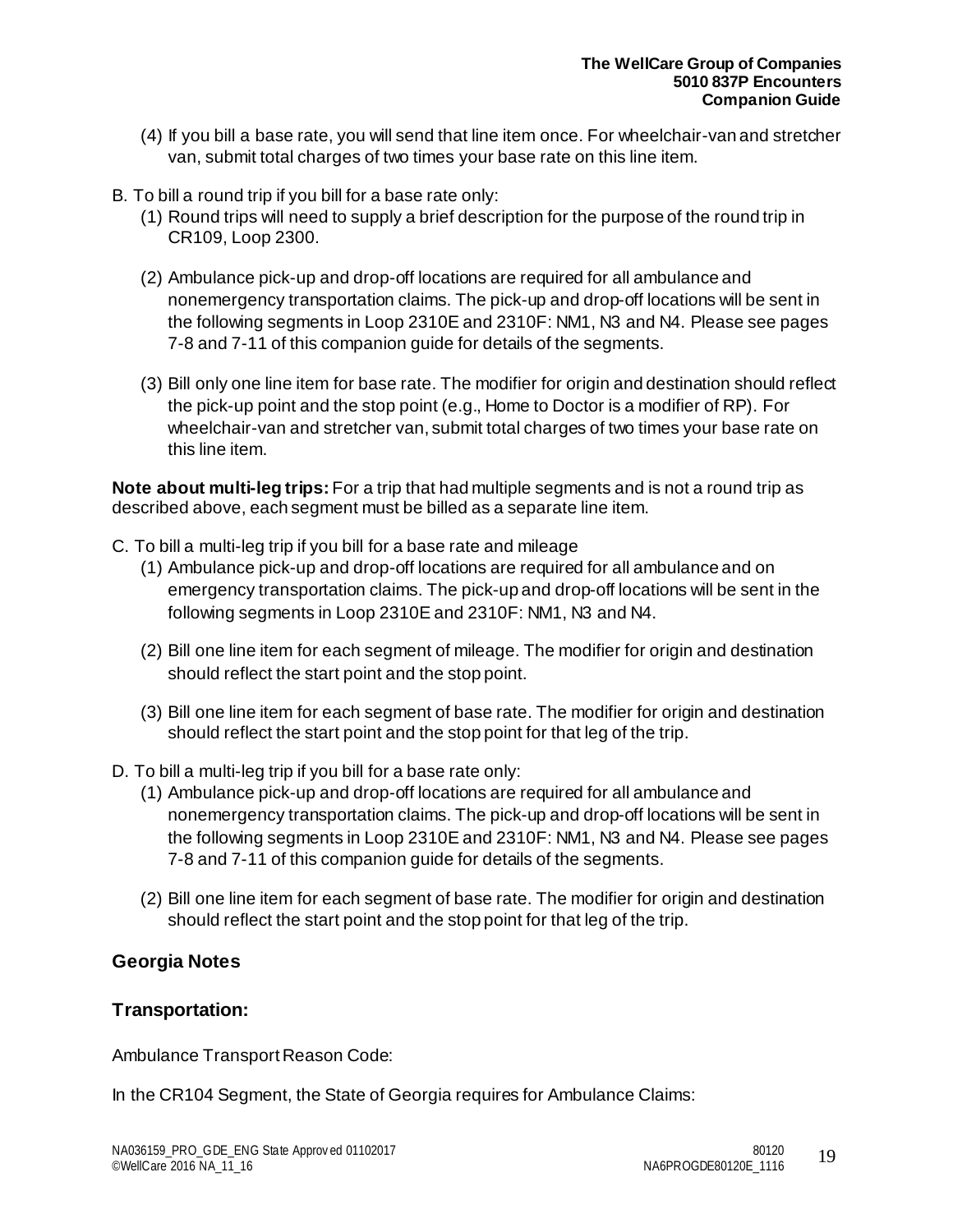- **'A'** Patient was transported to nearest facility for care of symptoms, complaints, or may be used to indicate that the patient was transferred to a residential facility
- **'B'** Patient was transported for the benefit of a preferred physician
- **'C'** Patient was transported for the nearness of family members
- **'D'** Patient was transported for the care of a specialist or for availability of specialized equipment
- **'E'** Patient Transferred to Rehabilitation Facility

In the CR105 Segment, the State of Georgia requires that an Ambulance Unit of Basis for Measurement Code has to be "DH" for Miles.

#### <span id="page-19-0"></span>**Nebraska State Notes**

#### **Providers Not Eligible for NPI (Atypical):**

Nebraska Medicaid defines a provider ineligible for an NPI as an atypical provider, such as: MHCP (Medically Handicapped Children's Program) clinics, MIPS (Medicaid in Public Schools), Personal Care Aides, Mental Health Personal Care Aides/Community Treatment Aides, Mental Health Home Health Care Aides and Non-Emergency Transportation providers and Community Support Workers.

#### **Vision services:**

When using V2799 to claim for frame front/chassis, temple, hinge, nose pad, or eyeglasses case replacement; enter description of replacement.

For Telehealth services, enter the site where the patient is receiving the Telehealth service.

#### **Referring Provider State License:**

The State License Number needs to be reported in the REF 2310A Loop.

• State license number must be the two-digit alphabetical state code abbreviation, followed by the state license number. For example, NE123456

## **Designator Description**

**M** – Mandatory: The designation of mandatory is absolute in the sense that there is no dependency on other data elements. This designation may apply to either simple data elements or composite data structures. If the designation applies to a composite data structure, then at least one value of a component data element in that composite data structure shall be included in the data segment.

**R** – Required: At least one of the elements specified in the condition must be present.

**S** – Situational: If a segment or field is marked as "Situational", it is only sent if the data condition stated applies.

# <span id="page-19-1"></span>**Further Encounter FieldDescriptions**

Refer to the IG for the initial mapping information. The grid below further clarifies additional information The Plan requires.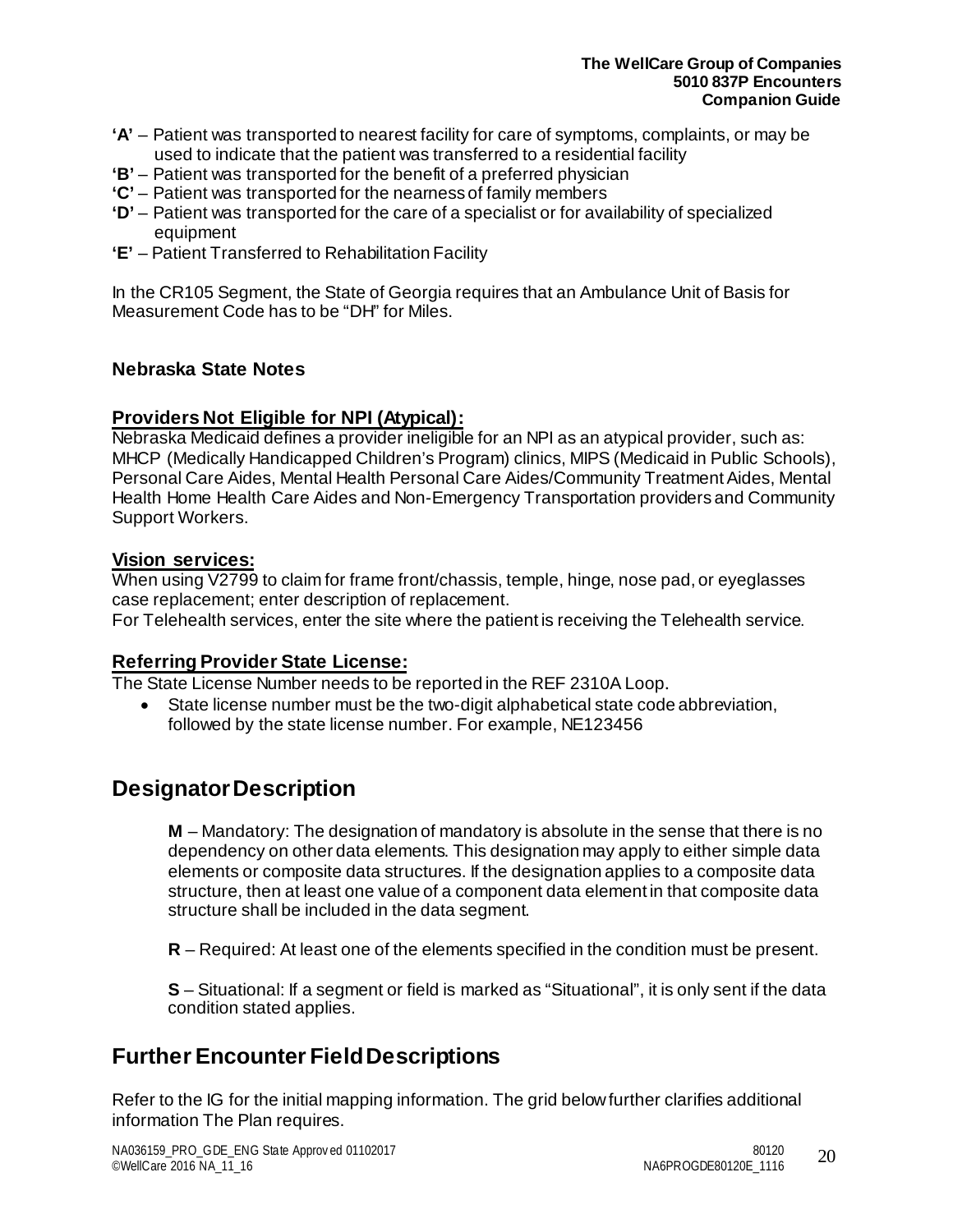|            |              | <b>Interchange Control Header:</b>     |            |                |                         |                                                                                                                                                                                                                                                                                                      |
|------------|--------------|----------------------------------------|------------|----------------|-------------------------|------------------------------------------------------------------------------------------------------------------------------------------------------------------------------------------------------------------------------------------------------------------------------------------------------|
| <b>Pos</b> | <u>ld</u>    | <b>Segment Name</b>                    | Req        | <b>Max Use</b> | Repeat                  | <b>Notes</b>                                                                                                                                                                                                                                                                                         |
|            | <b>ISA06</b> | Interchange Sender ID                  | м          |                |                         | For Direct submitters, use<br>unique ID assigned by The<br>Plan, e.g.: 123456 followed by<br>spaces to complete the 15-digit<br>element.<br>For Clearinghouse submitters,                                                                                                                            |
|            | <b>ISA08</b> | Interchange Receiver ID                | M          | 1              |                         | use ID as per the clearinghouse<br>For Direct submitters, use<br>"WELLCARE"<br>Note: Please make sure the<br>Receiver ID is left-justified<br>with trailing spaces for a total<br>of 15 characters. Do not use<br>leading ZEROS.<br>For Clearinghouse submitters,<br>use ID as per the clearinghouse |
|            |              | <b>Functional Group Header:</b>        |            |                |                         |                                                                                                                                                                                                                                                                                                      |
|            | GS02         | Senders Code                           | M          | 1              |                         | For Direct submitters, use your<br>existing Plan Submitter ID or<br>the Trading Partner ID provided<br>during the enrollment process.<br>For Clearinghouse submitters,<br>use ID as per the clearinghouse                                                                                            |
|            | GS03         | <b>Receivers Code</b>                  | M          | 1              |                         | For Direct submitters, use<br>WellCare ID "WELLCARE"<br>For Clearinghouse submitters,<br>use ID as per the clearinghouse                                                                                                                                                                             |
| Header:    |              |                                        |            |                |                         |                                                                                                                                                                                                                                                                                                      |
| Pos        | Id           | <b>Segment Name</b>                    | <b>Req</b> | <b>Max Use</b> | <b>Repeat</b>           | <b>Notes</b>                                                                                                                                                                                                                                                                                         |
| 0100       | <b>BHT06</b> | Encounters/Encounter<br>Identifier     | R          |                |                         | Use value of " $CH$ " $-$<br>Chargeable () or "RP" -<br>Reporting (Encounters)<br>Encounters<br>The Plan will reject any<br>Encountersthat have "31'-<br>Subrogation Demand.                                                                                                                         |
|            |              | LOOP ID - 1000A - Submitter Name       |            |                | 1                       |                                                                                                                                                                                                                                                                                                      |
| 0200       | <b>NM109</b> | Submitter Identifier                   | R          |                |                         | For Direct submitters, use<br>"ETIN", i.e.,<br>The Plan Submitter ID or 6-digit<br>Trading Partner ID assigned<br>during the EDI enrollment<br>process.<br>For Clearinghouse submitters,<br>use ID as per the clearinghouse                                                                          |
|            |              | <b>LOOP ID - 1000B - Receiver Name</b> |            |                | $\overline{\mathbf{1}}$ |                                                                                                                                                                                                                                                                                                      |
| 0200       | <b>NM103</b> | <b>Receiver Name</b>                   | R          | 1              |                         | For Direct submitters, use value<br>"WELLCARE HEALTH<br><b>PLANS, INC"</b><br>(e.g., WellCare Health Plans of<br>Georgia,<br>WellCare Health Plansof New<br>York)<br>For Clearinghouse submitters,<br>use ID as per the clearinghouse                                                                |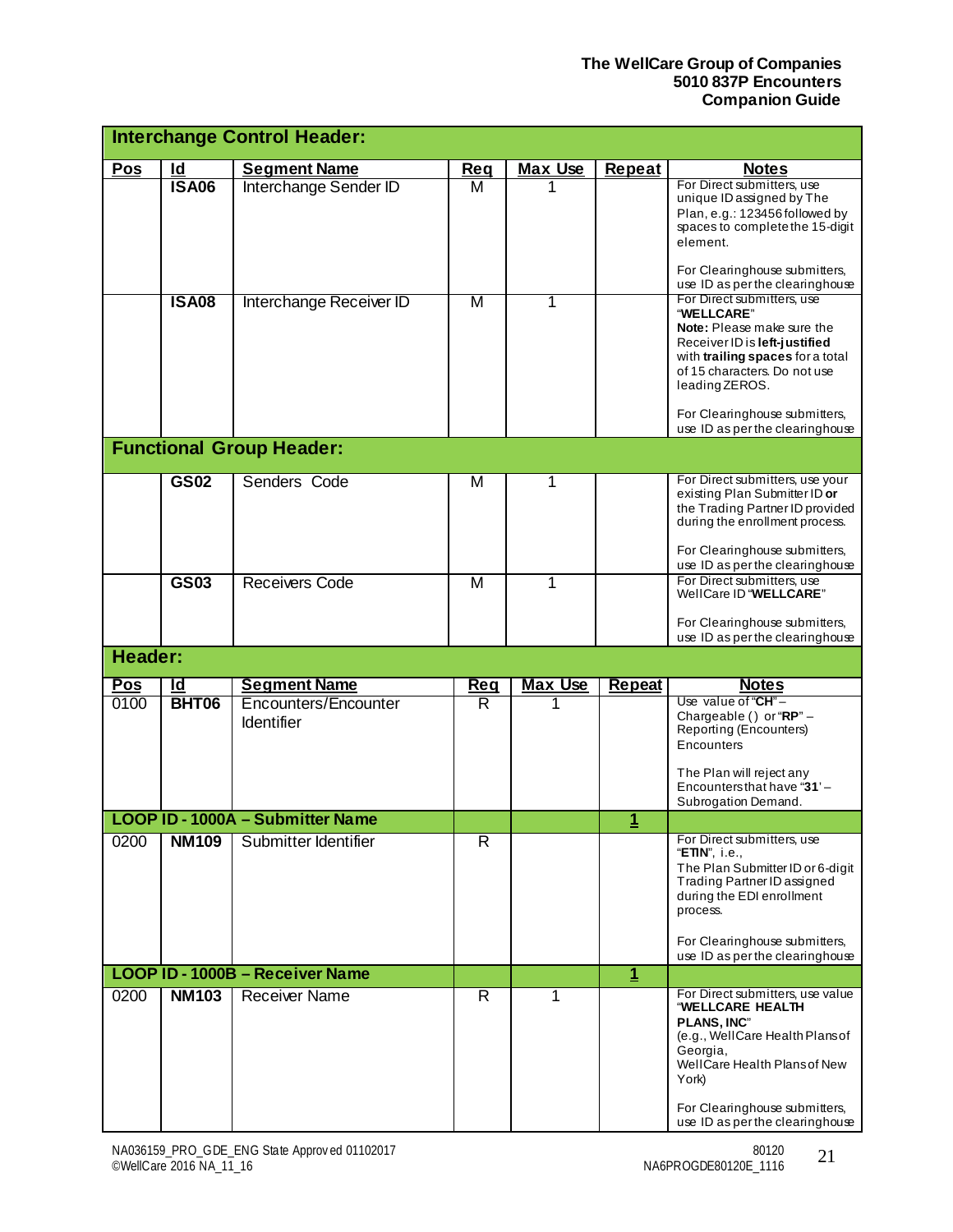| 0200       | <b>NM109</b>      | <b>Receiver Primary ID</b>                                   | $\overline{\mathsf{R}}$ | 1                        |                | For Direct submitters, use the<br>value of Payer ID              |
|------------|-------------------|--------------------------------------------------------------|-------------------------|--------------------------|----------------|------------------------------------------------------------------|
|            |                   |                                                              |                         |                          |                |                                                                  |
|            |                   |                                                              |                         |                          |                | For Clearinghouse submitters,<br>use ID as per the clearinghouse |
| Detail:    |                   |                                                              |                         |                          |                |                                                                  |
| <b>Pos</b> | $\overline{d}$    | <b>Segment Name</b>                                          | <b>Req</b>              | <b>Max</b><br><b>Use</b> | <b>Repeat</b>  | <b>Notes</b>                                                     |
|            |                   | LOOP ID - 2000A - Billing/Pay-To Provider Hierarchical Level |                         |                          | $\geq 1$       |                                                                  |
| 0030       | <b>PRV03</b>      | <b>Billing Provider Specialty</b>                            | S                       | 1                        |                | <b>All States</b>                                                |
|            |                   | Information                                                  |                         |                          |                | The correct Billing Provider<br>Taxonomy Code must be sent.      |
|            |                   | LOOP ID - 2010AA - Billing Provider Name                     |                         |                          | $\mathbf 1$    |                                                                  |
| 0150       | <b>NM108</b>      | <b>Billing Provider Primary Type</b>                         | $\overline{R}$          | 1                        |                | <b>All States</b>                                                |
|            |                   |                                                              |                         |                          |                | All non-Atypical submitters<br>must have value of "XX".          |
|            |                   |                                                              |                         |                          |                |                                                                  |
|            |                   |                                                              |                         |                          |                | All Atypical submitters must not<br>use this element.            |
| 0150       | <b>NM109</b>      | <b>Billing Provider ID</b>                                   | $\overline{R}$          | 1                        |                | <b>All States</b><br>All non-Atypical submitters                 |
|            |                   |                                                              |                         |                          |                | must have NPI.                                                   |
|            |                   |                                                              |                         |                          |                | All Atypical submitters must not                                 |
|            |                   |                                                              |                         |                          |                | use this element.                                                |
| 0350       | REF01             | <b>Billing Provider Tax Identification</b>                   | R                       | 1                        |                | <b>All States</b><br>All Atypical and non-Atypical               |
|            |                   |                                                              |                         |                          |                | submitters are required to use<br>the value of "El".             |
| 0350       | REF <sub>02</sub> | Billing Provider Tax Identification                          | $\overline{R}$          | $\overline{1}$           |                | <b>All States</b>                                                |
|            |                   |                                                              |                         |                          |                | All submitters are required to<br>send in their "TAX ID".        |
| 0350       | REF01             | <b>Billing Provider UPIN/License</b>                         | $\overline{\mathsf{R}}$ | $\overline{2}$           |                | <b>All States</b>                                                |
|            |                   | <b>Information</b>                                           |                         |                          |                | Only Atypical submitters may<br>use this REF segment.            |
|            |                   |                                                              |                         |                          |                |                                                                  |
| 0350       | REF <sub>02</sub> | <b>Billing Provider UPIN/License</b><br><b>Information</b>   | $\overline{R}$          | $\overline{2}$           |                | <b>All States</b><br>Only Atypical submitters may                |
|            |                   |                                                              |                         |                          |                | use this REF segment.                                            |
| Level      |                   | LOOP ID - 2000B - Subscriber Hierarchical                    |                         |                          | <u>&gt;1</u>   |                                                                  |
| 0050       | SBR01             | <b>Payer Responsibility Sequence</b>                         | R                       | 1                        |                | Use the value of "P" if the Plan                                 |
|            |                   | <b>Number Code</b>                                           |                         |                          |                | is the primary payer.                                            |
| 0050       | SBR09             | <b>Encounters Filing Indicator Code</b>                      |                         | 1                        |                | Value equal to Medicaid or<br>Medicare filing.                   |
|            |                   |                                                              |                         |                          |                |                                                                  |
| 0070       | <b>PAT09</b>      | Pregnancy Indicator                                          | ड                       | $\overline{1}$           |                | Use indicator of "Y" if subscriber<br>is pregnant.               |
|            |                   | LOOP ID - 2010BA - Subscriber Name                           |                         |                          | $\overline{1}$ |                                                                  |
| 0150       | <b>NM108</b>      | Subscriber Primary Identification                            | $S-R$                   | 1                        |                | Use the value "MI".                                              |
|            |                   | code Qualifier                                               |                         |                          |                |                                                                  |
| 0150       | <b>NM109</b>      | <b>Subscriber Primary Identifier</b>                         | $S-R$                   | $\mathbf{1}$             |                | <b>All States</b><br>Subscriber Medicaid/Medicare                |
|            |                   |                                                              |                         |                          |                | ID, The Plan ID                                                  |
| 0320       | <b>DMG03</b>      | Subscriber Demographic<br>Information                        | $S-R$                   | 1                        |                | <b>All States</b><br>All submitters must send                    |
|            |                   |                                                              |                         |                          |                | " $F$ " – Female or "M" – Male only                              |
|            |                   | LOOP ID - 2010BB - Payer Name                                |                         |                          | $\mathbf 1$    |                                                                  |
| 0150       | <b>NM108</b>      | <b>Identification code Qualifier</b>                         |                         |                          |                | Use value "PI".                                                  |
| 0150       | <b>NM109</b>      | Identification code                                          |                         |                          |                | Use value Payer ID.                                              |
|            |                   |                                                              |                         |                          |                |                                                                  |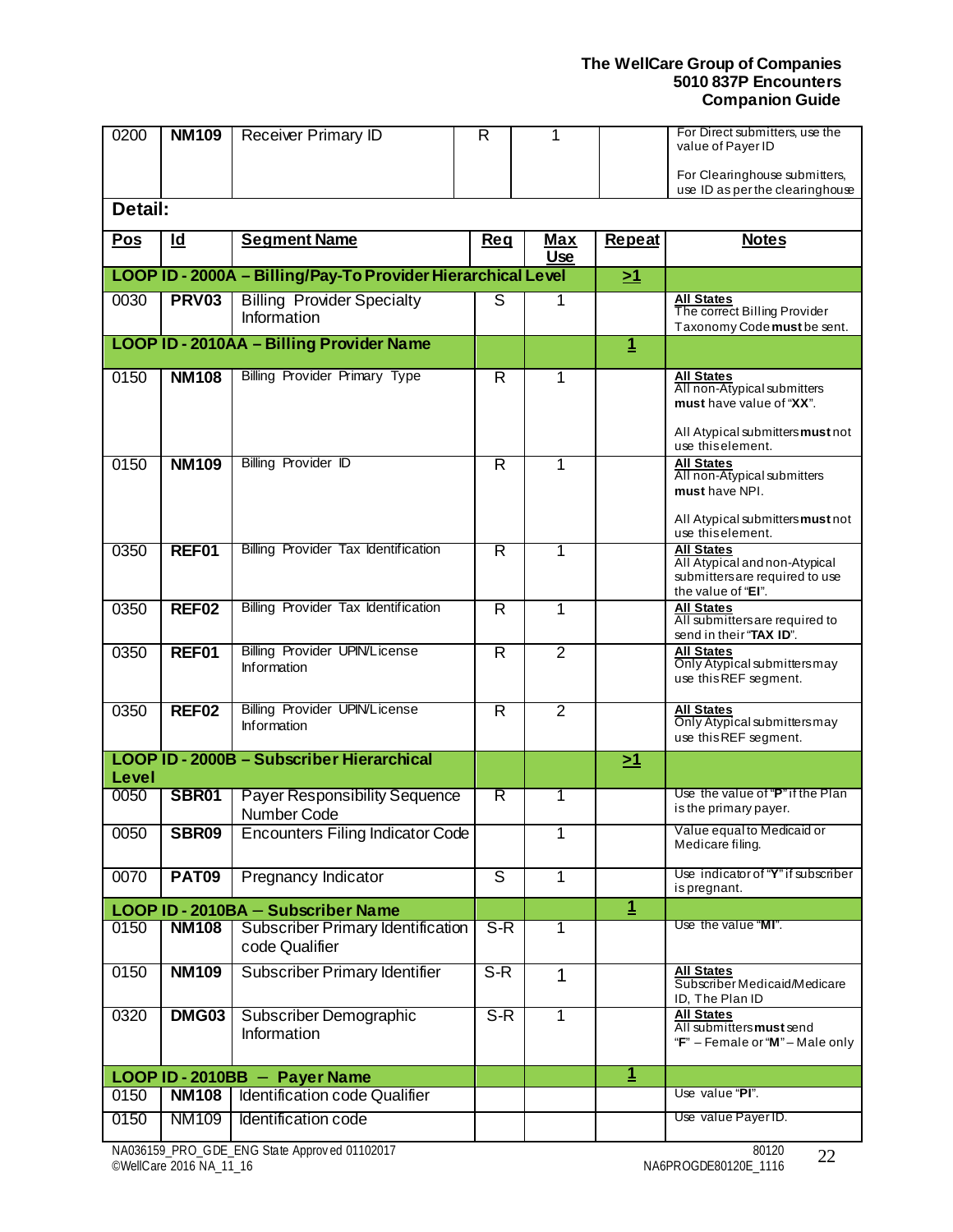|      |                   | LOOP ID - 2300 - Encounters information                |                  |   | <b>100</b> |                                                                                                                                                                                                                                                                                                                                                                                                                                                                                                                                                                                                                                                        |
|------|-------------------|--------------------------------------------------------|------------------|---|------------|--------------------------------------------------------------------------------------------------------------------------------------------------------------------------------------------------------------------------------------------------------------------------------------------------------------------------------------------------------------------------------------------------------------------------------------------------------------------------------------------------------------------------------------------------------------------------------------------------------------------------------------------------------|
| 1300 | <b>CLM01</b>      | <b>Encounters Submitters</b><br><b>Identifier</b>      | R                | 1 |            | <b>All States</b><br>All submitters are required to<br>send unique IDs for each<br>Encounter sent.                                                                                                                                                                                                                                                                                                                                                                                                                                                                                                                                                     |
| 1300 | <b>CLM05-3</b>    | <b>Encounters Frequency Type</b><br>Code               | R                | 1 |            | <b>All States</b><br>Use "1" on original Encounter(s)<br>submission<br>Use "7" for Encounter(s)<br>Replacement (Adjustment)<br>Use "8" for Encounter(s) void<br>For both "7" and "8",<br>include the original WellCare<br>Claim Number (WCN), as<br>indicated in Loop 2300<br><b>REF02 (Original Reference</b><br>Number).                                                                                                                                                                                                                                                                                                                             |
| 1350 | <b>DTP</b>        | <b>Last Menstrual Period</b>                           | $S-R$            | 1 |            | <b>All States</b><br>All submitters must send this<br>segment when the Pregnancy<br>Indicator is in the PAT09 in the<br>2000B loopsisset to "Y" - Yes.                                                                                                                                                                                                                                                                                                                                                                                                                                                                                                 |
| 1800 | REF02             | <b>Prior Authorization Number</b>                      | $\overline{S-R}$ | 1 |            | <b>State Notes</b><br>GA, LA submitters are required<br>to submit the "G1" in the REF01<br>and Auth Number in the REF02.<br>HI submitters are required to<br>submit the "G1" in the REF01.<br>Although this REF Segment can<br>also be used for referral<br>numbers, Med-QUEST isonly<br>concerned with PA numbersfor<br>services that were authorized by<br>Med-QUEST. Use this segment<br>when the PA is at the Encounter<br>rather than the service line level.<br><b>All States</b><br>Thisis now a single segment for<br>just the PA number.<br>All submitters are required to<br>send this segment when The<br>Plan has assigned a PA<br>number. |
| 1800 | REF <sub>02</sub> | <b>Referral Number</b>                                 | $S-R$            | 1 |            | <b>State Notes</b><br>GA, LA submitters are required<br>to submit the "9F" in the REF01<br>and referral number in the<br>REF02.<br><b>All States</b><br>Thisis now a single segment for<br>just the referral number.<br>All Submittersare required to<br>send this segment when the<br>Planshas assigned a referral<br>number                                                                                                                                                                                                                                                                                                                          |
| 1800 | REF <sub>02</sub> | Code qualifying the Reference<br><b>Identification</b> | $S-R$            | 1 |            | <b>State Note</b><br>HI submitters must submit "P4"<br>in the REF01 when the<br>Department of Human Services<br>Social Services Division                                                                                                                                                                                                                                                                                                                                                                                                                                                                                                               |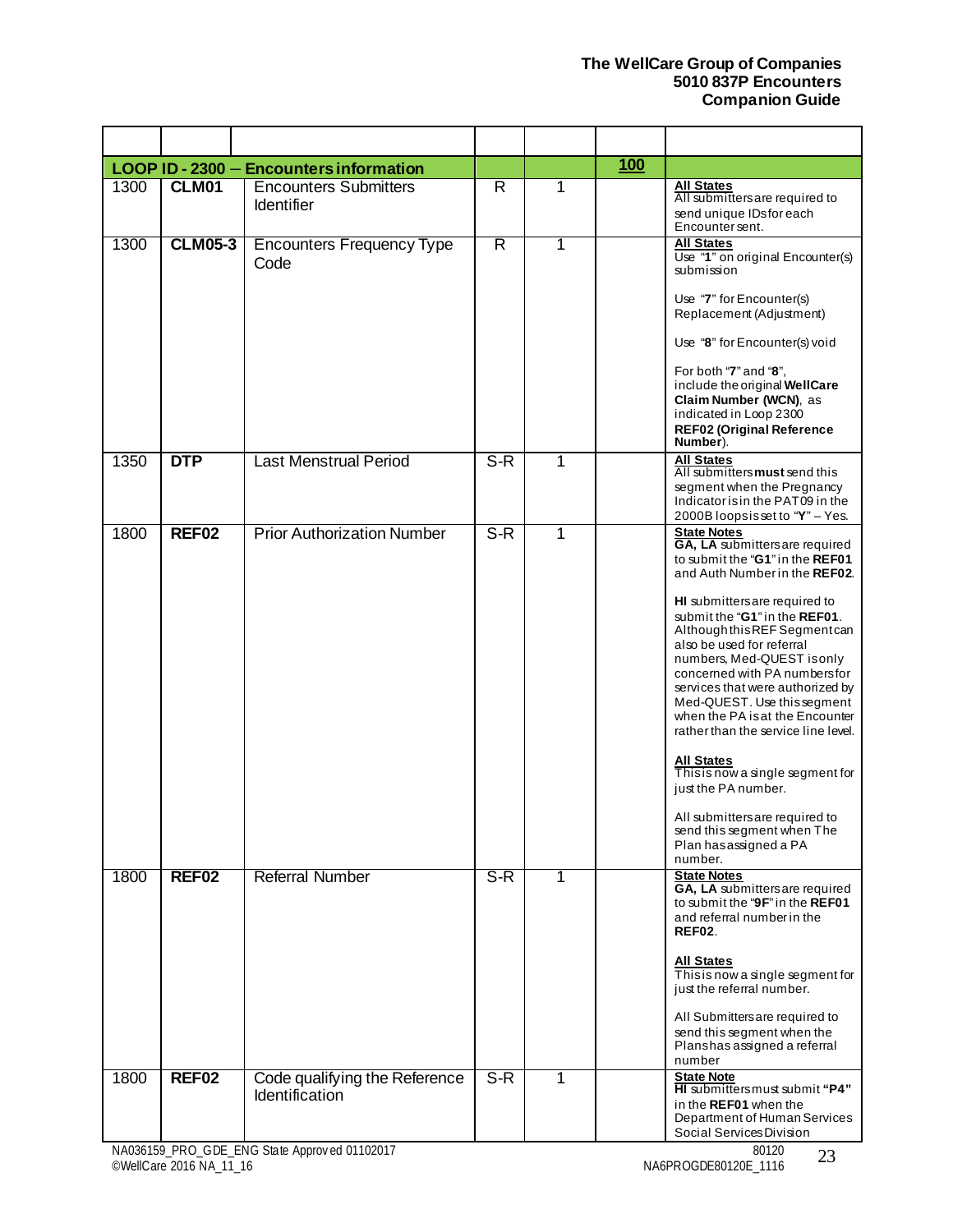|      |                   |                                               |       |                 | (DHS/SSD) is responsible for<br>Medicaid Waiver Programsin<br>Hawaii. SSD Encountersfor<br>Medicaid Waiver services are<br>identified by a "W" in the<br>Demonstration Project Identifier<br>element.                                                                                                                                                                                                                                                                                                                                                                                                                                                                                                                                                                                                                                                                     |
|------|-------------------|-----------------------------------------------|-------|-----------------|---------------------------------------------------------------------------------------------------------------------------------------------------------------------------------------------------------------------------------------------------------------------------------------------------------------------------------------------------------------------------------------------------------------------------------------------------------------------------------------------------------------------------------------------------------------------------------------------------------------------------------------------------------------------------------------------------------------------------------------------------------------------------------------------------------------------------------------------------------------------------|
| 1800 | <b>REF02</b>      | <b>Original Reference Number</b><br>(ICN/DCN) | $S-R$ | 1               | <b>All States</b><br>All submitters must submit an<br>"F8" in the REF01 when<br><b>CLM05-3 (Encounters</b><br>Submission Reason Code) =<br>"7", or "8", the Plan Trace<br>Number is assigned to a<br>previously submitted<br>Encounter(s) and required to be<br>sent in the transaction.                                                                                                                                                                                                                                                                                                                                                                                                                                                                                                                                                                                  |
| 1900 | NTE01             | Note Reference Code                           | $S-R$ | $\overline{20}$ | <b>All States</b><br>For MAS procedure codes, use<br>"ADD" in the NTE01<br><b>State Note:</b><br><b>OH</b> Medicaid co-payments<br>exclusions-Send in "ADD" in<br>the NTE01<br>IL Must use "ADD" when the<br>services require additional<br>information to be reported.                                                                                                                                                                                                                                                                                                                                                                                                                                                                                                                                                                                                   |
| 1900 | NTE <sub>02</sub> | Description                                   | $S-R$ |                 | All States<br>For MAS procedure codes, see<br>CMS documentation.<br>State Notes<br>OH When Medicaid co-payment<br>exclusion applies, the 10-<br>character code (see below)<br>must be the first item in the<br>NTE02. There must always be<br>a single space between the<br>word COPAY and the fourth<br>character exclusion code.<br>• COPAY EMER<br>(Emergency)<br>• COPAY HSPC (Hospice)<br>• COPAY PREG (Pregnancy)<br><b>IL</b> For all Encounters that are<br>special priced, include the<br>appropriate required detail in<br>this section.<br>For emergency and non-<br>emergency transportation<br>Encounters, this element will<br>contain the State, Vehicle<br>License Number, Origin Time,<br>and Destination Time, See<br>section on Transportation<br>Encounters under the Payer<br>Specific Business Rules and<br>Limitations section for more<br>detail. |
| 1950 | <b>CR104</b>      | Ambulance Transport Reason<br>Code            | $S-R$ | 1               | <b>State Notes</b><br><b>FL</b> Enterthe Ambulance<br>Transport Reason Code.<br>Note: Refer to the 837<br>Professional Implementation<br>Guide for the valid code values.                                                                                                                                                                                                                                                                                                                                                                                                                                                                                                                                                                                                                                                                                                 |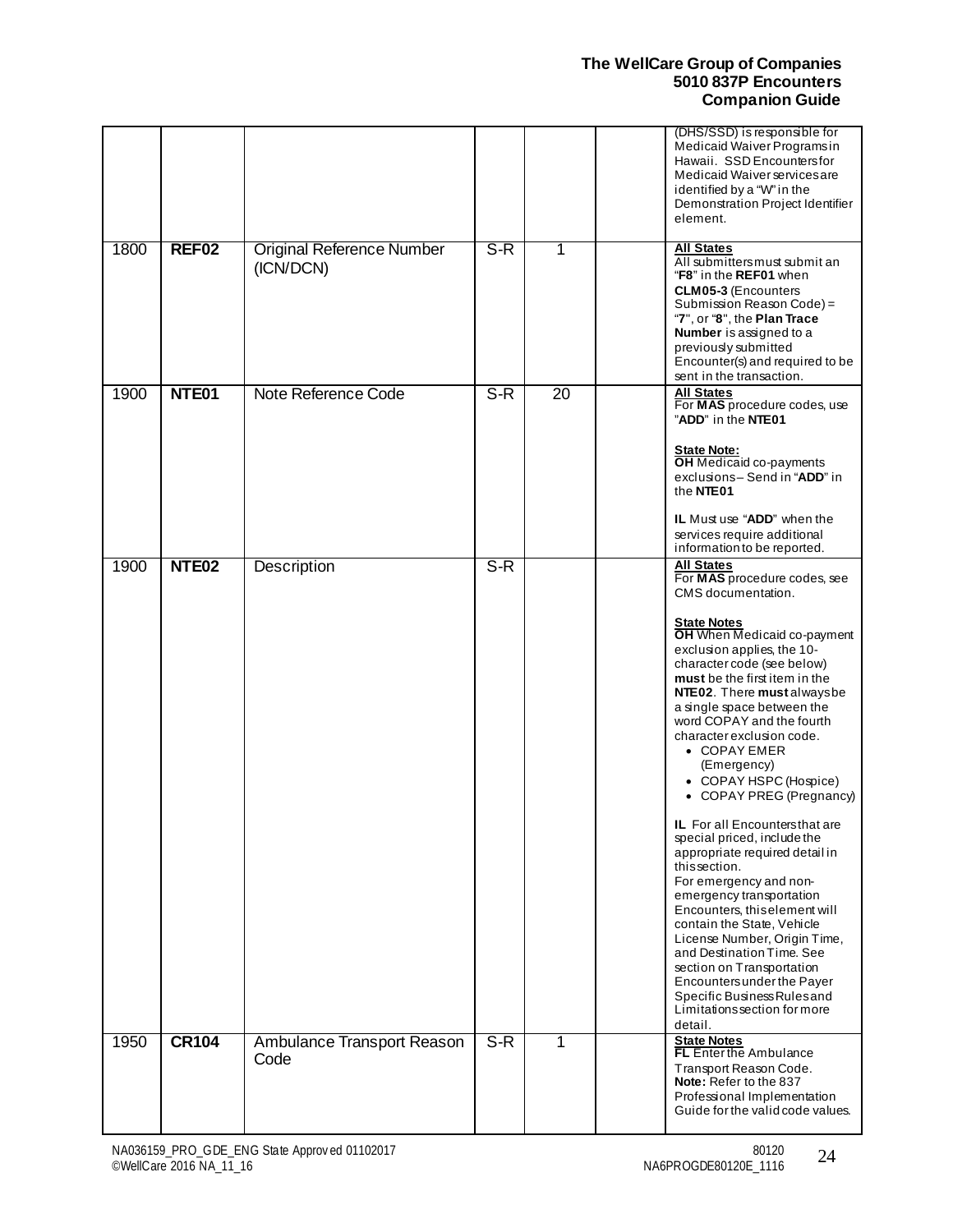|      |              |                                                                                       |                  |   | <b>GA</b> Ambulance Transport<br>Reason Codes<br>'A' - Patient wastransported to<br>nearest facility for care of<br>symptoms, complaints, or both.<br>May be used to indicate that the<br>patient wastransferred to a<br>residential facility.<br>'B' - Patient wastransported for<br>the benefit of a preferred<br>physician<br>$C'$ – Patient wastransported for<br>the nearness of family members<br>'D' - Patient wastransported for<br>the care of a specialist or for<br>availability of specialized<br>equipment<br>'E' - Patient Transferred to<br><b>Rehabilitation Facility</b> |
|------|--------------|---------------------------------------------------------------------------------------|------------------|---|-------------------------------------------------------------------------------------------------------------------------------------------------------------------------------------------------------------------------------------------------------------------------------------------------------------------------------------------------------------------------------------------------------------------------------------------------------------------------------------------------------------------------------------------------------------------------------------------|
| 1950 | <b>CR105</b> | Ambulance Unit or Basis for<br><b>Measurement Code</b>                                | $S-R$            | 1 | <b>State Notes</b><br>$FL'DH' - Miles$<br>GA 'DH' - Miles                                                                                                                                                                                                                                                                                                                                                                                                                                                                                                                                 |
| 1950 | <b>CR106</b> | <b>Ambulance Transport Distance</b>                                                   | S-R              |   | <b>State Notes</b><br>FL Florida Medicaid will<br>process only the whole number<br>when units are entered with<br>decimals.<br><b>Example:</b> Unitsentered on the<br>transaction 3.75 will be<br>processed as 3 units.<br><b>GA</b> Quantity<br>IL Transportation providers must<br>report the number of "loaded"<br>miles.                                                                                                                                                                                                                                                              |
| 2200 | <b>CR210</b> | <b>Spinal Manipulation Service</b><br>Information                                     | $\overline{S-R}$ | 1 | <b>State Note</b><br><b>NE</b> Report the treatment<br>number(s) billed on this claim                                                                                                                                                                                                                                                                                                                                                                                                                                                                                                     |
| 2200 | CRC01        | Ambulance Certification -<br>Code Category                                            | $S-R$            | 1 | <b>All States</b><br>'07' - Ambulance Certification<br>The CRC segment is required if<br>CR1 is used.                                                                                                                                                                                                                                                                                                                                                                                                                                                                                     |
| 2200 | CRC02        | Ambulance Certification -<br><b>Certification Condition Code</b><br>Applies Indicator | $S-R$            | 1 | <b>All States</b><br>$Y - Yes$<br>' <b>N</b> ' — No<br>CRC02 is a Certification<br>Condition Code applies<br>indicator. A "Y" value indicates<br>the condition codes in CRC03<br>through CRC07 apply; an "N"<br>value indicates the condition<br>codesin CRC03 through<br>CRC07 do not apply.                                                                                                                                                                                                                                                                                             |
| 2200 | CRC03        | Ambulance Certification -<br><b>Condition Indicator</b>                               | $S-R$            | 1 | <b>State Note</b><br>GA '01'-Patient wasadmitted<br>to a hospital<br>'04' - Patient was moved by<br>stretcher<br>'05' - Patient was unconscious<br>or in shock<br>'06' - Patient wastransported in<br>an emergency situation<br>'07' - Patient had to be<br>physically restrained<br>'08' - Patient had visible<br>hemorrhaging                                                                                                                                                                                                                                                           |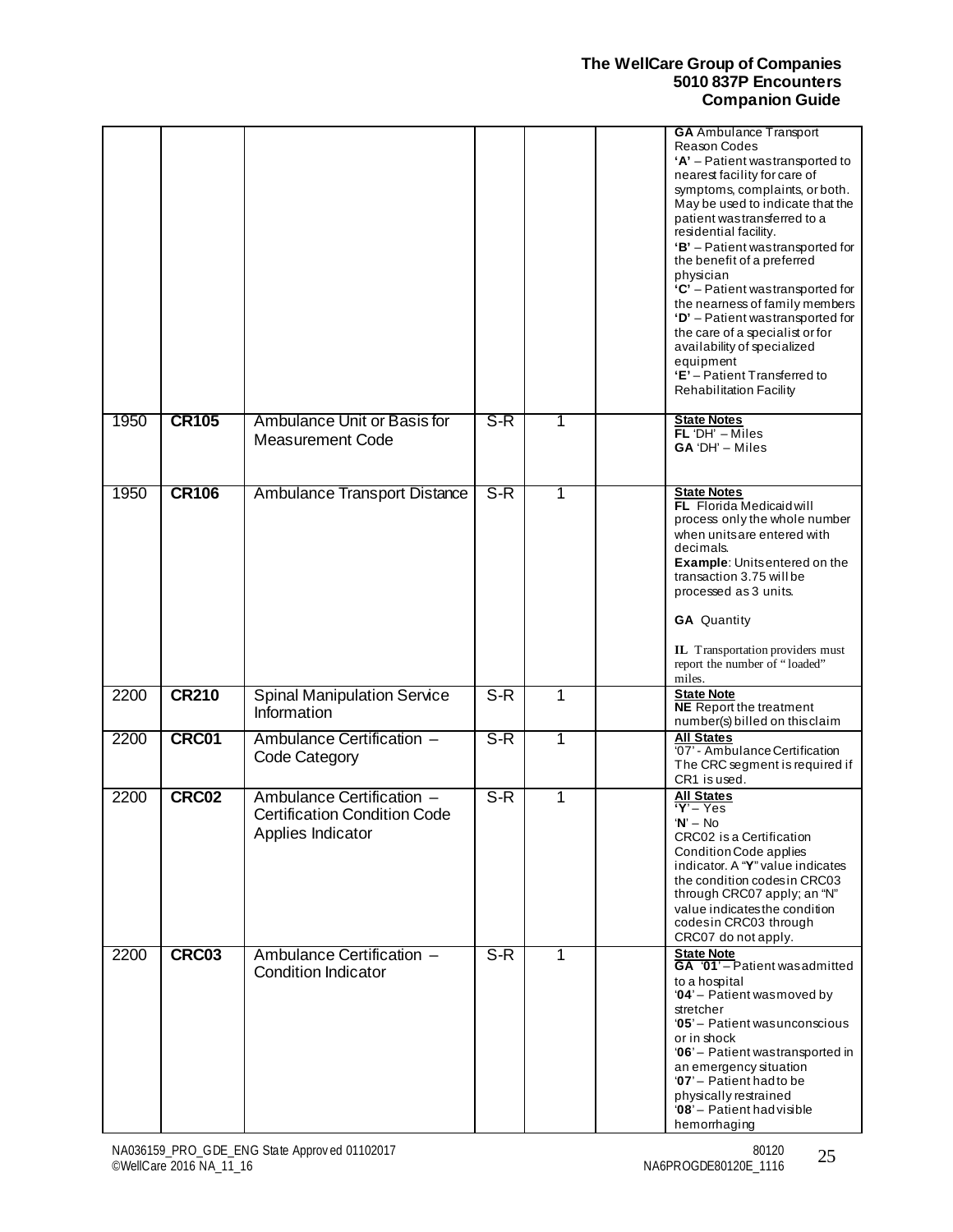|      |                   |                                                                     |                         |   |          | '09' - Ambulance service was<br>medically necessary<br>'12' - Patient is confined to a<br>bed or chair                                                                                                                                                                                    |
|------|-------------------|---------------------------------------------------------------------|-------------------------|---|----------|-------------------------------------------------------------------------------------------------------------------------------------------------------------------------------------------------------------------------------------------------------------------------------------------|
| 2200 | CRC01             | <b>EPSDT Referral - Code</b><br>Category                            | $S-R$                   | 1 |          | <b>State Notes</b><br>FL, GA<br>'ZZ' - Mutually Defined                                                                                                                                                                                                                                   |
|      |                   |                                                                     |                         |   |          | Enter this for Child Health<br>Checkup Screening referral<br>information.                                                                                                                                                                                                                 |
| 2200 | CRC02             | <b>EPSDT Referral - Certification</b><br><b>Condition Indicator</b> | $S-R$                   | 1 |          | <b>State Notes</b><br>FL, GA 'Y' - Yes<br>$W - No$<br>For Child Health Checkup<br>Screenings, enter "Y" if the<br>patient is referred to another<br>provider as a result of the<br>screening.<br>Enter 'N' if no referral ismade.<br>If 'N' is entered here, enter 'NU'<br>in 2300, CRC03 |
| 2200 | CRC03             | <b>EPSDT Referral - Condition</b><br>Code                           | $S-R$                   | 1 |          | <b>State Notes</b><br>FL, GA Enter one of the<br>following valid values. For Child<br>Health Checkup Exam Result:<br>'AV' - Patient Refused Referral<br>'NU' - Not Used (Patient Not<br>Referred)<br>'S2' - Under Treatment<br>'ST - New Services Requested                               |
|      |                   | LOOP ID-2310A - Referring Provider Name                             |                         |   | <u>1</u> |                                                                                                                                                                                                                                                                                           |
| 2500 | <b>NM108</b>      | <b>Referring Provider Name</b>                                      | $S-R$                   | 1 |          | <b>All States</b><br>All non-Atypical submitters<br>must have value of "XX".<br>All Atypical submitters must not<br>use this element                                                                                                                                                      |
| 2500 | <b>NM109</b>      | Referring Provider ID                                               | $\overline{\mathsf{R}}$ | 1 |          | <b>All States</b><br>All non-Atypical submitters<br>must have NPI.<br>All Atypical submitters must not<br>use this element                                                                                                                                                                |
| 2710 | REF01             | <b>Referring Reference</b><br><b>Identification Qualifier</b>       | ड                       | 5 |          | <b>All States</b><br>Only Atypical submitters can<br>use this segment<br><b>State Note</b><br>NE Medicaid will only process<br>"0B"                                                                                                                                                       |
| 2710 | REF <sub>02</sub> | <b>Referring Provider Secondary</b><br>Identification               | ड                       | 5 |          | <b>All States</b><br>Only Atypical submitters can<br>use thissegment<br><b>State Note</b><br><b>NE</b> State license number must<br>be the two-digit alphabetical<br>state code abbreviation,<br>followed by the state license<br>number: for example,<br>NE123456                        |
|      |                   | LOOP ID - 2310B - Rendering Provider Name                           |                         |   | 1        |                                                                                                                                                                                                                                                                                           |
| 2500 | <b>NM108</b>      | <b>Rendering Provider Name</b>                                      | S-R                     |   |          | <b>All States</b>                                                                                                                                                                                                                                                                         |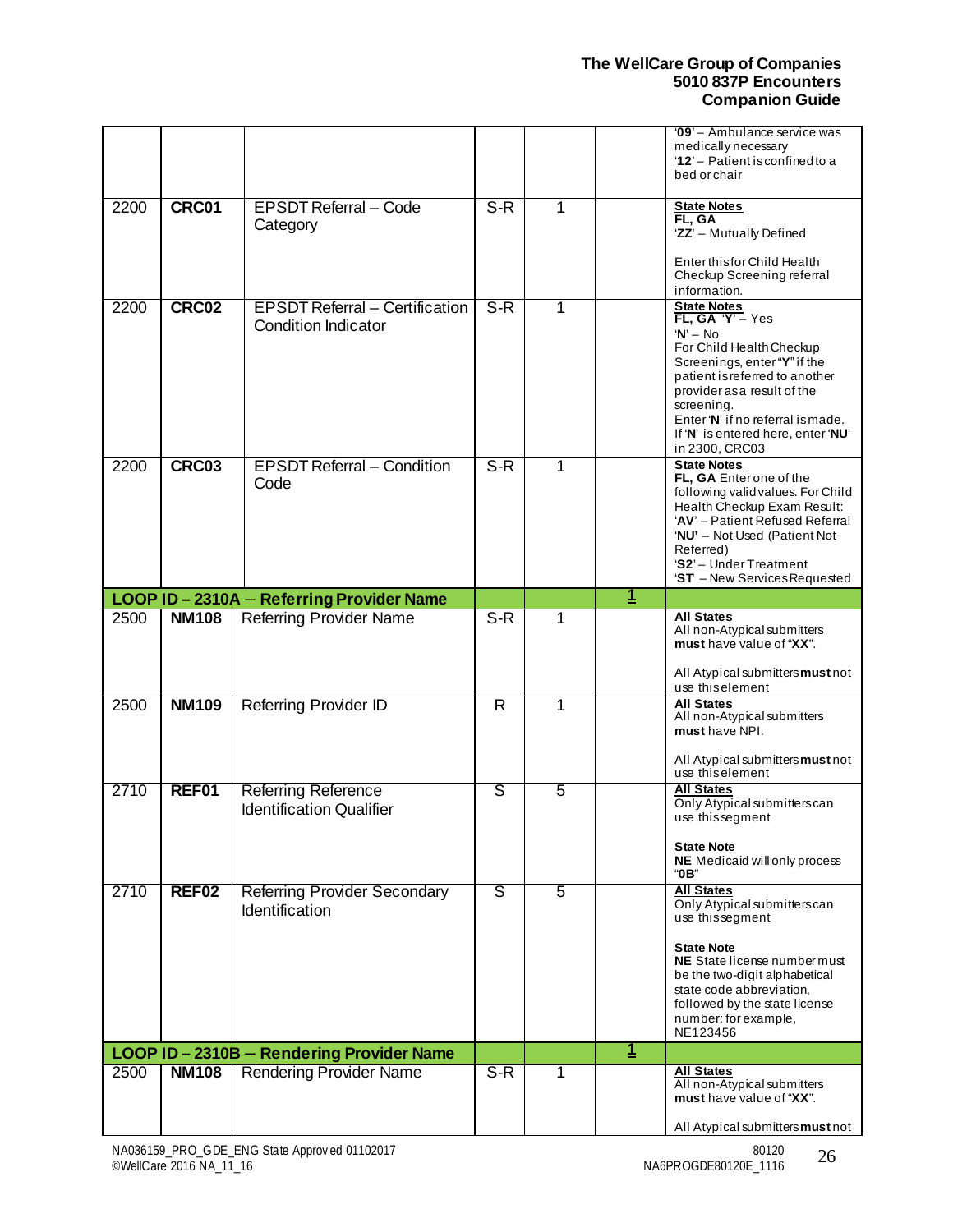|      |                   |                                                                    |                         |                |                | use this Element                                                                                                                                                                                                                                                                                                                                                                                                                                                  |
|------|-------------------|--------------------------------------------------------------------|-------------------------|----------------|----------------|-------------------------------------------------------------------------------------------------------------------------------------------------------------------------------------------------------------------------------------------------------------------------------------------------------------------------------------------------------------------------------------------------------------------------------------------------------------------|
| 2500 | <b>NM109</b>      | <b>Rendering Provider ID</b>                                       | R                       | 1              |                | <b>All States</b><br>All non-Atypical submitters<br>must have NPI.                                                                                                                                                                                                                                                                                                                                                                                                |
|      |                   |                                                                    |                         |                |                | All Atypical submitters must not<br>use this element                                                                                                                                                                                                                                                                                                                                                                                                              |
| 2550 | <b>PRV03</b>      | Rendering Taxonomy Code                                            | $S-R$                   | 1              |                | <b>All States</b><br>All Submitters must send the<br>Rending Provider's Taxonomy<br>Code as per the 837.                                                                                                                                                                                                                                                                                                                                                          |
|      |                   |                                                                    |                         |                |                | <b>State Notes</b><br><b>CT GA IN LA</b> submitters must<br>send the Taxonomy Codes.                                                                                                                                                                                                                                                                                                                                                                              |
|      |                   |                                                                    |                         |                |                | MO Submitters are required to<br>send in the Taxonomy Codesif<br>submitter has multiple MO<br>Health Net Legacy Provider IDs                                                                                                                                                                                                                                                                                                                                      |
| 2710 | REF01             | <b>Rendering Reference</b><br><b>Identification Qualifier</b>      | S                       | $\overline{3}$ |                | <b>All States</b><br>Only Atypical submitters can<br>use thissegment                                                                                                                                                                                                                                                                                                                                                                                              |
| 2710 | REF02             | <b>Rendering Provider Secondary</b><br>Identification              | ड                       | $\overline{3}$ |                | <b>All States</b><br>Only Atypical submitters can<br>use thissegment                                                                                                                                                                                                                                                                                                                                                                                              |
|      |                   | LOOP ID - 2310C Service Facility Location                          |                         |                | $\mathbf{1}$   |                                                                                                                                                                                                                                                                                                                                                                                                                                                                   |
| 2500 | NM <sub>1</sub>   | <b>Service Facility Location</b>                                   | $S-R$                   | 1              |                | <b>All States</b><br>All submitters must use this<br>loop when the physical location<br>where the service took place is<br>different than the address in the<br>Billing Provider Name (2010AA)<br>Loop.                                                                                                                                                                                                                                                           |
| 2650 | <b>N301</b>       | Service Facility Location<br>Address                               | R                       | 1              |                | <b>All States</b><br>All submitters must send in<br>physical address. The Plan will<br>reject any Encounters that<br>contain a P.O. box in this<br>segment.                                                                                                                                                                                                                                                                                                       |
| 2710 | REF01             | Service Facility Location<br>Secondary Identification<br>Qualifier | ड                       | 3              |                | <b>All States</b><br>Only Atypical submitters can<br>use thissegment.                                                                                                                                                                                                                                                                                                                                                                                             |
| 2710 | REF <sub>02</sub> | Service Facility Location<br>Secondary Identification              | S                       | $\overline{3}$ |                | <b>All States</b><br>Only Atypical submitters can<br>use this segment.                                                                                                                                                                                                                                                                                                                                                                                            |
|      |                   | LOOP ID - 2310E Ambulance Pickup Location                          |                         |                | $\overline{1}$ |                                                                                                                                                                                                                                                                                                                                                                                                                                                                   |
| 2500 | NM <sub>1</sub>   | Ambulance Pickup Location                                          | S-R                     | 1              |                | <b>All States</b><br>All Transportation submitters<br>must use thisloop.                                                                                                                                                                                                                                                                                                                                                                                          |
| 2650 | <b>N301</b>       | Ambulance Pickup Location<br>Address                               | $\overline{\mathsf{R}}$ | 1              |                | <b>All States</b><br>All Transportation submitters<br>must send in Physical Address.<br>The Plan will reject any<br>Encountersthat containa P.O.<br>box in this segment.<br><b>NOTE:</b> If the ambulance pickup<br>location is in an area where<br>there are no street addresses.<br>enter a description of where the<br>service was rendered (for<br>example, 'crossroad of State<br>Road 34 and 45' or 'Exit near<br>Mile marker 265 on Interstate<br>$80'$ ). |
| 2700 | <b>N4</b>         | Ambulance Pickup Location                                          | R                       | 1              |                | <b>All States</b><br>All Transportation submitters                                                                                                                                                                                                                                                                                                                                                                                                                |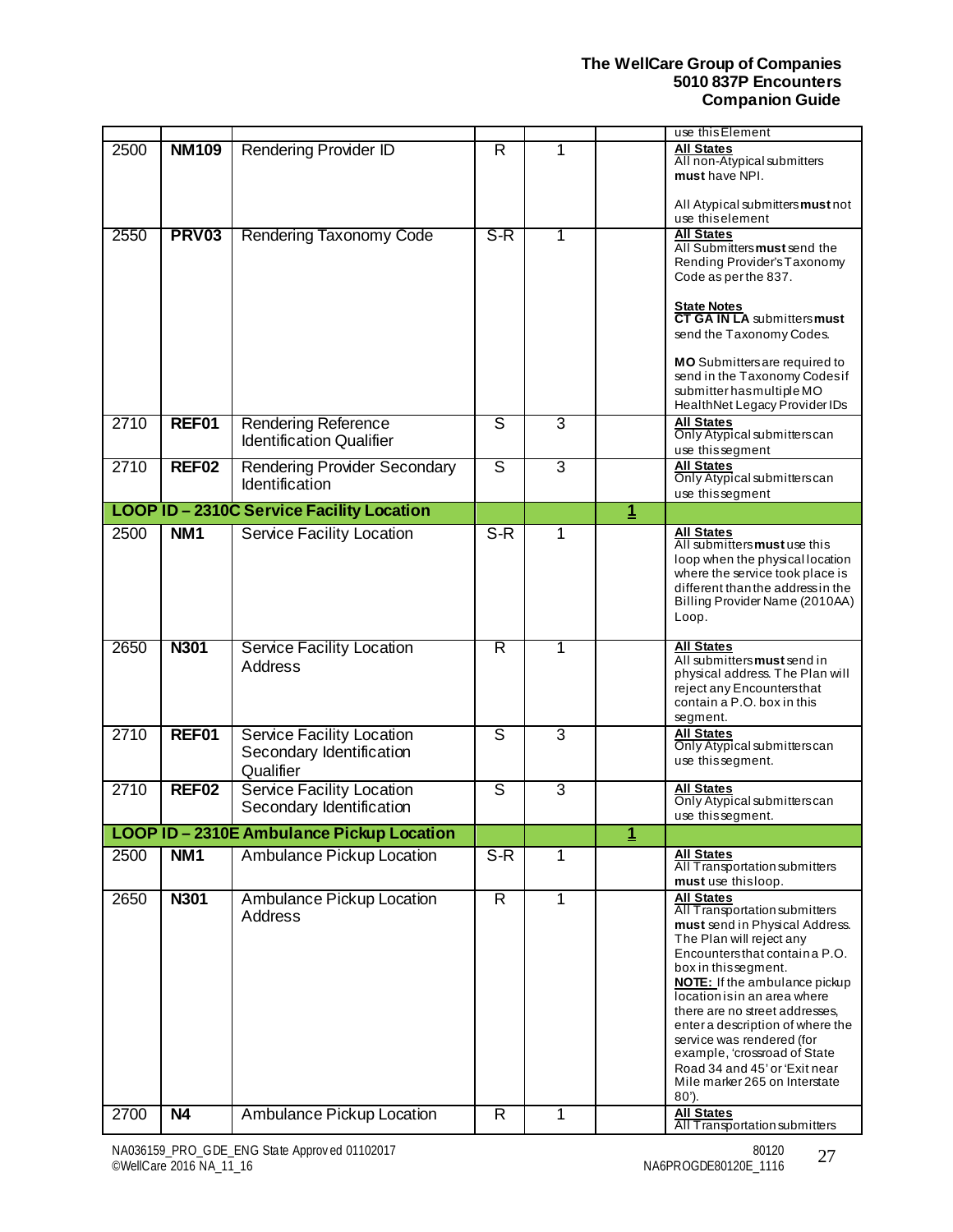|                 |                              | City, State ZIP Code                                                                |                                           |                     |             | must send this in.                                                                                                                                                                                                                                                                                                                                                                                                                                            |
|-----------------|------------------------------|-------------------------------------------------------------------------------------|-------------------------------------------|---------------------|-------------|---------------------------------------------------------------------------------------------------------------------------------------------------------------------------------------------------------------------------------------------------------------------------------------------------------------------------------------------------------------------------------------------------------------------------------------------------------------|
|                 |                              | LOOP ID - 2310F - Ambulance Drop-Off                                                |                                           |                     | $\mathbf 1$ |                                                                                                                                                                                                                                                                                                                                                                                                                                                               |
| <b>Location</b> |                              |                                                                                     |                                           |                     |             |                                                                                                                                                                                                                                                                                                                                                                                                                                                               |
| 2500            | NM <sub>1</sub>              | Ambulance Drop-Off Location                                                         | $\overline{S-R}$                          | 1                   |             | <b>All States</b><br>All Transportation submitters<br>must use thisloop.                                                                                                                                                                                                                                                                                                                                                                                      |
| 2650            | <b>N301</b>                  | Ambulance Drop-Off Location<br><b>Address</b>                                       | $\overline{\mathsf{R}}$                   | 1                   |             | <b>All States</b><br>All Transportation submitters<br>must send in physical address.<br>The Plan will reject any<br>Encountersthat containa P.O.<br>box in this segment.<br><b>NOTE:</b> If the ambulance pickup<br>location is in an area where<br>there are no street addresses,<br>enter a description of where the<br>service was rendered (for<br>example, 'crossroad of State<br>Road 34 and 45' or 'Exit near<br>Mile marker 265 on Interstate<br>80'. |
| 2700            | N4                           | Ambulance Drop-Off Location<br>City, State ZIP Code                                 | $\overline{R}$                            | 1                   |             | <b>All States</b><br><b>All Transportation Submitters</b><br>must send this in                                                                                                                                                                                                                                                                                                                                                                                |
|                 |                              | LOOP ID - 2320 - Other Subscriber Information                                       |                                           |                     | 10          |                                                                                                                                                                                                                                                                                                                                                                                                                                                               |
| 2900<br>2950    | <b>SBR01</b><br><b>CAS02</b> | Payer Responsibility Sequence<br>Number Code<br><b>Encounters Adjustment Reason</b> | $\overline{R}$<br>$\overline{\mathsf{s}}$ | 1<br>$\overline{5}$ |             | <b>All States</b><br>All Vendor/Provider submitters<br>that adjudicate Encountersfor<br>the Plan must make themselves<br>the Primary "P".<br>In the SBR01 Element in the<br>Subscriber Information (2000B)<br>must be sent to the next<br>available Payer Responsibility<br>Number Code<br><b>State Note</b><br>GA Interest paid on the<br>Encounters should be reported                                                                                      |
|                 |                              |                                                                                     |                                           |                     |             | in a CAS segment. Please use<br>Code "225" for interest<br>payments.<br>NOTE: Do not report interest<br>paid as a separate line item on<br>the Encounter(s).                                                                                                                                                                                                                                                                                                  |
| 3000            | AMT02                        | Coordination of Benefits (COB)<br>Payer Paid Amount                                 | s                                         | 1                   |             | <b>All States</b><br>All Vendor/Provider submitters<br>that adjudicate Encountersfor<br>The Plan must send this<br>segment.<br>Thiselement must be the<br>amount paid by the Vendor to<br>the Provider.                                                                                                                                                                                                                                                       |
|                 |                              | LOOP ID - 2330B Other Payer Name                                                    | ङ                                         |                     | $\mathbf 1$ |                                                                                                                                                                                                                                                                                                                                                                                                                                                               |
| 2250            | <b>NM103</b>                 | Last Name or Organization<br>Name                                                   | $\overline{\mathsf{R}}$                   | 1                   |             | <b>All States</b><br>All Vendor/Provider submitters<br>that adjudicate Encountersfor<br>The Plan must send this<br>segment.<br>For a Medicaid Payment:<br>WELLCAREMCD<br>For a Medicare Payment:<br>WELLCAREMCR                                                                                                                                                                                                                                               |
| 2250            | <b>NM109</b>                 | <b>Identification Code</b>                                                          | R                                         | 1                   |             | <b>All States</b><br>All Vendor/Provider submitters                                                                                                                                                                                                                                                                                                                                                                                                           |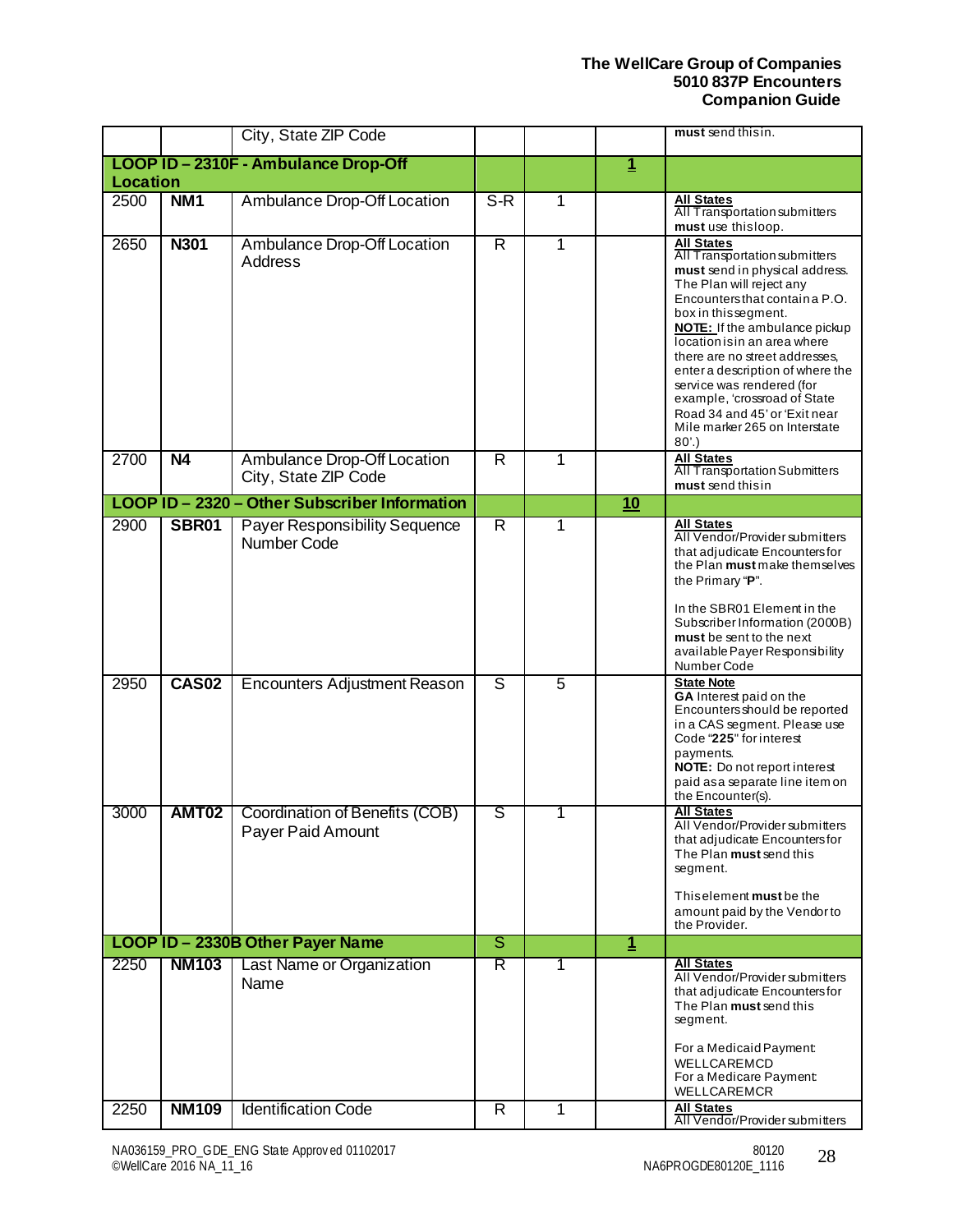|      |                   |                                              |                         |   |                         | that adjudicate Encountersfor<br>The Plan must send this<br>segment.<br>The Vendor/Provider submitters<br>who are paying the<br>Encounter(s) must use the IDs<br>below:<br>For a Medicaid Payment:<br>WELLCAREMCD<br>For a Medicare Payment:<br><b>WELLCAREMCR</b><br>This will be used in the Line<br>Adjudication Information (2430)<br>Loop in the SVD01.                                                                                                                                                                                                                                                                                                                                                                                |
|------|-------------------|----------------------------------------------|-------------------------|---|-------------------------|---------------------------------------------------------------------------------------------------------------------------------------------------------------------------------------------------------------------------------------------------------------------------------------------------------------------------------------------------------------------------------------------------------------------------------------------------------------------------------------------------------------------------------------------------------------------------------------------------------------------------------------------------------------------------------------------------------------------------------------------|
|      |                   | LOOP ID - 2400 - Line Note                   |                         |   | $\mathbf{1}$            |                                                                                                                                                                                                                                                                                                                                                                                                                                                                                                                                                                                                                                                                                                                                             |
| 4850 | NTE <sub>02</sub> | <b>Line Note Text</b>                        | $\overline{\mathsf{s}}$ | 1 |                         | <b>State Notes</b><br>NE For vision services: When<br>using V2799 to claim for frame<br>front/chassis, temple, hinge,<br>nose pad, or eyeglasses case<br>replacement, enter description<br>of replacement.<br>For Telehealth services, enter<br>the site where the patient is<br>receiving the Telehealth service.<br>IL For all claims that are special<br>priced, include the appropriate<br>required detail in this section.<br>For emergency and non-<br>emergency transportation<br>claims, this element will contain<br>the State, Vehicle License<br>Number, Origin Time, and<br>Destination Time. See section<br>on Transportation claims under<br>the Payer Specific Business<br>Rules and Limitations section<br>for more detail. |
|      |                   | LOOP ID-2420A - Rendering Provider Name      |                         |   | $\overline{\mathbf{1}}$ |                                                                                                                                                                                                                                                                                                                                                                                                                                                                                                                                                                                                                                                                                                                                             |
| 5050 | <b>PRV03</b>      | <b>Taxonomy Code</b>                         | $S-R$                   | 1 |                         | <b>State Notes</b><br>MO, IL Submittersare required<br>to send in the Taxonomy Codes<br>if submitter has multiple MO<br>HealthNet Legacy Provider IDs.                                                                                                                                                                                                                                                                                                                                                                                                                                                                                                                                                                                      |
|      |                   | LOOP ID - 2430 Line Adjudication Information |                         |   | 15                      |                                                                                                                                                                                                                                                                                                                                                                                                                                                                                                                                                                                                                                                                                                                                             |
| 5400 | <b>SVD01</b>      | <b>Identification Code</b>                   | $S-R$                   | 1 |                         | <b>All States</b><br>All Vendor/Provider submitters<br>that adjudicate Encountersfor<br>The Plan must send this<br>segment.<br>The Vendor/Provider submitters<br>who are paying the<br>Encounter(s) must use the IDs<br>below:<br>For a Medicaid Payment:<br>WELLCAREMCD<br>For a Medicare Payment:<br><b>WELLCAREMCR</b><br>This will be the same as in the                                                                                                                                                                                                                                                                                                                                                                                |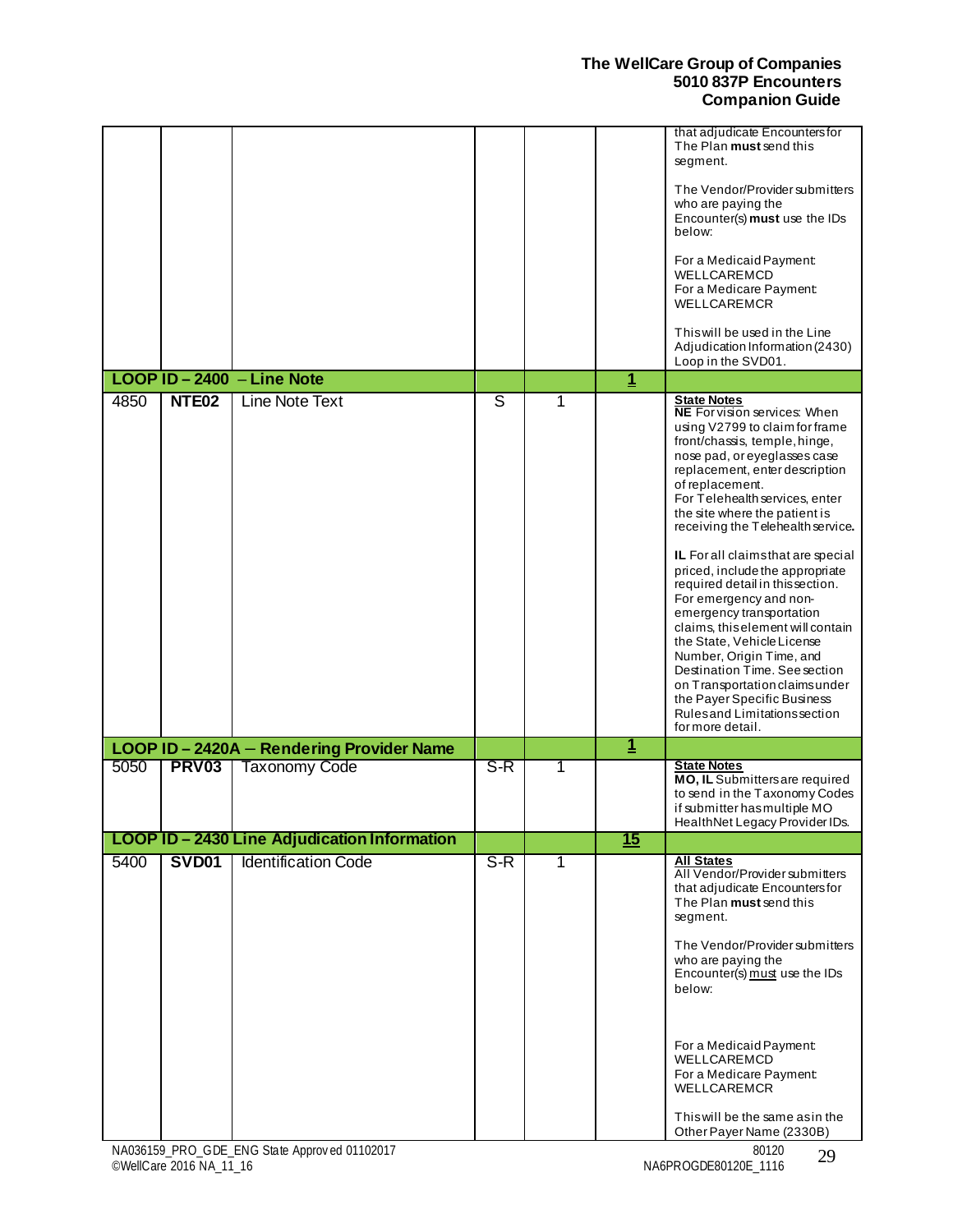|      |              |                                             |   |   | Identification Code in the<br>NM109.                                                                                                                                                                                       |
|------|--------------|---------------------------------------------|---|---|----------------------------------------------------------------------------------------------------------------------------------------------------------------------------------------------------------------------------|
| 5400 | <b>SVD02</b> | <b>Monetary Amount</b>                      | R |   | <b>All States</b><br>All Vendor/Provider submitters<br>that adjudicate Encountersfor<br>the Plan must send this<br>segment.<br>This is how much was paid by<br>the Vendor/Provider after Check<br>Run.                     |
| 5450 | <b>CAS02</b> | <b>Encounters Adjustment Reason</b><br>Code | R |   | <b>All States</b><br>All Vendor/Provider submitters<br>that adjudicate Encountersfor<br>the Plan must send this<br>segment.<br>Thismust be a HIPAA-<br>compliant reason code.                                              |
| 5450 | <b>CAS03</b> | <b>Monetary Amount</b>                      | R | 1 | <b>All States</b><br>All Vendor/Provider submitters<br>that adjudicate Encountersfor<br>the Plan must send this<br>segment.<br>This is the difference between<br>what the Vendor/Provider paid<br>and how much was billed. |
| 5500 | DTP03        | Date Time Period                            | R |   | <b>All States</b><br>All Vendor/Provider submitters<br>that adjudicate Encountersfor<br>the Plan must send this<br>segment.<br>The Vendor/Provider must use<br>the check date for the payment<br>date.                     |

# <span id="page-29-0"></span>**Attachment A**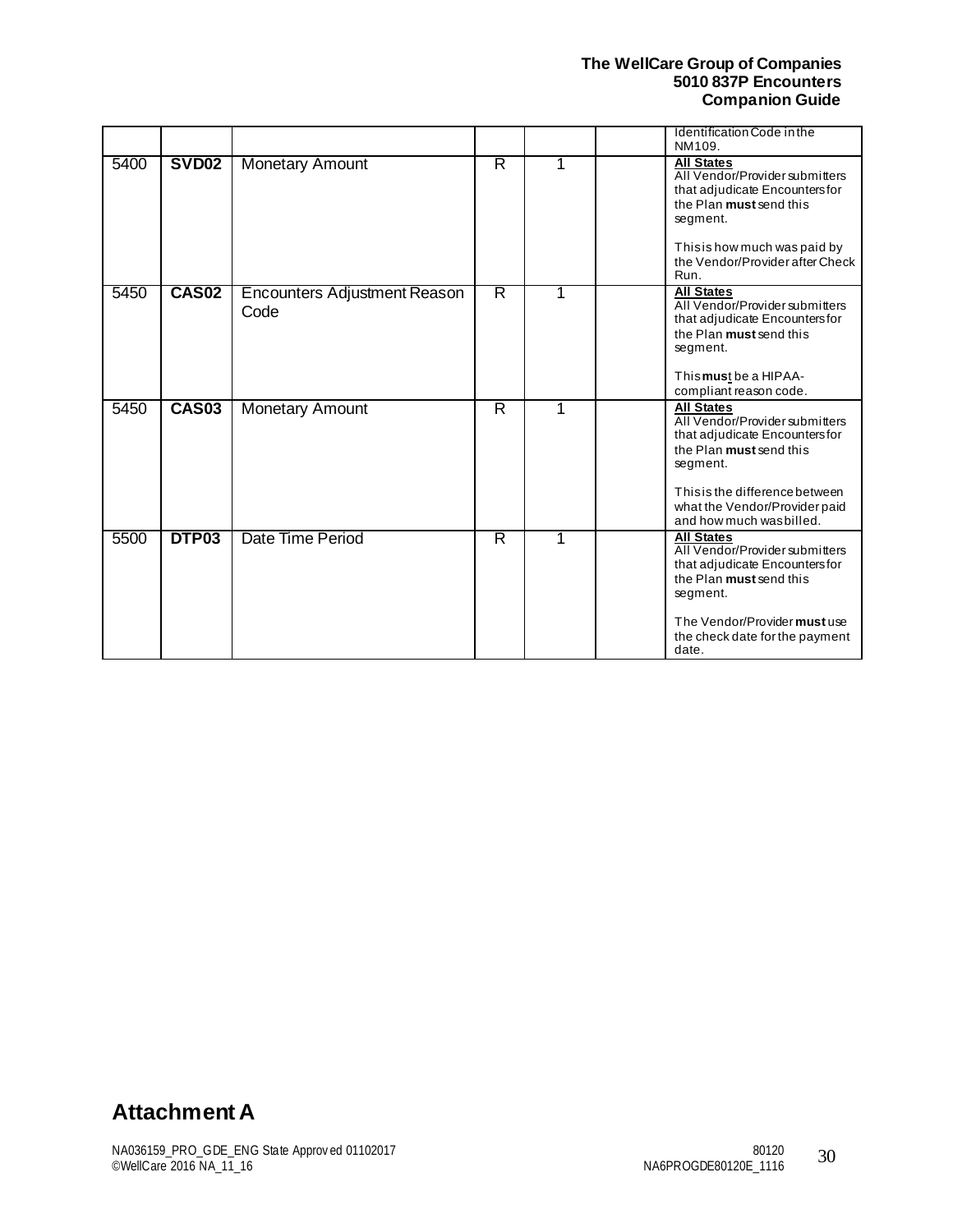## <span id="page-30-0"></span>**Glossary**

| <b>Term</b>                         | <b>Definition</b>                                                                                                                                                                                                                                                                                                                                                                                                                                                                                                                                                                                                                          |
|-------------------------------------|--------------------------------------------------------------------------------------------------------------------------------------------------------------------------------------------------------------------------------------------------------------------------------------------------------------------------------------------------------------------------------------------------------------------------------------------------------------------------------------------------------------------------------------------------------------------------------------------------------------------------------------------|
| <b>HIPAA</b>                        | In 1996, Congress passed into federal law the Health Insurance<br>Portability and Accountability Act (HIPAA) in order to improve the<br>efficiency and effectiveness of the entire health care system. The<br>provisions of HIPAA, which apply to health plans, health care<br>providers, and healthcare clearinghouses, cover many areas of<br>concern including, preventing fraud, waste and abuse, preventing pre-<br>existing condition exclusions in health care coverage, protecting<br>patients' rights through privacy and security guidelines and mandating<br>the use of a national standard for EDI transactions and code sets. |
| <b>SSL</b>                          | SSL is a commonly used protocol for managing the security of a<br>message transmission through the internet. SSL uses a program layer                                                                                                                                                                                                                                                                                                                                                                                                                                                                                                      |
| (Secure Sockets Layer)              | located between the HTTP and TCP layers. The "sockets" part of the<br>term refers to the sockets method of passing data back and forth<br>between a client and a server program in a network or between<br>program layers in the same computer. SSL uses the public- and<br>private-key encryption system from RSA, which also includes the use<br>of a digital certificate.                                                                                                                                                                                                                                                               |
| <b>Secure FTP (SFTP)</b>            | Secure FTP, as the name suggests, involves a number of optional<br>security enhancements, such as encrypting the payload or including<br>message digests to validate the integrity of the transported files to<br>name two examples. Secure FTP uses Port 21 and other ports,<br>including SSL.                                                                                                                                                                                                                                                                                                                                            |
| <b>AUTH SSL</b>                     | AUTH SSL is the explicit means of implementing secure<br>communications as defined in RFC 2228. AUTH SSL provides a<br>secure means of transmitting files when used in conjunction with an<br>FTP server and client that both support AUTH SSL.                                                                                                                                                                                                                                                                                                                                                                                            |
| <b>Required Segment</b>             | A required segment is a segment mandated by HIPAA as mandatory<br>for exchange between Trading Partners.                                                                                                                                                                                                                                                                                                                                                                                                                                                                                                                                   |
| <b>Situational Segment</b>          | A situational segment is a segment mandated by HIPAA as optional<br>for exchange between Trading Partners.                                                                                                                                                                                                                                                                                                                                                                                                                                                                                                                                 |
| <b>Required Data Element</b>        | A mandatory data element is one that must be transmitted between<br>Trading Partners with valid data.                                                                                                                                                                                                                                                                                                                                                                                                                                                                                                                                      |
| <b>Situational Data Element</b>     | A situational data element may be transmitted if data is available. If<br>another data element in the same segment exists and follows the<br>current element the character used for missing data should be<br>entered.                                                                                                                                                                                                                                                                                                                                                                                                                     |
| N/U (Not Used)                      | An N/U (Not Used) data element is included in the shaded areas if the<br>Implementation Guide is NOT USED according to the standard, and<br>no attempt should be made to include these in transmission                                                                                                                                                                                                                                                                                                                                                                                                                                     |
| <b>ATTENDING PROVIDER</b>           | The primary individual provider who attended to the client/member<br>during an inpatient hospital stay. This must be identified in 837I.                                                                                                                                                                                                                                                                                                                                                                                                                                                                                                   |
| <b>BILLING PROVIDER</b>             | The Billing Provider entity may be a health care provider, a billing<br>service, or some other representative of the provider.                                                                                                                                                                                                                                                                                                                                                                                                                                                                                                             |
| <b>IMPLEMENTATION GUIDE</b><br>(IG) | Instructions for developing the standard ANSI ASC X12N Health Care<br>Encounters 837 transaction sets. The Implementation Guides are<br>available from Washington Publishing Company.                                                                                                                                                                                                                                                                                                                                                                                                                                                      |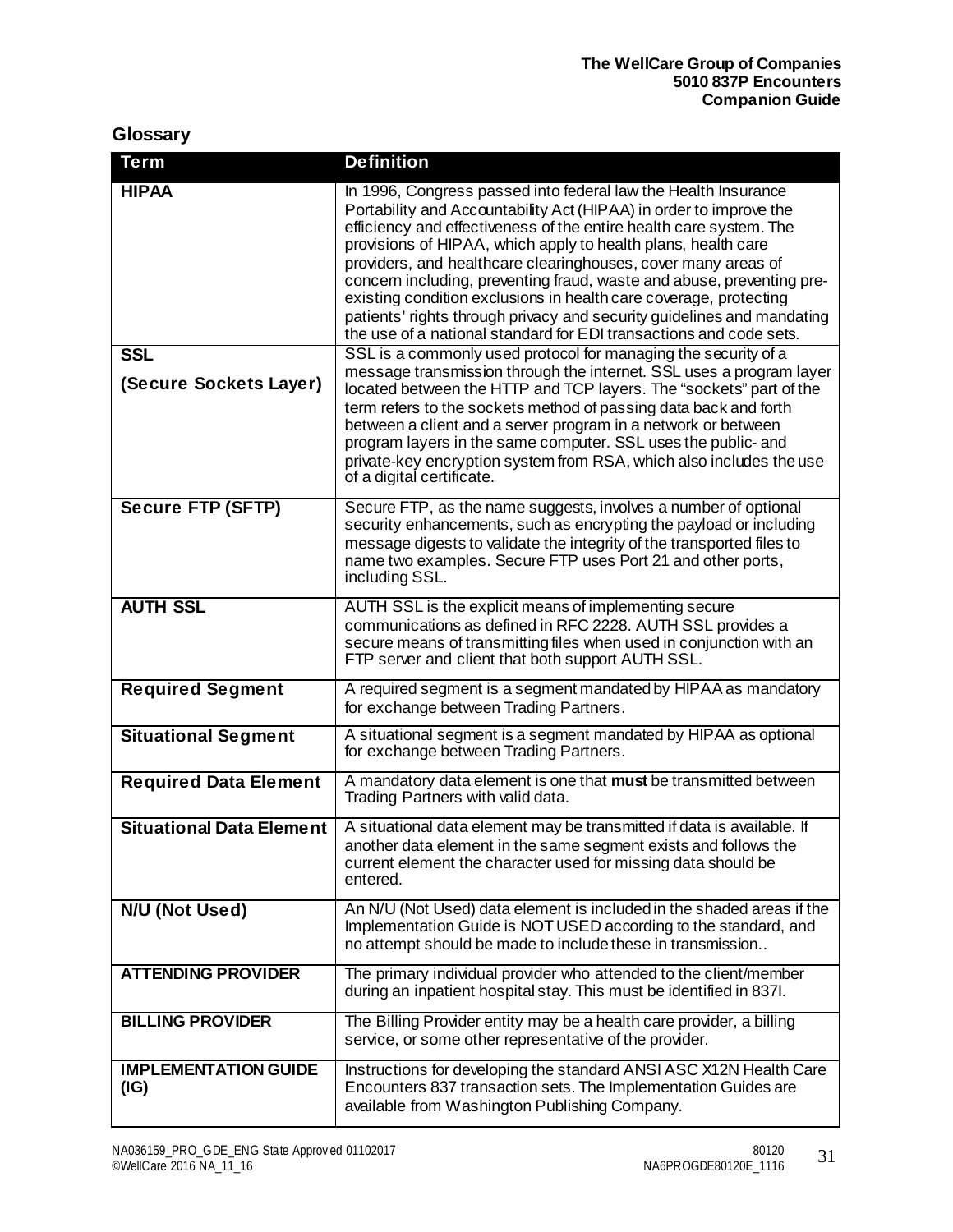| <b>Term</b>                   | <b>Definition</b>                                                                                                                                                                                                                                                                                                                                                                                                                                                                                                                                                                                                                                                         |                                                                    |  |  |  |
|-------------------------------|---------------------------------------------------------------------------------------------------------------------------------------------------------------------------------------------------------------------------------------------------------------------------------------------------------------------------------------------------------------------------------------------------------------------------------------------------------------------------------------------------------------------------------------------------------------------------------------------------------------------------------------------------------------------------|--------------------------------------------------------------------|--|--|--|
| <b>PAY-TO PROVIDER</b>        | This entity may be a medical group, clinic, hospital, other institution, or<br>the individual provider who rendered the service.                                                                                                                                                                                                                                                                                                                                                                                                                                                                                                                                          |                                                                    |  |  |  |
| <b>REFERRING PROVIDER</b>     | Identifies the individual provider who referred the client or prescribed<br>ancillary services/items such as Lab, Radiology or Durable Medical<br>Equipment (DME).                                                                                                                                                                                                                                                                                                                                                                                                                                                                                                        |                                                                    |  |  |  |
| <b>RENDERING PROVIDER</b>     | They must be identified in 837P.                                                                                                                                                                                                                                                                                                                                                                                                                                                                                                                                                                                                                                          | The primary individual provider who attended to the client/member. |  |  |  |
| <b>TRADING PARTNERS (TPS)</b> | Includes all of the following: payers, switch vendors, software vendors,<br>providers, billing agents, clearinghouses                                                                                                                                                                                                                                                                                                                                                                                                                                                                                                                                                     |                                                                    |  |  |  |
| <b>DATE FORMAT</b>            | All dates are 8-character dates in the format CCYYMMDD. The only<br>date data element that varies from the above standard is the<br>Interchange Date data element located in the ISA segment. The<br>Interchange Date data element is a 6-character date in the YYMMDD<br>format.                                                                                                                                                                                                                                                                                                                                                                                         |                                                                    |  |  |  |
| <b>DELIMITERS</b>             | A delimiter is a character used to separate 2 data elements or sub-<br>elements, or to terminate a segment. Delimiters are specified in the<br>interchange header segment, ISA The ISA segment is a 105 byte fixed<br>length record. The data element separator is byte number 4; the<br>component element separator is byte number 105; and the segment<br>terminator is the byte that immediately follows the component element<br>separator. Once specified in the interchange header, delimiters are not<br>to be used in a data element value elsewhere in the transaction. The<br>following characters are used as data delimiters for all transaction<br>segments: |                                                                    |  |  |  |
|                               | <b>CHARACTER</b><br><b>PURPOSE</b>                                                                                                                                                                                                                                                                                                                                                                                                                                                                                                                                                                                                                                        |                                                                    |  |  |  |
|                               | * Asterisk<br>: Colon                                                                                                                                                                                                                                                                                                                                                                                                                                                                                                                                                                                                                                                     | Data Element Separator<br>Sub-Element Separator                    |  |  |  |
|                               | ^ Caret                                                                                                                                                                                                                                                                                                                                                                                                                                                                                                                                                                                                                                                                   | <b>Repetition Separator</b>                                        |  |  |  |
|                               | $\sim$ Tilde                                                                                                                                                                                                                                                                                                                                                                                                                                                                                                                                                                                                                                                              | <b>Segment Terminator</b>                                          |  |  |  |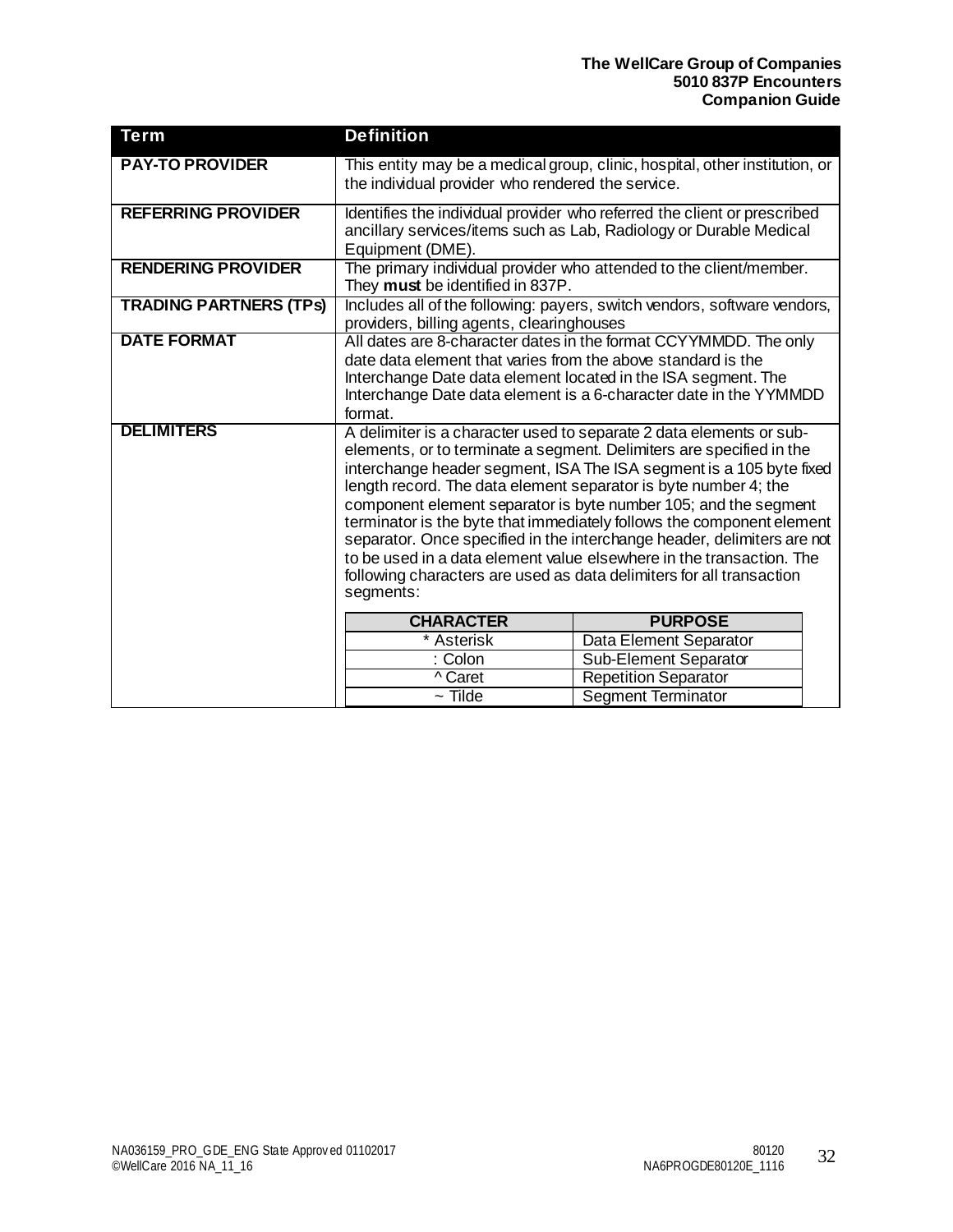## <span id="page-32-1"></span><span id="page-32-0"></span>**Attachment B 999 Interpretations**

The examples below show an accepted and a Rejected X12 N 999. On The Plan SFTP site in the respective *Provider Directory,* the X12N 999 files (when opened) will display as one complete string without carriage returns or line feeds. In the examples below, we added carriage returns at the end of each segment.

#### <span id="page-32-2"></span>**Accepted 999**

ISA~00~ ~00~ ~ZZ~123456789 ~ZZ~987654321 ~111211~2345~^~00501~000000001~0~P~+' GS~FA~123456789~133052274~987654321~2345~1~X~005010X231A1' ST~999~0001~005010X231A1' AK1~HC~77123~005010X222A1' AK2~837~0001~005010X222A1' IK5~A' AK9~A~1~1~1' SE~6~0001'  $GF - 1 - 1'$ IEA~1~000000001'

# <span id="page-32-3"></span>**Rejected 999**

 $-ZZ~123456789$   $-ZZ~987654321$   $~111227~1633~$  ~ 00501 ~ 000000001 ~ 0 ~ P ~ + ' GS~FA~123456789~987654321~20111227~1633~1~X~005010X231A1' ST~999~0001~005010X231A1' AK1~HC~3264~005010X222A1' AK2~837~000000060~005010X222A1' IK3~SV5~32~2400~8' CTX~CLM01+0116.0090738.01' IK4~4~782~I9' IK4~6~594~I9' IK3~SV5~43~2400~8' CTX~CLM01+0116.0090738.01' IK4~4~782~I9' IK4~6~594~I9' IK5~R~I5' AK9~R~1~1~0' SE~14~0001' GE~1~1' IEA~1~000000001'

#### <span id="page-32-4"></span>**Partial 999**

NA036159\_PRO\_GDE\_ENG State Approv ed 01102017 80120 ©WellCare 2016 NA\_11\_16 NA6PROGDE80120E\_1116 33 ISA~00~ ~00~ ~ZZ~123456789 ~ZZ~987654321 ~111115~2119~^~00501~000000001~0~P~+' GS~FA~123456789~RHCLM117~20111115~2119~1~X~005010X231A1' ST~999~0001~005010X231A1' AK1~HC~184462723~005010X222A1' AK2~837~000000001~005010X222A1' IK5~A' AK2~837~000000002~005010X222A1' IK5~A' AK2~837~000000003~005010X222A1' IK5~A' AK2~837~000000004~005010X222A1' IK5~A' AK2~837~000000005~005010X222A1'  $IK5 - A'$ AK2~837~000000006~005010X222A1' IK5~A' .... AK2~837~000000126~005010X222A1' IK5~A' AK2~837~000000127~005010X222A1' IK5~A' AK2~837~000000128~005010X222A1'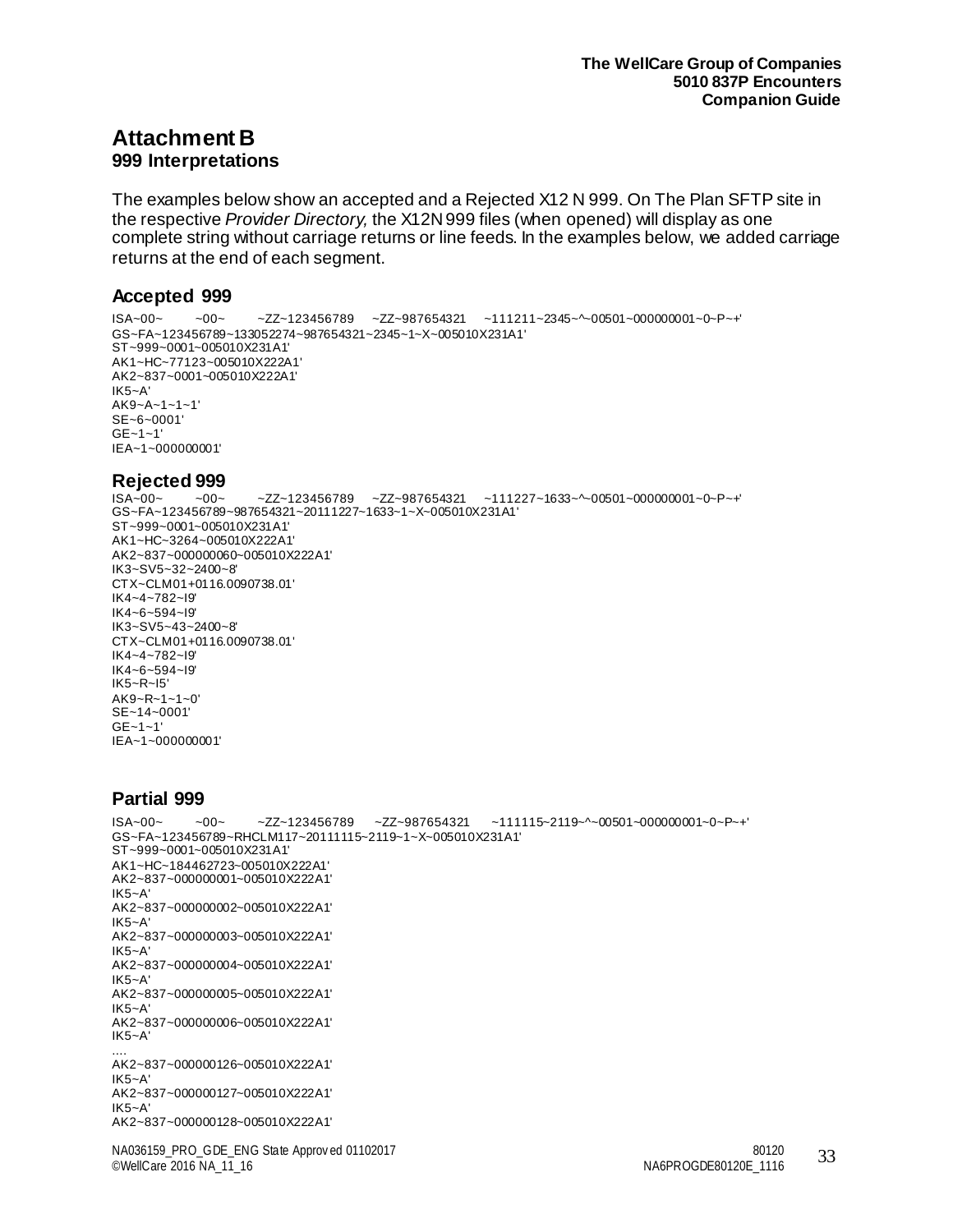IK3~NM1~22~2310~8' CTX~CLM01+001-375436/483311' IK4~4~1036~I9' IK3~NM1~40~2310~8' CTX~CLM01+001-375436/483312' IK4~4~1036~I9' IK3~NM1~58~2310~8' CTX~CLM01+001-375436/483313' IK4~4~1036~I9' IK3~NM1~76~2310~8' CTX~CLM01+001-387563/483314' IK4~4~1036~I9' IK3~NM1~94~2310~8' IK5~E~I5' AK2~837~000000129~005010X222A1' IK5~A' AK2~837~000000130~005010X222A1' IK5~A' AK2~837~000000131~005010X222A1' IK5~A' ... AK2~837~000000277~005010X222A1' IK5~A' AK2~837~000000278~005010X222A1' IK5~A' AK2~837~000000279~005010X222A1' IK3~NM1~46~2310~8' CTX~CLM01+599440' IK4~4~1036~I9' IK3~NM1~72~2310~8' CTX~CLM01+599450' IK4~4~1036~I9' IK5~E~I5' AK2~837~000000280~005010X222A1' IK5~A' AK2~837~000000281~005010X222A1' IK5~A' AK2~837~000000282~005010X222A1' IK5~A' ... AK2~837~000000729~005010X222A1' IK5~A' AK2~837~000000730~005010X222A1' IK5~A' AK2~837~000000731~005010X222A1' IK5~A' AK9~P~731~731~730' SE~1696~0001' GE~1~1' IEA~1~000000001'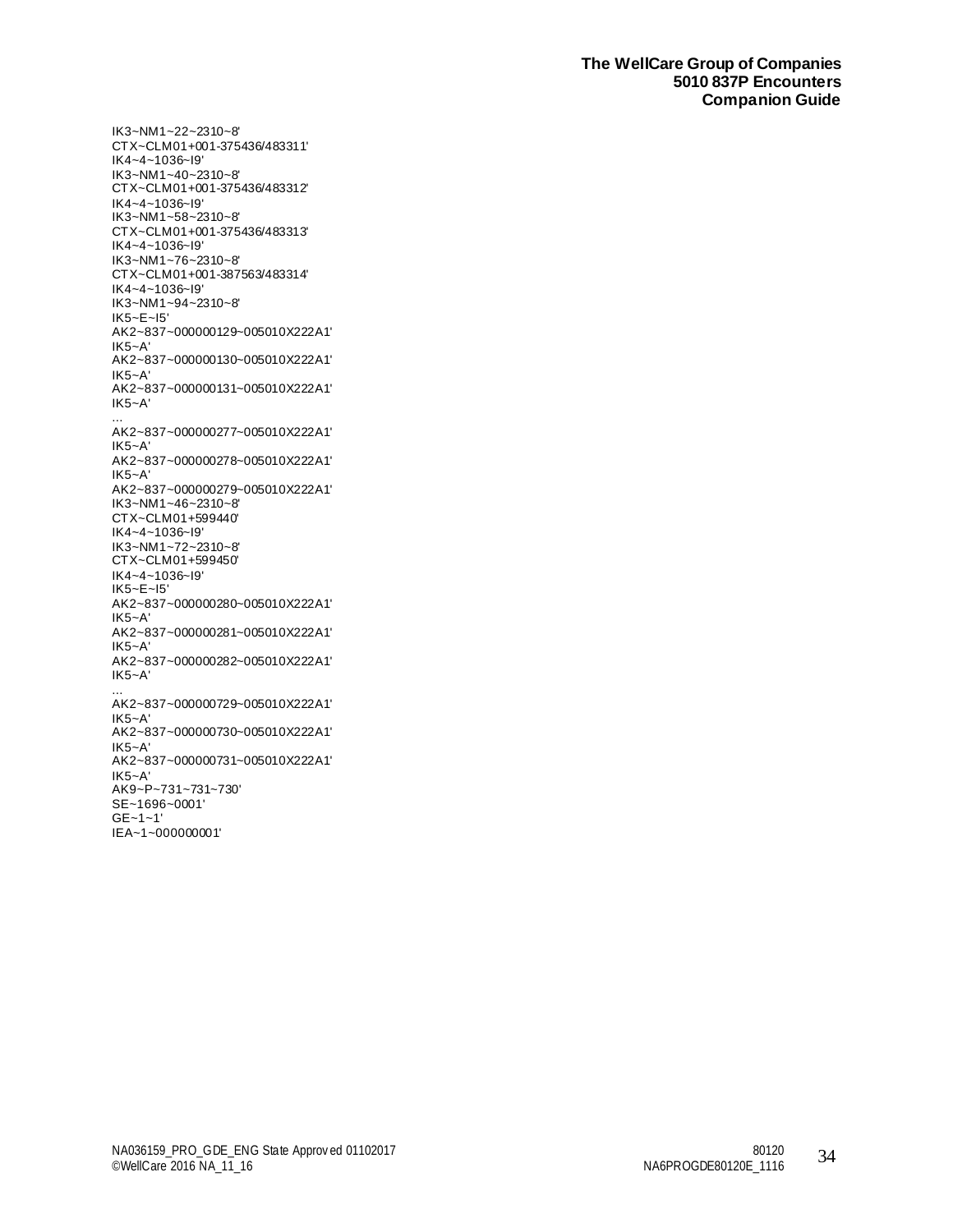## <span id="page-34-1"></span><span id="page-34-0"></span>**Attachment C COB Claim Examples**

# <span id="page-34-2"></span>**1 Payer COB Example**

ISA\*00\* \*00\* \*ZZ\*SENDER \*ZZ\*WELLCARE \*130111\*1452\*^\*00501\*000016700\*1\*T\*:~ GS\*HC\* SENDER \*WELLCARE\*20130111\*145200\*16700\*X\*005010X222A1~ ST\*837\*0001\*005010X222A1~ BHT\*0019\*00\*1\*20130111\*1452\*RP~ NM1\*41\*2\* SENDER \*\*\*\*\*46\* SENDER~ PER\*IC\* SENDER \*EM\* SENDER @ SENDER.COM~ NM1\*40\*2\*WELLCARE HEALTH PLANS, INC\*\*\*\*\*46\*WELLCARE~ HL\*1\*\*20\*1~ PRV\*BI\*PXC\*152W00000X~ NM1\*85\*2\*HEATH CARE PROVIDER\*\*\*\*\*XX\*9999999999~ N3\*1201 13TH STREET~ N4\*TAMPA\*FL\*342221234~ REF\*EI\*999999999~ HL\*2\*1\*22\*0~ SBR\*P\*18\*421-001\*\*\*\*\*\*MB~ NM1\*IL\*1\*MEMBER LAST NAME\*MEMBER FRIST NAME\*\*\*\*MI\*MEMBER ID~ N3\*123 MAIN ST~ N4\*TAMPA\*FL\*342229999~ DMG\*D8\*19720706\*M~ NM1\*PR\*2\*WELLCARE\*\*\*\*\*PI\*SENDER~ N3\*PO BOX 7777~ N4\*PHOENIX\*AZ\*85011~ CLM\*1 PAYER COB EXAMPLE\*300\*\*\*11:B:1\*Y\*A\*Y\*Y\*P~ DTP\*454\*D8\*20121101~ REF\*D9\*2012354M0007100~ HI\*BK:3671~ SBR\*S\*18\*\*\*14\*\*\*\*MB~ AMT\*D\*100~ OI\*\*\*Y\*P\*\*Y~ NM1\*IL\*1\*MEMBER LAST NAME\*MEMBER FRIST NAME\*\*\*\*MI\*MEMBER ID~ NM1\*PR\*2\*SENDER\*\*\*\*\*PI\*SENDER~ DTP\*573\*D8\*20121219~ REF\*F8\*PP2012354M0007100~  $LX^*1$ ~ SV1\*HC:V2020\*100\*UN\*1\*\*\*1~ DTP\*472\*D8\*20121101~ SVD\*SENDER\*50\*HC:V2020\*\*1~ CAS\*CO\*45\*50~ DTP\*573\*D8\*20121219~ LX\*2~ SV1\*HC:V2200\*200\*UN\*1\*\*\*1~ DTP\*472\*D8\*20121101~ SVD\*SENDER\*50\*HC:V2200\*\*1~ CAS\*CO\*45\*150~ DTP\*573\*D8\*20121219~ SE\*44\*0001~ GE\*1\*16700~ IEA\*1\*000016700~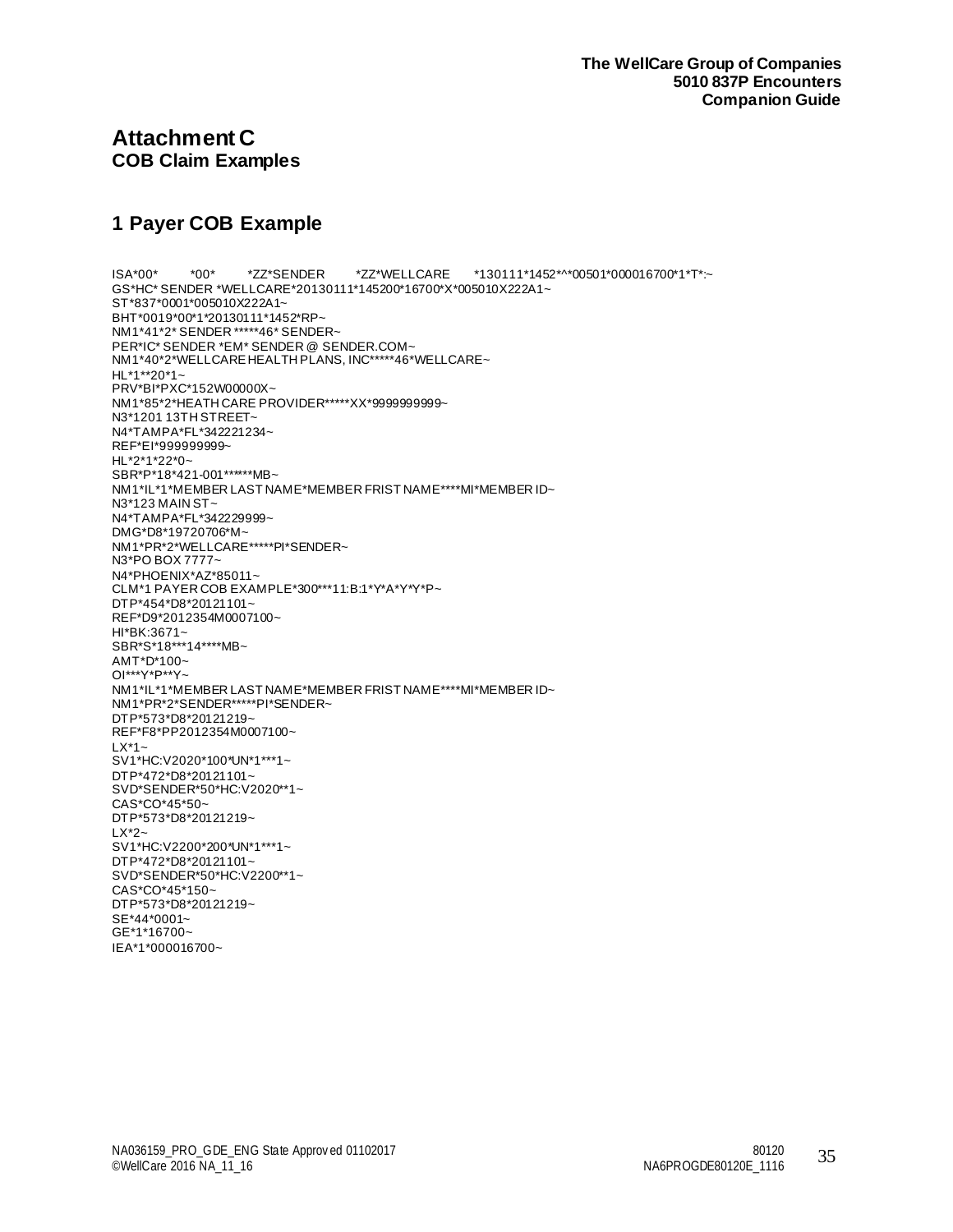## <span id="page-35-0"></span>**Dual Member Payer COB Example**

ISA\*00\* \*00\* \*ZZ\*SENDER \*ZZ\*WELLCARE \*130111\*1452\*^\*00501\*000016700\*1\*T\*:~ GS\*HC\*SENDER\*WELLCARE\*20130111\*145200\*16700\*X\*005010X222A1~ ST\*837\*0001\*005010X222A1~ BHT\*0019\*00\*1\*20130111\*1452\*RP~ NM1\*41\*2\*SENDER\*\*\*\*\*46\*SENDER~ PER\*IC\*SENDER\*EM\*SENDER@SENDER.COM~ NM1\*40\*2\*WELLCARE HEALTH PLANS, INC\*\*\*\*\*46\*WELLCARE~ HL\*1\*\*20\*1~ PRV\*BI\*PXC\*152W00000X~ NM1\*85\*2\*HEATH CARE PROVIDER\*\*\*\*\*XX\*9999999999~ N3\*1201 13TH STREET~ N4\*TAMPA\*FL\*342221234~ REF\*EI\*999999999~ HL\*2\*1\*22\*0~ SBR\*P\*18\*421-001\*\*\*\*\*\*MB~ NM1\*IL\*1\*MEMBER LAST NAME\*MEMBER FRIST NAME\*\*\*\*MI\*MEMBER ID~ N3\*123 MAIN ST~ N4\*TAMPA\*FL\*342229999~ DMG\*D8\*19720706\*M~ NM1\*PR\*2\*WELLCARE\*\*\*\*\*PI\*WELLCARE~ N3\*PO BOX 7777~ N4\*PHOENIX\*AZ\*85011~ CLM\*2 PAYER COB EXAMPLE\*300\*\*\*11:B:1\*Y\*A\*Y\*Y\*P~ DTP\*454\*D8\*20121101~ REF\*D9\*2012354M0007100~ HI\*BK:3671~ SBR\*T\*18\*\*\*14\*\*\*\*MB~ AMT\*D\*50~ OI\*\*\*Y\*P\*\*Y~ NM1\*IL\*1\*MEMBER LAST NAME\*MEMBER FRIST NAME\*\*\*\*MI\*MEMBER ID PAYER 2~ NM1\*PR\*2\*WELLCAREMCD\*\*\*\*\*PI\* WELLCAREMCD~ DTP\*573\*D8\*20121101~ REF\*F8\*PAYER 2 TRACE NUMBER~ SBR\*S\*18\*\*\*14\*\*\*\*MB~ AMT\*D\*100~ OI\*\*\*Y\*P\*\*Y~ NM1\*IL\*1\*MEMBER LAST NAME\*MEMBER FRIST NAME\*\*\*\*MI\*MEMBER ID~ NM1\*PR\*2\* WELLCAREMCR\*\*\*\*\*PI\* WELLCAREMCR~ DTP\*573\*D8\*20121219~ REF\*F8\*PP2012354M0007100~  $LX^*1$ SV1\*HC:V2020\*100\*UN\*1\*\*\*1~ DTP\*472\*D8\*20121101~ SVD\* WELLCAREMCR\*50\*HC:V2020\*\*1~ CAS\*CO\*45\*50~ DTP\*573\*D8\*20121219~ SVD\* WELLCAREMCD\*25\*HC:V2020\*\*1~ CAS\*CO\*45\*75~ DTP\*573\*D8\*20121101~  $1 \times 2$ ~ SV1\*HC:V2200\*200\*UN\*1\*\*\*1~ DTP\*472\*D8\*20121101~ SVD\* WELLCAREMCR\*50\*HC:V2200\*\*1~ CAS\*CO\*45\*150~ DTP\*573\*D8\*20121219~ SVD\* WELLCAREMCD\*25\*HC:V2200\*\*1~ CAS\*CO\*45\*175~ DTP\*573\*D8\*20121101~ SE\*44\*0001~ GE\*1\*16700~ IEA\*1\*000016700~